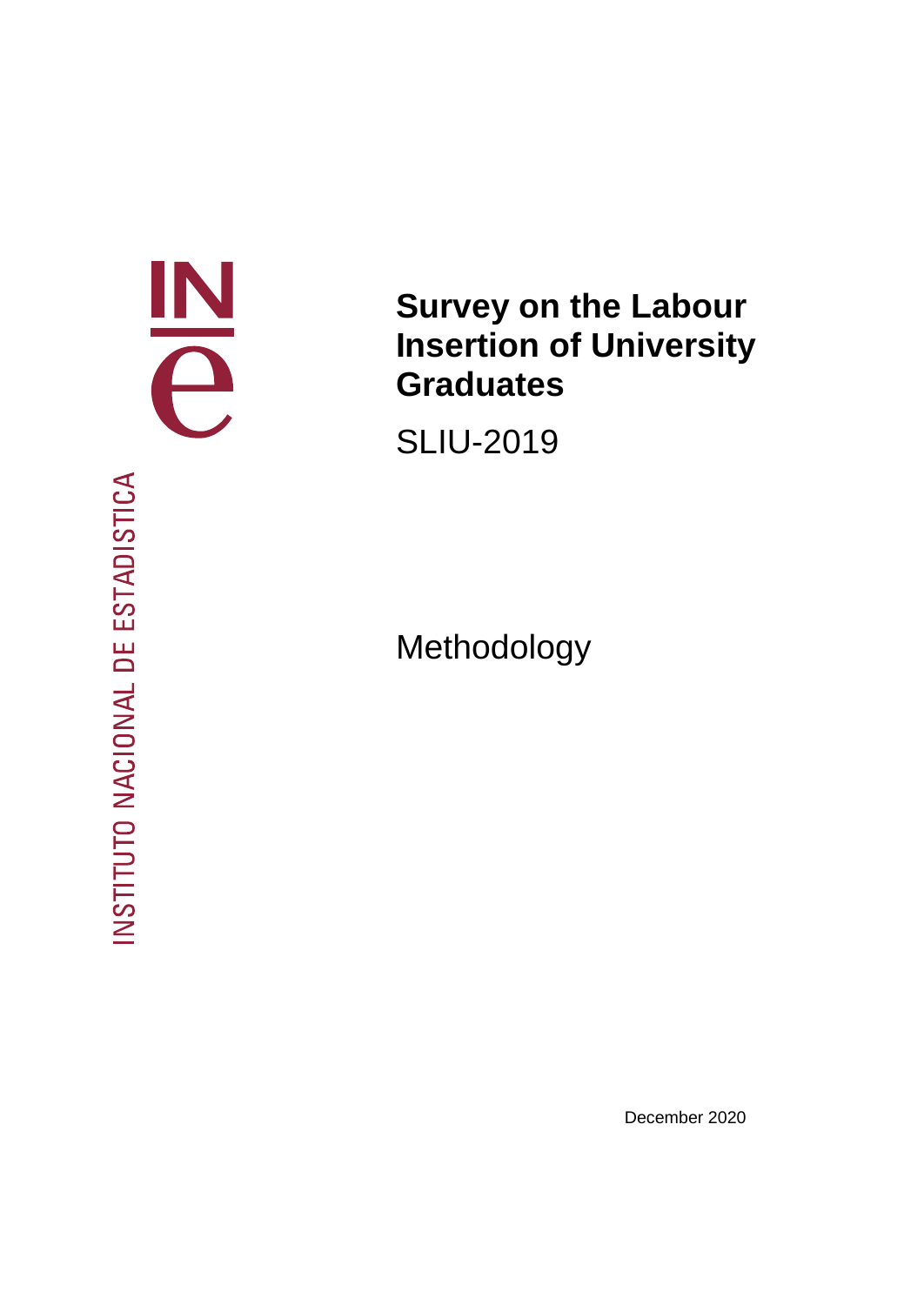# **Index**

| 1   | Introduction                               | 3  |
|-----|--------------------------------------------|----|
| 2   | <b>SLIU Working Group</b>                  | 5  |
| 3   | Survey objectives                          | 5  |
| 4   | Research scope                             | 6  |
| 5   | Characteristics of the statistical process | 6  |
| 5.1 | Use of Administrative Records              | 7  |
|     | 5.2 Sample design                          | 9  |
|     | 5.3 Estimators                             | 13 |
|     | 5.4 Sampling errors                        | 14 |
|     | 5.5 Collection of information              | 15 |
| 6   | Study and classification variables         | 18 |
| 6.1 | Relationship of variables                  | 22 |
| 6.2 | <b>Classification variables</b>            | 52 |
| 7   | Information processing                     | 53 |
| 8   | Dissemination plan                         | 54 |
|     | Annexed                                    | 56 |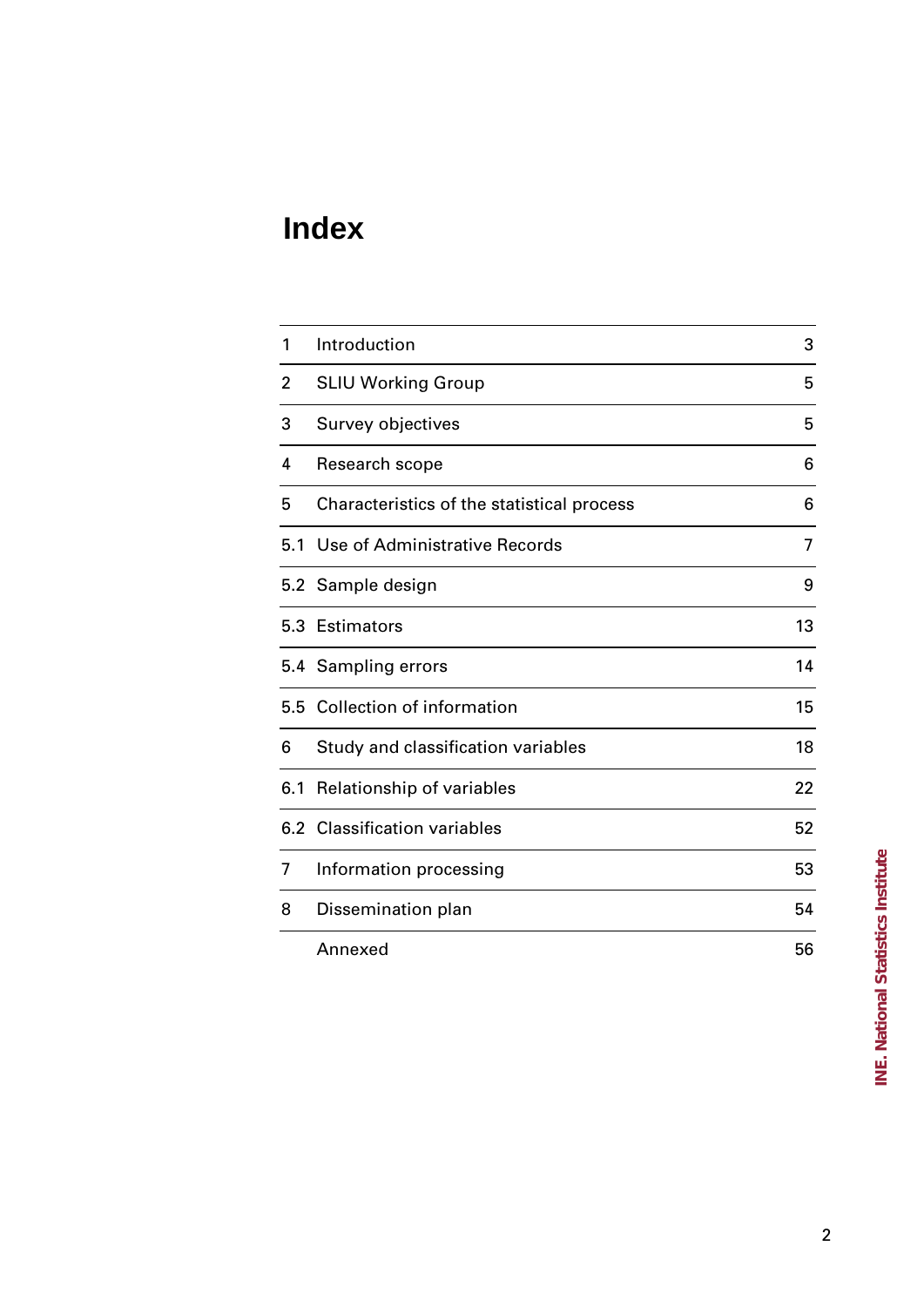The Survey on the Labour Insertion of University Graduates aims to understand the different aspects of the transition process from the university to the labour market.

This is the second labour insertion survey of university graduates that the INE has carried out - the first was carried out in 2014.

The European Commission has already proposed as a strategic plan in the communication "Europe 2020. A strategy for smart, sustainable and inclusive growth" the setting of objectives for this decade. These included, among others, employment for 75% of people aged 20 to 64 and the development of a knowledge and innovation-based economy. This knowledge society demands graduates in higher education with skills that meet labour market needs. It must also be taken into account that administrations must adequately plan their policies and the lines of action that they are going to carry out. For this, it is essential to have the necessary information to make an adequate and proportional diagnosis of the current situation. Undoubtedly, information on the employability and labour market insertion of university graduates is basic information that must be taken into account.

On the other hand, it is essential that students, as direct recipients of higher education, have verified data on the employability for the degrees they wish to pursue. This will contribute positively to having a more efficient and balanced university system by adapting student preferences and the needs of the labour market, and avoiding a lack of alignment between the offer of university degrees and job offers. This will translate into an improvement in unemployment rates, and will allow students to adapt their profile to the real needs of the job market, while also avoiding personal frustrations.

Monitoring the graduates of official university education can provide adequate information for decision-making, both for students, when choosing degrees, and for teachers and public administrations, when preparing the corresponding educational policies. This is the motivation for carrying out a study to assess the influence of university education in the labour insertion process.

This study aims to investigate the transition of graduates to the job market; to obtain data and references on the quality of labour insertion for graduate of Spanish universities; and to understand the conditions with which they enter the labour market, the suitability of their studies for the work they do, and the type of contract or mobility - in short, a set of indicators that provide an understanding of this group's situation and allow that to be related with the degree type.

On the other hand, the General Office of Universities has the legal obligation to incorporate a set of indicators into the Integrated University Information System (IUIS), which will be used by evaluation agencies in the monitoring and accreditation of university degrees. Among these are the indicators related to labour insertion. In other words, it is necessary to have a basic set of indicators that measure job placement and access to the job market for university graduates. The SLIU provides an approximation to these indicators.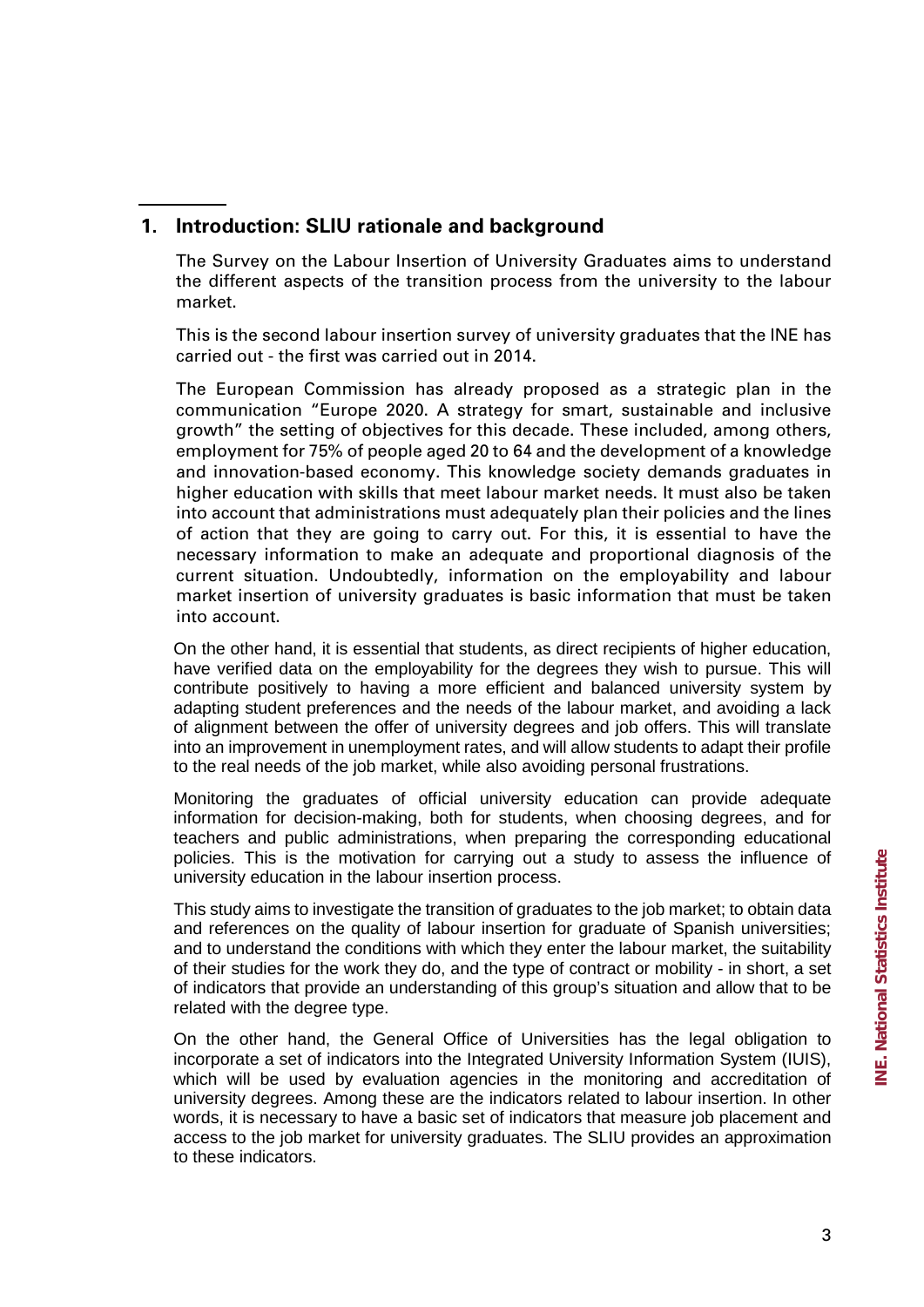In 2012, the Spanish network of university quality agencies (REACU) worked on a set of key labour insertion indicators that they presented to the University Commission for the Regulation of Oversight and Accreditation (CURSA), in order to assess their possible incorporation into the monitoring protocol. These indicators will be used to monitor graduates of official university, master's and doctorate degrees. Along with these key indicators, some voluntary indicators and a questionnaire model for conducting job placement surveys were included, so that it can be used by universities, agencies and other entities.

The objective of these labour insertion indicators is to increase the public information available to society and future students.

SURVEY ON LABOUR INSERTION OF UNIVERSITY GRADUATES

At the international level, many countries have conducted periodic surveys some time (some for 10 years or more) in order to analyse the labour market insertion of higher education graduates. This type of survey is aimed at graduates a few years out from graduation.

Taking into account the number of times that the analysed individuals are contacted, there are two types: surveys that are directed to the individuals only once, and those that interview them a second time a few years later to analyse their evolution and as well as to provide a longitudinal perspective. Among the countries that use the first method are Italy (*Indagine sull´inserimento professionale dei laureati*) and Sweden (*The labour market for the highly educated*). The second method is used by the United Kingdom (*Destination of leavers from higher education longitudinal survey*), France (*Génération*) and Canada (*National Graduates Survey*).

At the national level, almost all universities carry out this type of study on a regular basis. However, the variety of content and methodologies means that results from different universities are not comparable with one another. At the regional level, some Autonomous Communities have studies on the job placement of graduates at their universities that allow for comparisons.

As for international studies that provide comparable data, in 2008, the National Agency for Quality Assessment and Accreditation (ANECA) published the research project report "The Flexible Professional in the Knowledge Society: New Demands in Higher Education in Europe", better known as Reflex. It forms part of the 6th Framework Program of the European Union, which analyses the job placement of university graduates.

Thirteen European countries participated in this project: Italy, France, Austria, Germany, the Netherlands, the United Kingdom, Finland, Norway, the Czech Republic, Switzerland, Belgium, Estonia and Spain. The Research Centre for Education and the Labour Market of the University of Maastricht was in charge of the management and coordination of the project at the European level, while in Spain it was prepared by ANECA in collaboration with the Centre for Studies in Management of Higher Education of the Polytechnic University of Valencia (CEGES).

The data provided came from a survey conducted on European university graduates from the class of 1999-2000, five years following the completion of studies. Thus, about 40,000 graduates were surveyed throughout Europe and more than 5,500 in Spain, where 48 universities from different Autonomous Communities participated.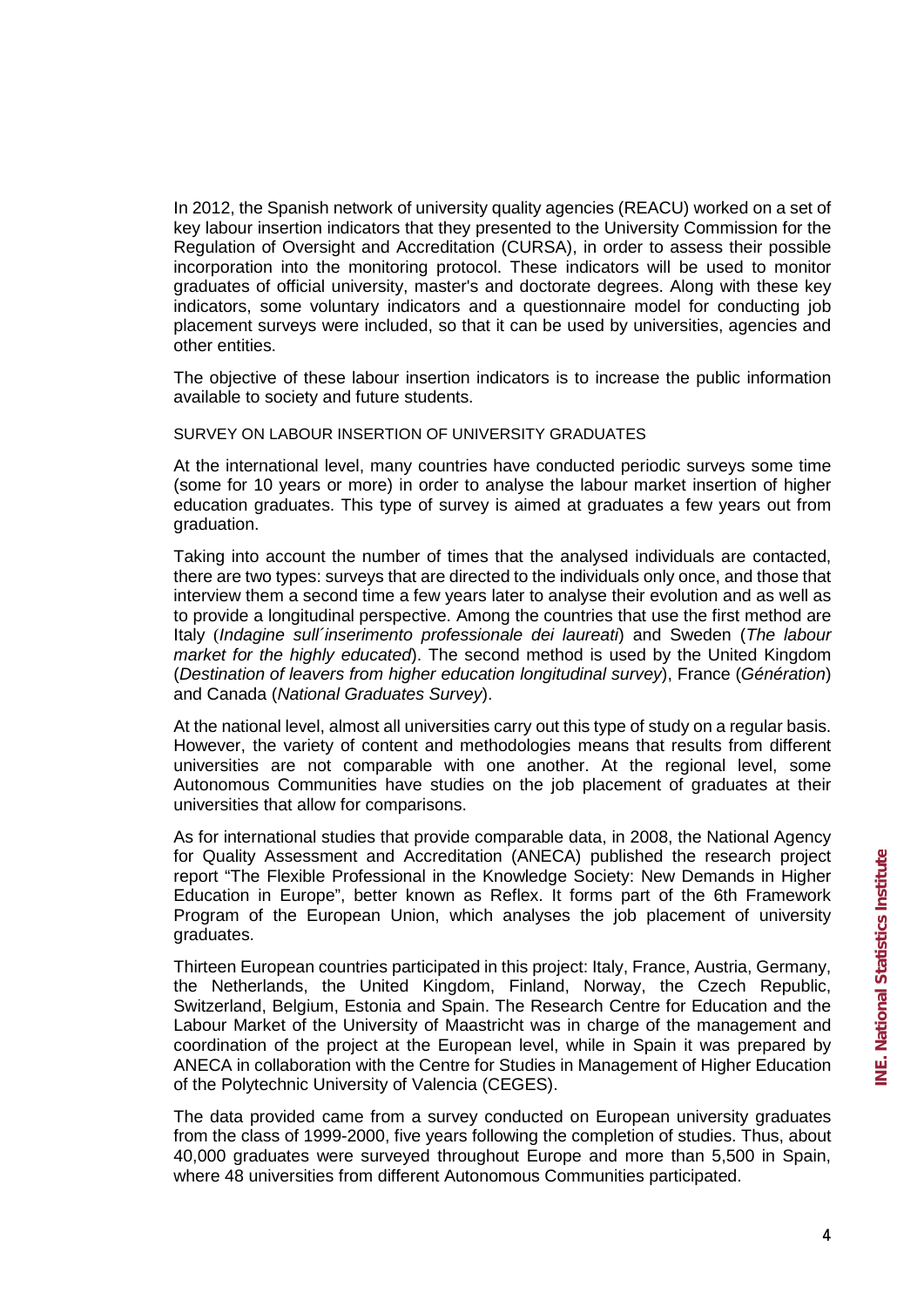# **2. SLIU Working Group**

In order for the survey to reflect the real needs of the main users, a multidisciplinary Working Group has been created in which the General Office of Universities of the Ministry of Universities, the Sub-Secretary of Statistics and Studies of the Ministry of Education, and INE Professional and Technical Training have participated. In the Working Group has determined the Survey objectives, the geographic and degree level for which significant estimates are required, questionnaire content, and another series of methodological aspects mainly related to the method of obtaining information.

Regarding the collection method, two types of information have been taken into account: objective data (degree obtained, first job, current occupation, time elapsed before finding a job...) and subjective data (adaptation of studies to employment, difficulties in finding employment, skills acquired, reasons for geographical mobility,...). Highly reliable administrative sources have been used for the former, with direct surveys being the most appropriate for the latter. This has led to a combined data collection method: records and direct surveys.

# **3. Objectives of the survey**

## GENERAL OBJECTIVE

The primary objective is to determine the employment situation of university graduates (including 1st and 2nd cycle graduates) and university master's degree graduates, as well as the various aspects of their job placement process: that is, access to the job market.

# SPECIFIC OBJECTIVES

The specific objectives that this survey hopes to achieve are:

- Obtain information on the insertion and access to the job market for graduates of Spanish universities: type of job they enter into, time elapsed between the completion of studies and access to the job market, reasons why this temporary gap occurs, the level of training required to occupy the job, how they got the job, jobs performed during their university training period (including internships in companies).
- Obtain information on the evolution of the employment situation for the population with university studies. Obtain details regarding the first job following completion of university studies: type of job, occupation, level of training required, etc.
- Obtain information on the suitability of studies for the labour market. For this, we use as a proxy the subjective assessment made by the university population of the work performed with respect to the level of training and the area of study most appropriate for said work.
- Provide information, in terms of employability, for the different fields of study. This information is required by students when deciding the degree (field) they want to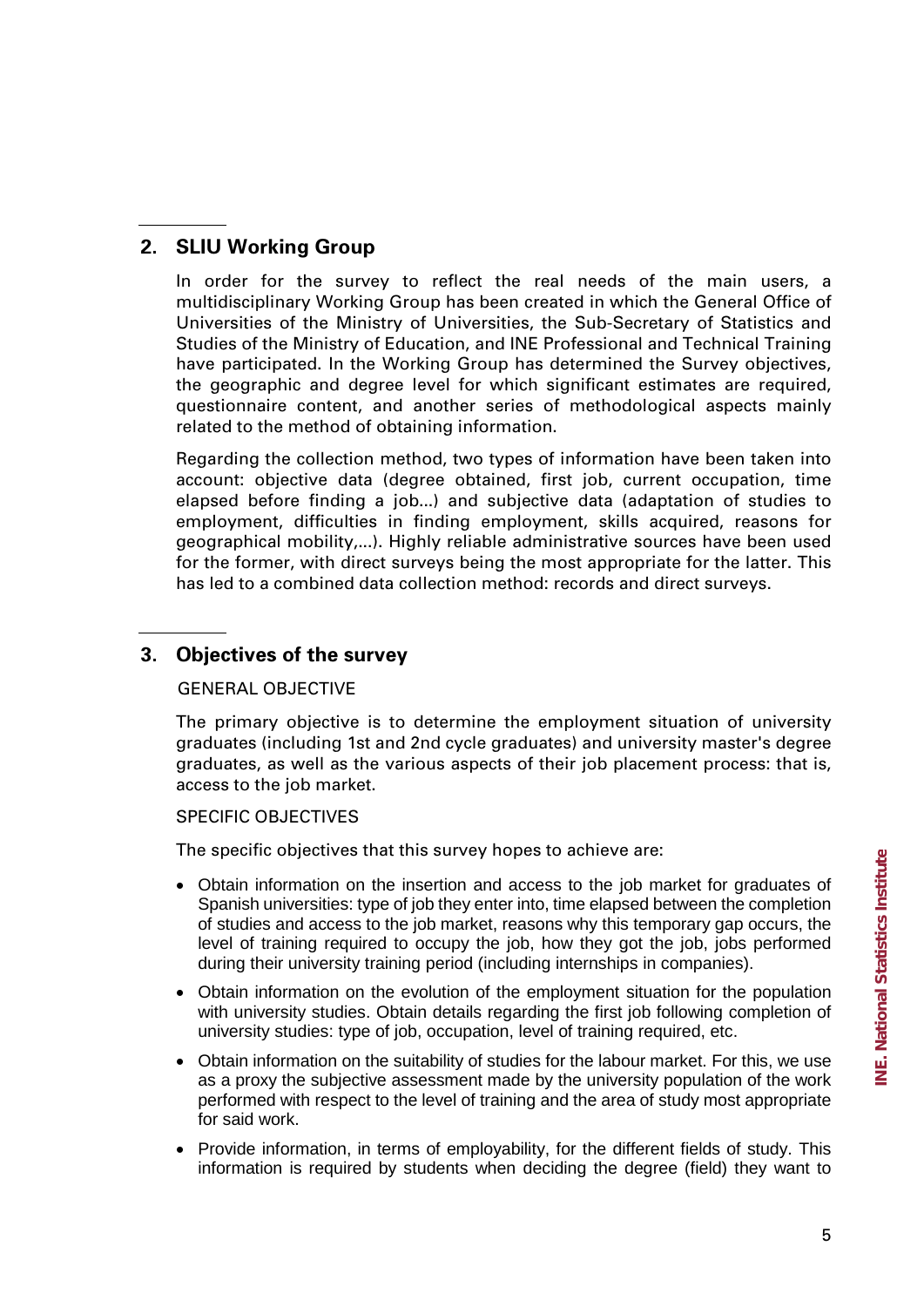study, as well as the type of university in which they enrol. The educational authorities also require this type of information to carry out adequate teaching planning.

- Analyse the university population's periods of unemployment and work inactivity, paying special attention to the reasons that have caused them, the training throughout life, and the contribution of said training in professional development.
- Measure the degree of mobility of university graduates in accessing the job market.

# **4. Research scopes**

#### POPULATION SCOPE

The population scope of the survey is made up of university graduates (including 1st and 2nd cycle graduates) and master's degree graduates from the Spanish university system.

## GEOGRAPHICAL SCOPE

The territorial scope is the entire Spanish territory, that is, graduates from Spanish universities.

#### TEMPORAL SCOPE

To determine the temporal scope, it has been taken into consideration that, in order for the relationship with the labour world to stabilize, around three years are needed following the conclusion of studies. This means that at the time of the survey at least three years should have passed since completion of studies. Taking this into account, it has been decided that the academic classes to be studied are university graduates (including 1st and 2nd cycle graduates) and master's degree graduates in 2014; that is, the reference period or time frame to study the labour insertion of graduates is the 2013-2014 academic year.

Data collection was carried out in the period between July and December 2019.

# **5. Characteristics of the statistical process**

This project not only stands out for its statistical relevance, but also for the methodology that has been applied in its elaboration since the most recent improvements introduced in the statistical production processes have been put into practice: web collection to optimize data collection and reduce the cost, and use of administrative records to improve the selection framework, reduce the burden of informants, obtain auxiliary information for the estimation and purification processes, as well as reduce the cost.

All this has led to the use of a combined data collection method: administrative records and direct surveys.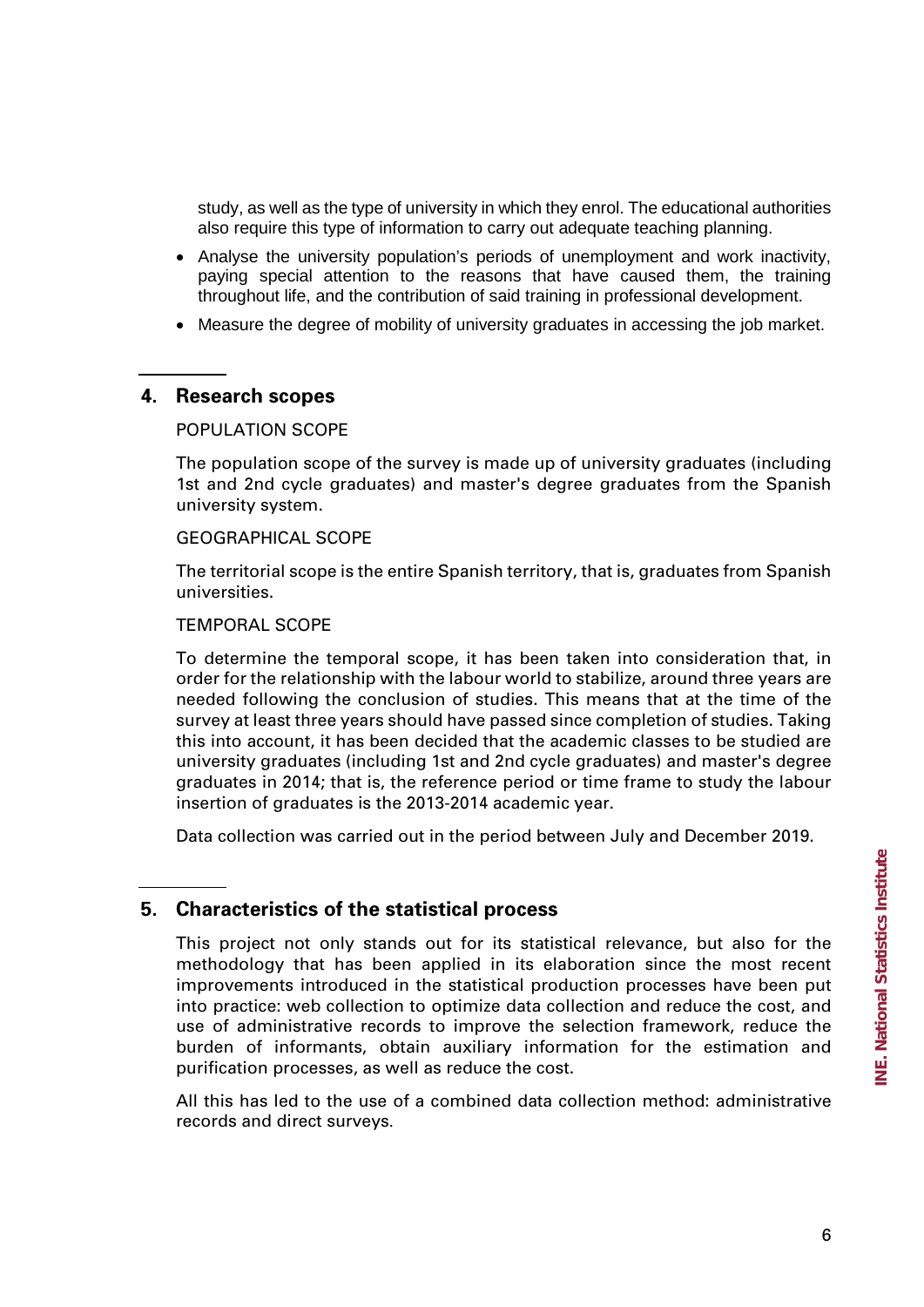#### 5.1 USE OF ADMINISTRATIVE RECORDS

The administrative information sources that have been used in this statistical operation have been the Integrated University Information System (General Secretariat of Universities), the Affiliations and Contribution Bases files (Social Security), the Contracts and Occupational Training files (State Public Employment Service - SEPE), the State Base for Persons with Disabilities (IMSERSO-CERMI-MSCBS), and the Register of Inhabitants and the Register of Spaniards Residing Abroad (INE).

#### − *Integrated University Information System (IUIS)*

The General Secretariat for Universities has an information system, the Integrated University Information System (IUIS), in which universities and autonomous communities participate. This system covers the information needs of all agents of the educational system (Ministry, Autonomous Communities, universities, students, professors and researchers, quality agencies) and can be used for statistical purposes. The IUIS information covers various subject areas: academic (studies, access, enrolment, graduates, performance, mobility), scholarships and grants (scholarship holders, structure), mobility (Erasmus, Seneca and others) and economic and research. It has made it possible to obtain part of the information that is investigated in the SLIU regarding the dimensions of the university environment and education, meaning it is not necessary to collect it directly from the interviewees. Furthermore, the IUIS has constituted the framework for the selection of the sample to be investigated in the Survey. For this survey, university graduates (including 1st and 2nd cycle graduates) and master's degree graduates from the 2013-2014 academic year were taken as the observation unit.

Royal Decree 861/2010, of July 2, which modifies Royal Decree 1939/2007, of October 29, in the fourteenth additional provision, provides for the creation of an integrated information system that provides coverage for the information needs of the entire Spanish university system. The exact wording of this provision is as follows:

"Fourteenth additional provision. Information on the Spanish university system .

The General Office for Universities, with the prior agreement of the General Conference on University Policy, will promote and coordinate the creation of an integrated and general information system in which the Universities and autonomous communities will participate. This system will make it possible to cover the information needs of the Spanish university system as a whole and will provide the National Agency for Quality Assessment and Accreditation (ANECA) and the evaluation bodies determined by the Law of the Autonomous Communities, the information necessary to carry out the procedures related to the monitoring and accreditation of official university degrees, provided for in this royal decree. Said information system will be provided the personal and material resources available to the General Office of Universities."

INE access to IUIS information has been formalized through the signing of a Collaboration Agreement between the INE and the General Office of Universities,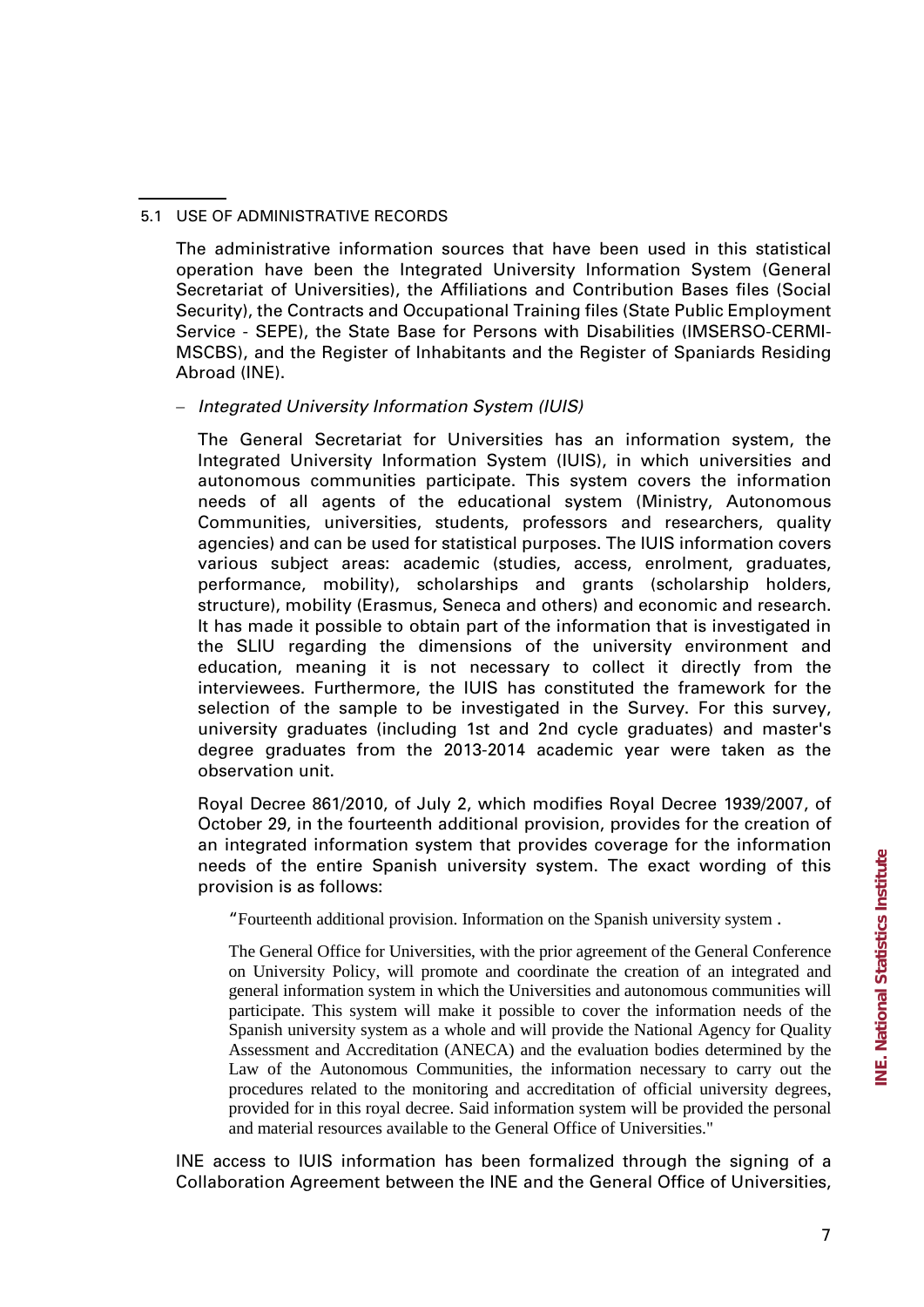as both institutions consider it beneficial for their respective purposes. The General Office of Universities has given the INE access to the database of people registered in the Integrated University Information System in which the graduates in the 2013-2014 academic year appear.

− *General Social Security Treasury Registers*

The administrative information provided by Social Security is contained in the Affiliations file and in the Contribution Bases file. The data on Social Security affiliation and the characteristics of said affiliation, on the contribution accounts of all the schemes and of self-employed workers and the data on contribution bases have been extracted from these files. All this has made it possible to obtain part of the section of the questionnaire relating to the process of incorporation into employment.

The INE sent the TGSS the identifiers of the SLIU graduates sample. The Treasury returned the following files:

1. Identification data file corresponding to the persons in the requested sample. Through its content and using similarity measures, it was verified that the identification returned by the TGSS corresponded to the correct persons.

2. Registration file referring to the persons identified in 1. It has provided the EILU sample with the characteristics of their various contracts throughout the reference years.

3. File of accounts and contribution bases referring to the persons identified and who have provided information related to said bases.

Access by the INE to information from the SS is contemplated in the Collaboration Agreement between the SS and the INE on statistical matters, in force since 2007.

− *State Public Employment Service Registers*

The administrative information provided by the SEPE is contained in the Contract file and in the Occupational Training file. Information has been obtained on the contracts and the professional occupation carried out, which has served to refine and codify the occupation both in the first job and in the current job. Information has also been obtained on the training courses received and their results.

− *State Database of Persons with Disabilities*

The BEPD contains the data of all persons residing in Spain who have requested the assessment of the degree of disability, considering as persons with disabilities all those recognized as having a degree of disability equal to or greater than 33% (requirement to access certain benefits, tax benefits, discounts on social contributions, parking cards and others). The file provided by the IUIS has been crossed-referenced with this Database to find out the number of graduates that are included in it.

Access by the INE to BEPD information is contemplated in the Collaboration Agreement between the INE - IMSERSO - CERMI - MSCBS.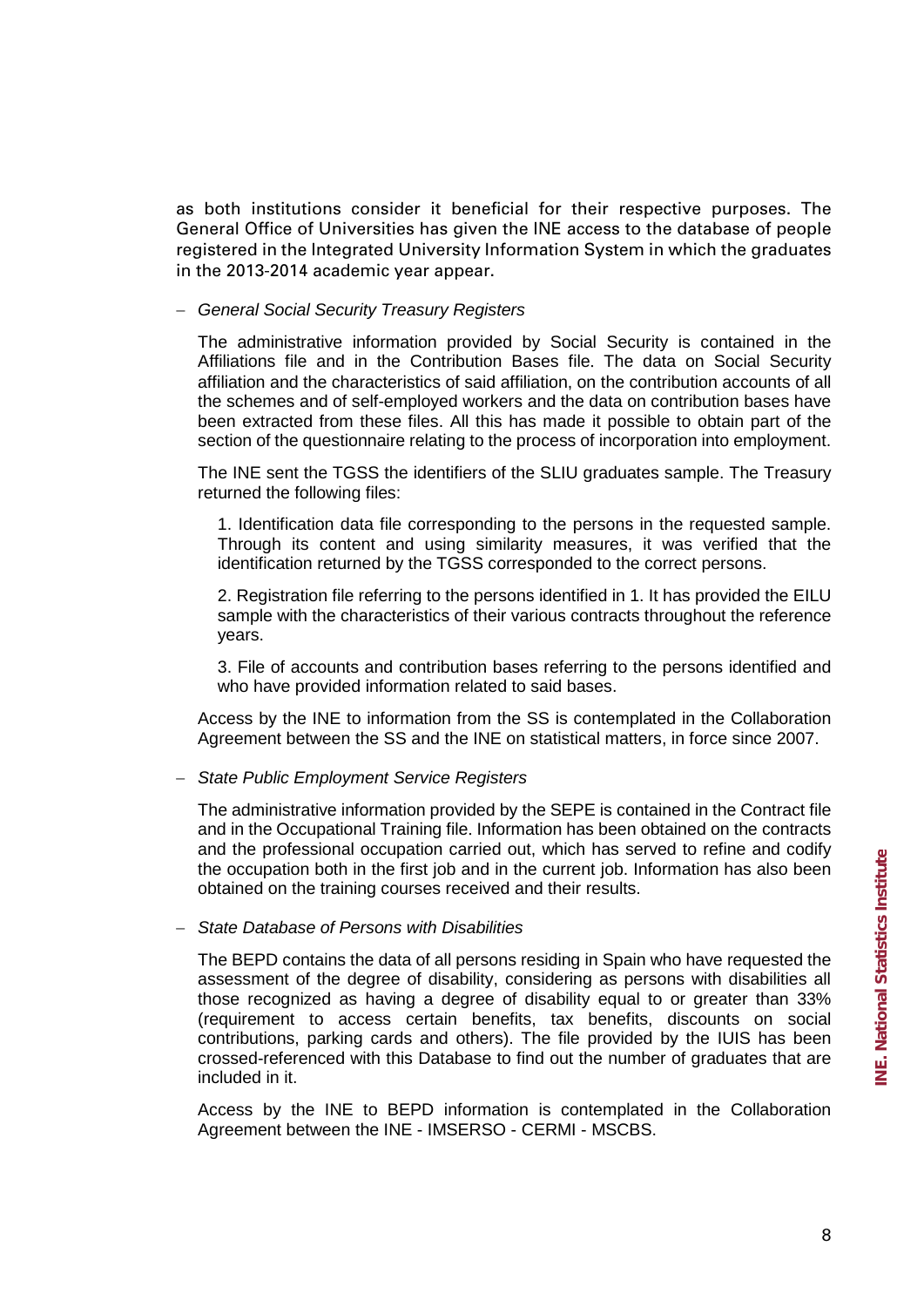# − *Register of Inhabitants and Register of Spaniards Residing Abroad (PERE)*

The administrative information provided by the population register and the PERE has been used to obtain postal addresses and other social variables. Due to the group to which the survey is directed (university graduates and master's degree graduates in the 2013-2014 academic year) a part of the sample was not residing in the national territory. In order not to lose the valuable information provided by residents outside of Spain, it has been decided to use the register of Spanish residents abroad. For this, the postal shipments were made to the address they had abroad.

# 5.2 SAMPLE DESIGN

The objective of the survey is to provide information on the insertion and access to the job market of university graduates and Master's degree holders. To this end, the characteristics under study are the professional career, the adequacy of the title to the position, and the effect of the economic crisis on the process of access to the job market.

The survey should provide estimates, with the following levels of disaggregation for each of the two target populations:

## **a) College graduates**

- − National level by field of study and sex (202 cells)
- − Autonomous Community and CNED-2014[1](#page-8-0) (488 cells)
- − Type of university, branch of study and sex (38 cells)
- − College and sex (152 cells)

## **b) Master's degrees**

- − Scope of study and sex (144 cells)
- − CNED-2014 1 and Autonomous Community (170 cells)
- − Type of university, branch of study and gender (40 cells)
- − College and sex (156 cells)

# 5.2-1 Sampling framework

The framework used to select the sample is made up of the group of graduates from Spanish universities in 2013 and 2014, as well as master's degree graduates in the same years.

The graduate frame file contains around two hundred and thirty thousand records and the Master file contains about sixty thousand records, each of them with:

- − Identification variables
- − Variables that define the levels of disaggregation required for the estimates
- − Additional information on date of birth, sex and nationality.

<span id="page-8-0"></span><sup>-</sup><sup>1</sup>National Classification of Studies to two digits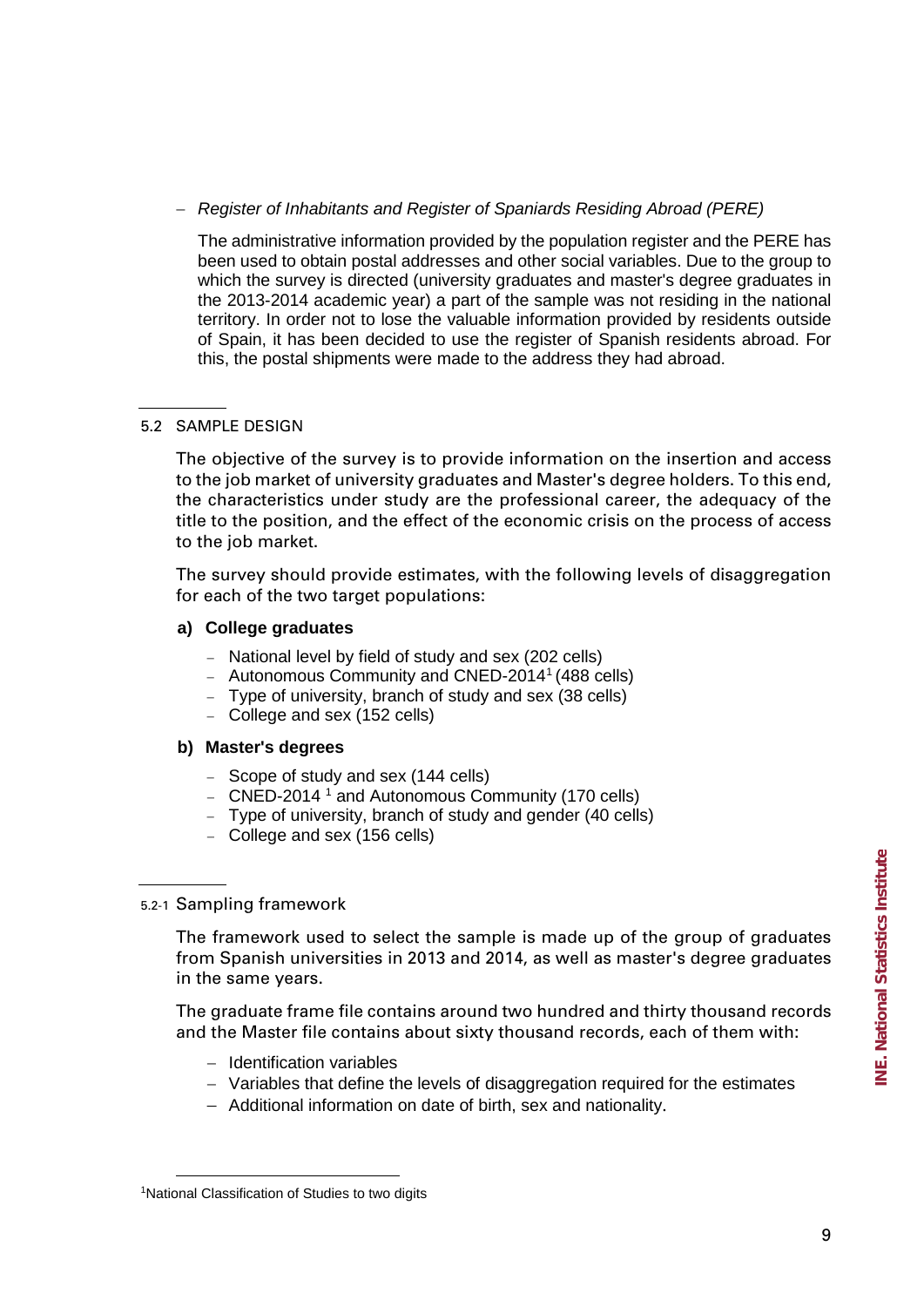The sample must represent the target population with regard to the variables that are the object of study, according to the different levels of disaggregation required. For this purpose, a random sample is selected using a one-stage sampling without replacement and with equal probabilities. The selection is made in each of the estimation domains considered, according to the procedure described later.

To make a decision on the final size, various scenarios were raised.

In a first approximation to the sample size, the level of the autonomous community and the two-digit degree categories were considered in each one of them.

A sample (m.a.s.) *of 100 graduates in each cell*, allows estimating a proportion *=0.2* with a coefficient of variation *CV=0.2*, which provides a 95% confidence interval (0.12; 0.28). In this way, a first sample size of 53,000 university graduates was reached.

But not all the categories are present in all the Autonomous Communities, so taking an average number of 15 categories, we can reduce the previous size to **31,000 graduates**.

A second approximation to the sample size was obtained by studying the distribution of the graduate population according to the different variables considered in the disaggregation objectives of the estimates.

Based on the number of graduates per domain of estimation, it seemed reasonable to consider the following sampling fractions:

| Average sampling fraction | Interval of graduates by group |
|---------------------------|--------------------------------|
| 100                       | $0 - 20$                       |
| 70                        | $20 - 50$                      |
| 50                        | 50-100                         |
| 30                        | 100-200                        |
| 15                        | 200-500                        |
| 10                        | More than 500                  |

Taking into account the previous statements, the sample size ranges from:

1. National estimates by university degrees: Sample size of 29,000 graduates.

2. Estimates at the Autonomous Community and CNED level. Sample size of 40,000 graduates.

From both approaches, a sample size of around 32,000 graduates was decided.

<sup>5.2.3</sup> Sample size and distribution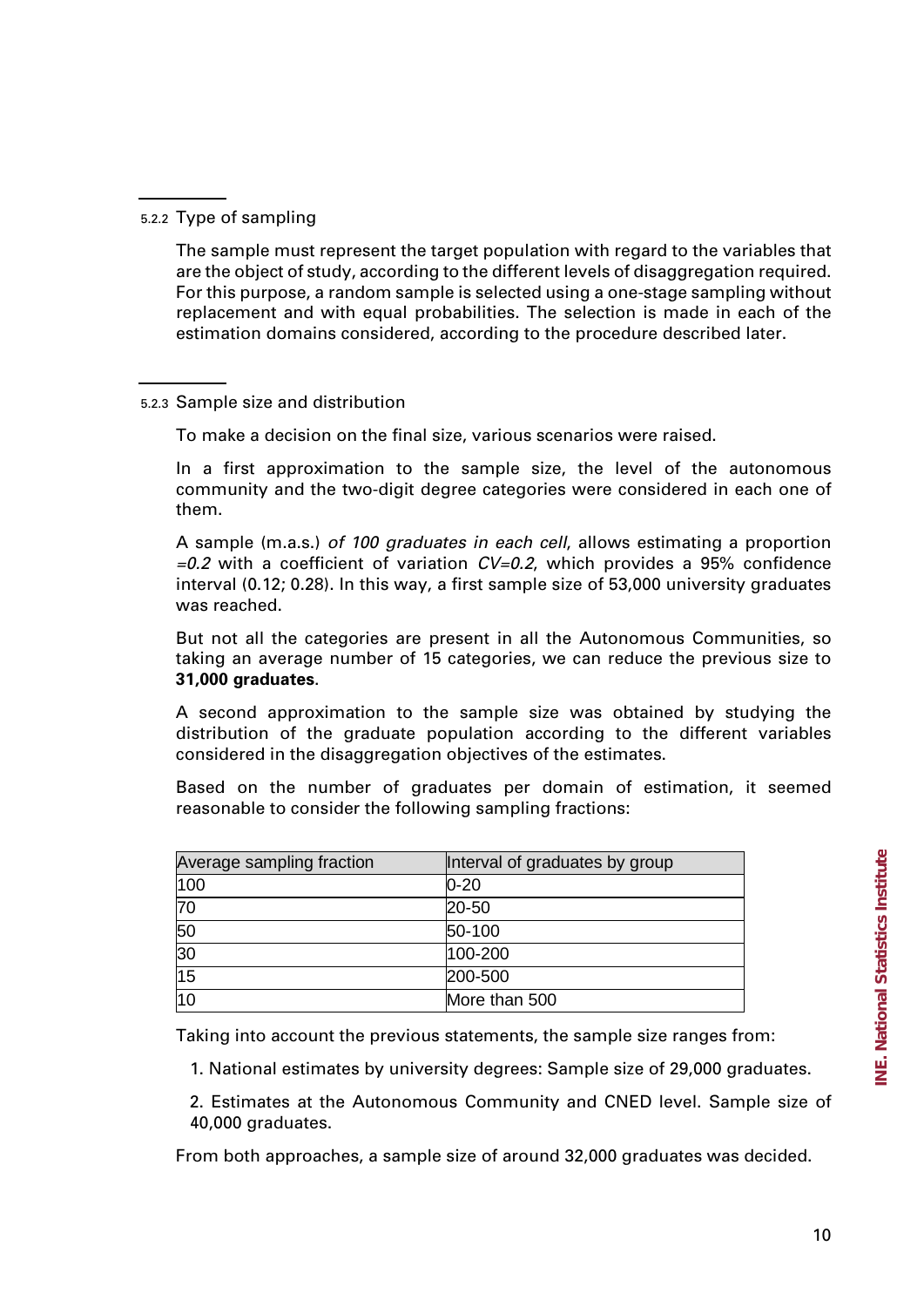To reach this size, a theoretical sample size of **42,000 graduates** was deemed necessary.

In order to reach the size of the master's degrees, similar reasoning has been carried out, reaching a theoretical sample size of **17,000 master's degree graduates.**

To distribute the sample of each of the groups, among the multiple domains that are the object of estimation, we started from the classification that provides a greater number of cells for which estimates must be provided. That is, the one corresponding to point 2 in both cases.

The total sample was distributed according to this classification, and subsequently the part that was necessary for the other three classifications to contain sampling units in all their estimation cells was redistributed.

The estimation cells corresponding to the aforementioned classification are of very different sizes, ranging from one to more than four thousand units. Therefore, the following criterion was considered to *establish an allocation that provides estimates of similar precision in all cells*.

$$
\sigma(\hat{p}) = \sqrt{\frac{pq}{n} \cdot \frac{N-n}{N}} = \sqrt{\frac{pq}{f} \cdot \frac{1-f}{N}}
$$

With this expression we obtain that in a cell of average size *N=2,000* if a sampling fraction *f=0.05 (m.a.s.)* is used, a proportion p=0.1 is estimated with a standard deviation of 0.029, that is, with a 95% confidence interval (0.043, 0.157).

Since this precision criterion is considered adequate, the way to keep it in estimation cells of different sizes was studied below.

To maintain the same precision in another cell of size *N'*, a sampling fraction *f'* must be used which will be given by:

$$
f' = \frac{1}{1 + \frac{1 - f}{f} \cdot \frac{N'}{N}}
$$

In this way, a proportion *p* is estimated with equal precision in a cell of size *N* with a sampling fraction *f*, as in a cell of size *N'* with a sampling fraction *f'.*

The following table shows the sampling fractions obtained for estimation cells of different sizes: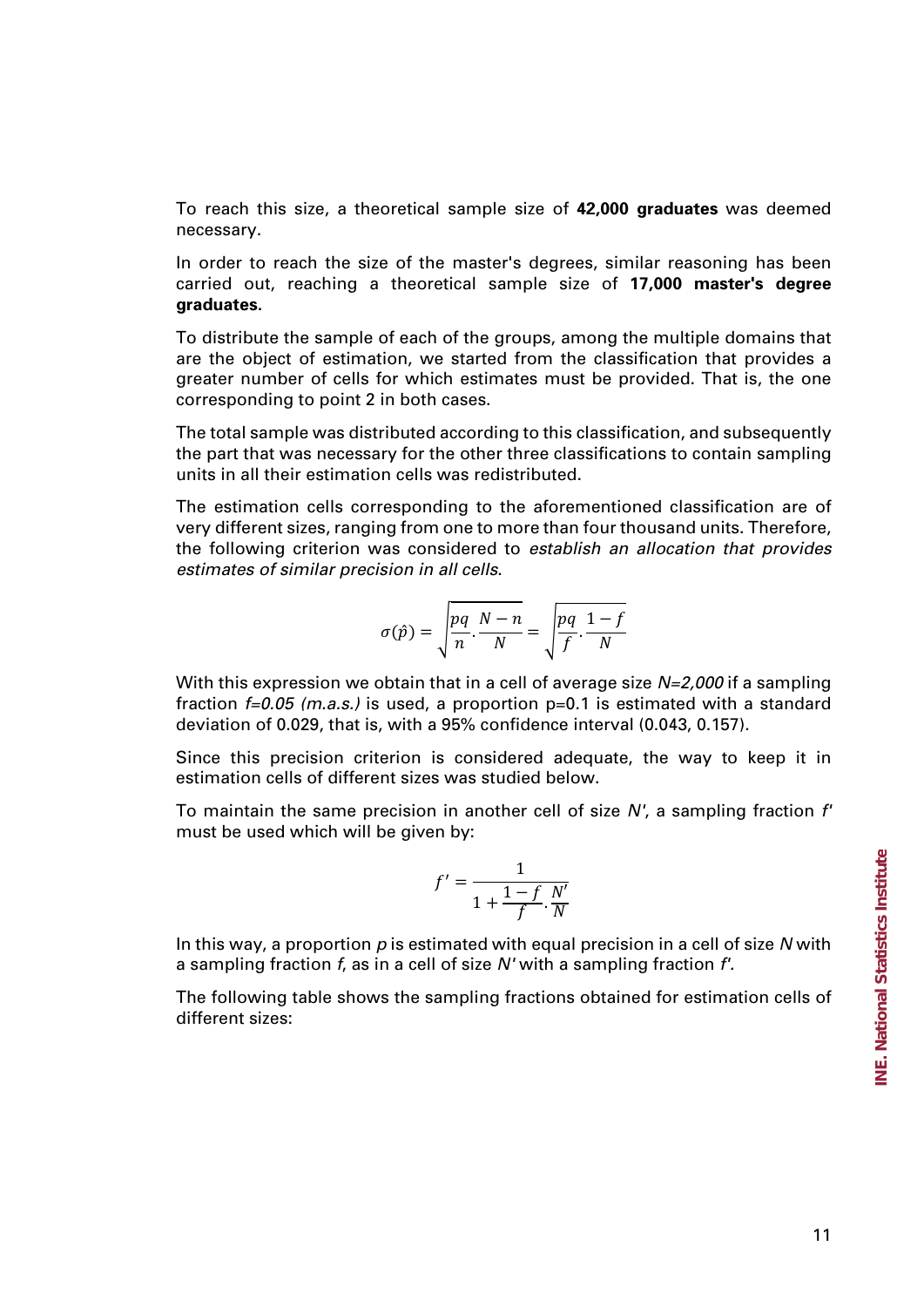| N    | <b>Sampling Fraction (f)</b> | Sample size | $\sigma(\widehat{P})(p=0,1)$ |
|------|------------------------------|-------------|------------------------------|
| 3000 | 3%                           | 102         | 0.029                        |
| 2000 | 5%                           | 100         | 0.029                        |
| 1000 | 10%                          | 95          | 0.029                        |
| 750  | 12%                          | 92          | 0.029                        |
| 500  | 17%                          | 87          | 0.029                        |
| 200  | 34%                          | 69          | 0.029                        |
| 100  | 51%                          | 51          | 0.029                        |
| 50   | 68%                          | 34          | 0.029                        |
| 20   | 84%                          | 17          | 0.029                        |
| 10   | 91%                          | 9           | 0.029                        |
| 5    | 95%                          | 5           | 0.029                        |
| 1    | 99%                          | 1           | 0.029                        |

Taking into account all the above, the theoretical sample was distributed by communities as shown in the following table:

|                               |                          |               | <b>Graduates</b> |                    |
|-------------------------------|--------------------------|---------------|------------------|--------------------|
|                               | <b>College graduates</b> |               | Master's degree  |                    |
|                               | <b>Theoretical</b>       |               |                  | <b>Theoretical</b> |
| <b>Autonomous community</b>   | <b>Framework</b>         | <b>Sample</b> | <b>Framework</b> | <b>Sample</b>      |
| <b>National Total</b>         | 233,626                  | 42,321        | 60,047           | 17,624             |
| Non-face-to-face universities | 6,629                    | 1,345         | 2134             | 819                |
| <b>Andalucía</b>              | 35,449                   | 4,591         | 8,815            | 2,258              |
| Aragón                        | 6,154                    | 1,818         | 909              | 412                |
| Asturias, Principado de       | 3,753                    | 1,398         | 758              | 398                |
| <b>Balears, Illes</b>         | 1,990                    | 948           | 647              | 302                |
| <b>Canarias</b>               | 5,794                    | 1,743         | 731              | 365                |
| <b>Cantabria</b>              | 1,896                    | 787           | 399              | 249                |
| Castilla y León               | 21,919                   | 3,613         | 3,388            | 1,406              |
| Castilla - La Mancha          | 5,493                    | 1,413         | 611              | 335                |
| Cataluña                      | 33,262                   | 4,835         | 8,254            | 2,422              |
| <b>Comunitat Valenciana</b>   | 25,561                   | 3,669         | 8,187            | 1,792              |
| <b>Extremadura</b>            | 3,451                    | 1,279         | 751              | 294                |
| Galicia                       | 10,003                   | 2,288         | 3,227            | 842                |
| <b>Madrid, Comunidad de</b>   | 48,392                   | 6,531         | 13,048           | 3,164              |
| Murcia, Región de             | 7,850                    | 1,964         | 2,114            | 734                |
| Navarra, Comunidad Foral de   | 3,162                    | 1,080         | 848              | 389                |
| País Vasco                    | 10,026                   | 2,277         | 2,319            | 836                |
| Rioja, La                     | 2,842                    | 742           | 2,907            | 607                |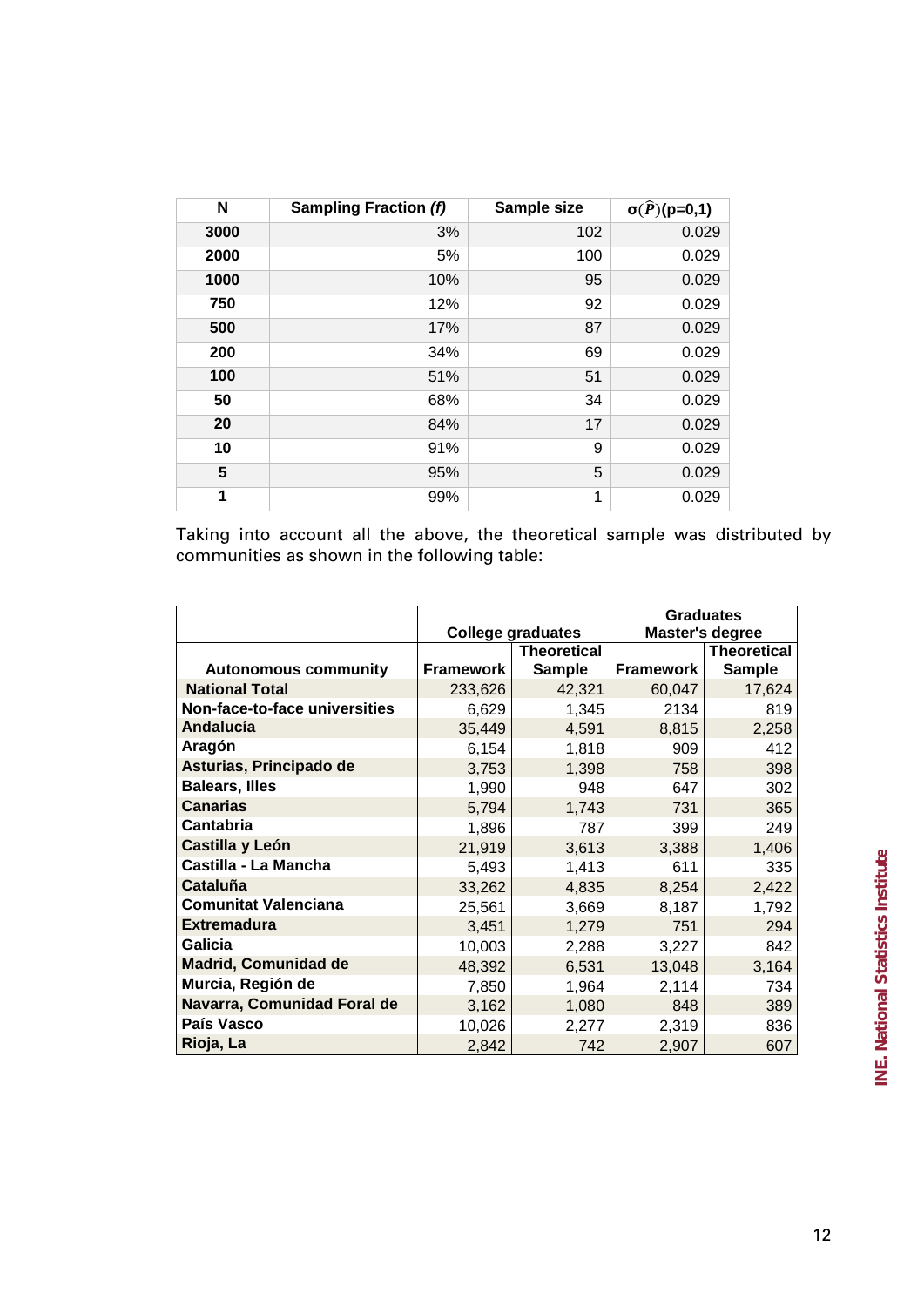#### 5.2.4 Selection of the sample

#### **a) College graduates**

A simple random sample of this group has been selected in each cell defined by *autonomous community and CNED-2014 (two digits) with a sampling fraction (f')*corresponding to the formula in the previous section. This selection is made by systematic sampling with equal probabilities, using a *1/f'*period.

Prior to the systematic selection, the records in each cell are ordered by the variables that define the other levels of disaggregation of the estimates, that is, by field of study, sex, type of university and branch of study. In this way, it is intended that the sample representation, according to these last variables, is adequate.

Finally, the initially planned sample has been slightly increased, to complete those cells corresponding to classifications *(1), (3) and (4)* that, after carrying out the selection process described, did not have a sufficient sample. In this section, the selection was also carried out with equal probability and involved a sample increase of around three thousand five hundred units.

#### **b) Master's degrees**

A simple random sample of students with a master's degree has been selected in each cell defined by the crossing of the *autonomous community and CNED*, with a sampling fraction (*f'*) corresponding to the formula in the previous section. This selection is made by systematic sampling with equal probabilities, using a *1/f'*period.

Prior to the systematic selection, the records of each cell are ordered by the variables that define the other levels of disaggregation of the estimates, that is, by university, sex, field of study, type of university and branch. In this way, it is intended that the sample representation, according to these last variables, is adequate. After this process, the sample obtained is about ten thousand units.

The sample has been increased in three additional stages, to complete the cells corresponding to the classifications described in the initial introduction, which meant a sample increase of 4,800 units.

#### 5.3 ESTIMATORS

<sup>5.3.1</sup> Design-based estimators. Elevation factors prior to calibration

Post-stratified estimators have been used, considering as post-stratum each of the cells that are produced by the crossing of the four classification variables that define the disaggregation that the estimates must have (see introduction) for each of the groups under study.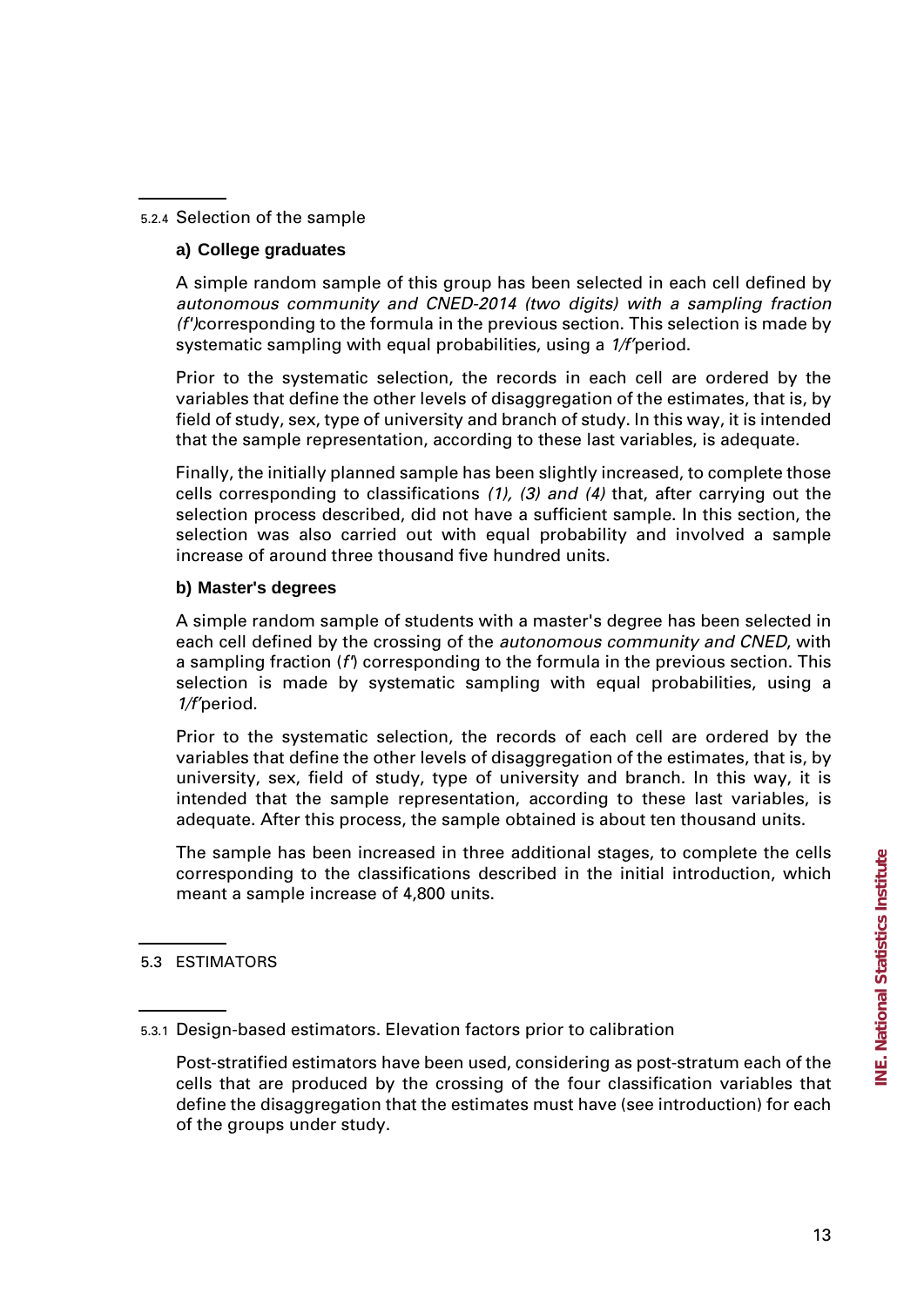Under the hypothesis that in each of the previous cells, the sample units have the same probability of being selected, the estimator of a characteristic X has the expression:

$$
\hat{X} = \sum_{i \in S} d_i x_i
$$

**where**  $d_i = \frac{N_{123\,4,i}}{n_{123\,4,i}} = \frac{Titulados en el marco en la celda a la que pertenece el elemento i  
Titulados en la muestra efectiva en la celda a la que pertenece el elemento i$ 

Given the large number of cells considered, in some of them no effective sample was collected. For this reason, a small percentage (less than one percent) was not represented with the factors  $d_i$  thus obtained. However, in the subsequent calibration process, this lack of representation is recovered, using the information of the effective sample available on the different calibration variables.

#### 5.3.2 Calibrated estimators

The elevation factors obtained in the previous section are calibrated to marginal totals from sources outside the sample, using the CALMAR software, written in SAS by the INSEE.

The calibration variables used have been those detailed below for each of the two groups under study:

#### **a) University graduates**

- Nationality, Spanish or foreign (2).
- University studies by sex (152)
- National level by field of study and sex (202)
- Registered in the register of Spanish residents abroad (PERE) (1)
- Registered in the State Base for people with disabilities (BEPD) (1)

#### **b) Master's degrees**

- Nationality, Spanish or foreign (2).
- University studies by sex (156)
- Scope of study and sex (144)
- Registered in the register of Spanish residents abroad (PERE) (1)
- Registered in the State Base for people with disabilities (BEPD) (1)

In this way, the calibrated factors provide correct estimates of the population totals corresponding to all the previous variables.

#### İ 5.4 SAMPLING ERRORS

For the estimation of sampling errors, the Jackknife method has been used, which allows the estimation of the variance of the estimator of the total of a characteristic Y by means of the expression: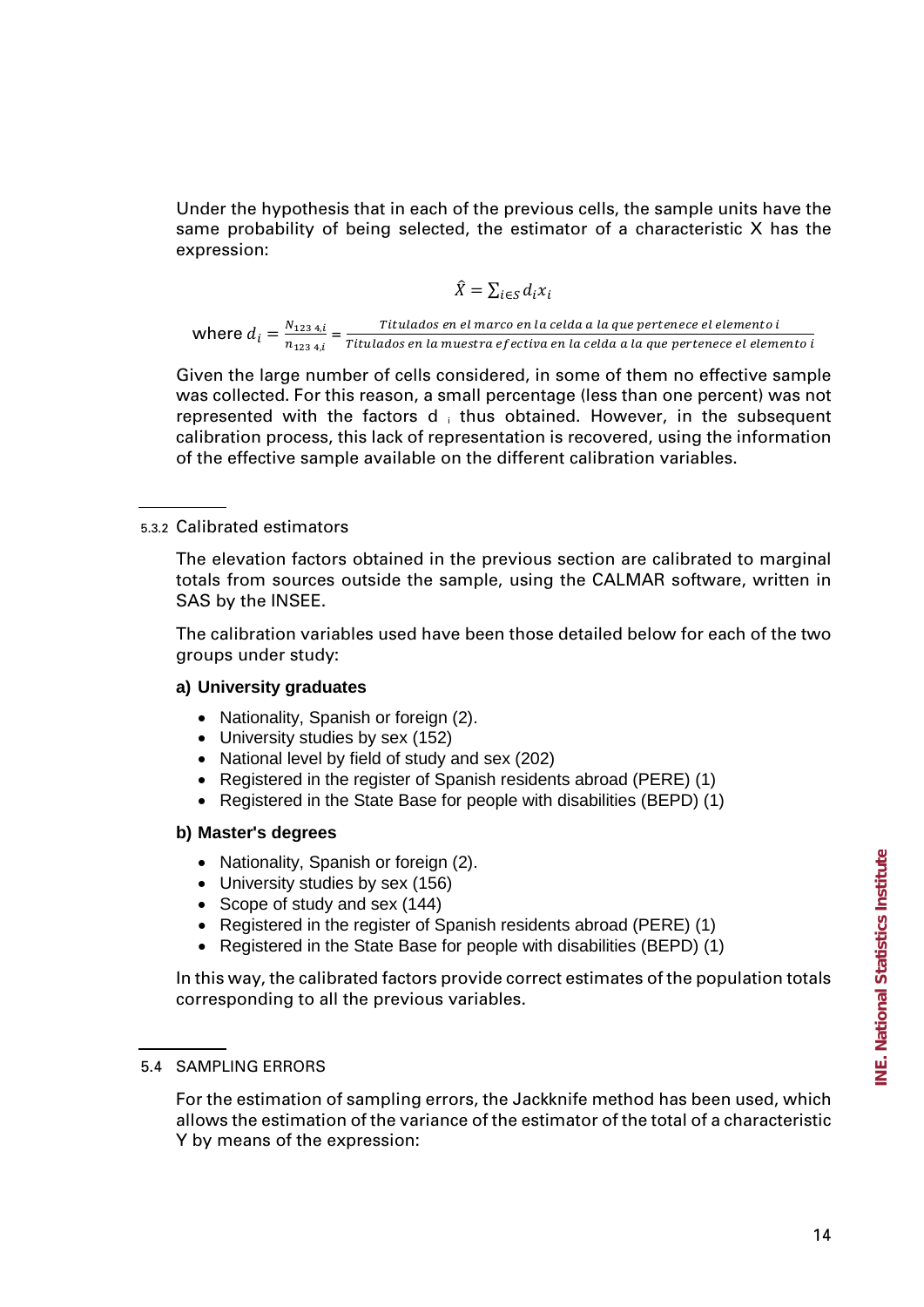$$
\hat{V}(\hat{Y}) = \sum_{h} \frac{n_h - 1}{n_h} \sum_{i \in h} (\hat{Y}_{(hi)} - \hat{Y})^2
$$

being:

 $\hat{Y}$  the estimate of the total characteristic Y obtained with the complete sample

 $\hat{Y}_{(hi)}$  the estimate of the total characteristic  $\bm{Y}$  obtained after removing the unit i of stratum h from the sample.

 $n<sub>h</sub>$  is the number of sample units in stratum h.

To obtain the estimator  $\hat{Y}_{(hi)}$  , and for simplicity's sake, instead of recalculating the raising factors (with correction of non-response, calibration, etc...), the factors of the stratum where the unit has been removed are multiplied by the factor  $\frac{n_h}{n_h-1}$ 

Accordingly:

$$
\hat{Y} = \sum_{l,k \in S} F_{lk} y_{lk}
$$

$$
\hat{Y}_{(hi)} = \sum_{l \neq h} F_{lk} y_{lk} + \sum_{\substack{l=h \\ j \neq i}} F_{lk} \frac{n_h}{n_h - 1} y_{lk}
$$

Where  $F_{ijk}$  is the raising factor of unit k of stratum I in the complete sample S. That is to say, the available raising factor. In this way the variance can be estimated without the need to recalculate the raising factors.

The tables publish the relative sampling error in percentage, coefficient of variation, whose expression is:

$$
\widehat{\mathcal{CV}}(\widehat{Y}) = \frac{\sqrt{\widehat{V}(\widehat{Y})}}{\widehat{Y}}\ 100
$$

The sampling error allows obtaining a confidence interval, within which the true value of the estimated characteristic is found.

Sampling theory determines that in the interval

$$
\left(\hat{Y} - 1,96\sqrt{\hat{V}(\hat{Y})} \quad , \quad \hat{Y} + 1,96\sqrt{\hat{V}(\hat{Y})}\right)
$$

there is 95 percent confidence that the true value of parameter Y is found.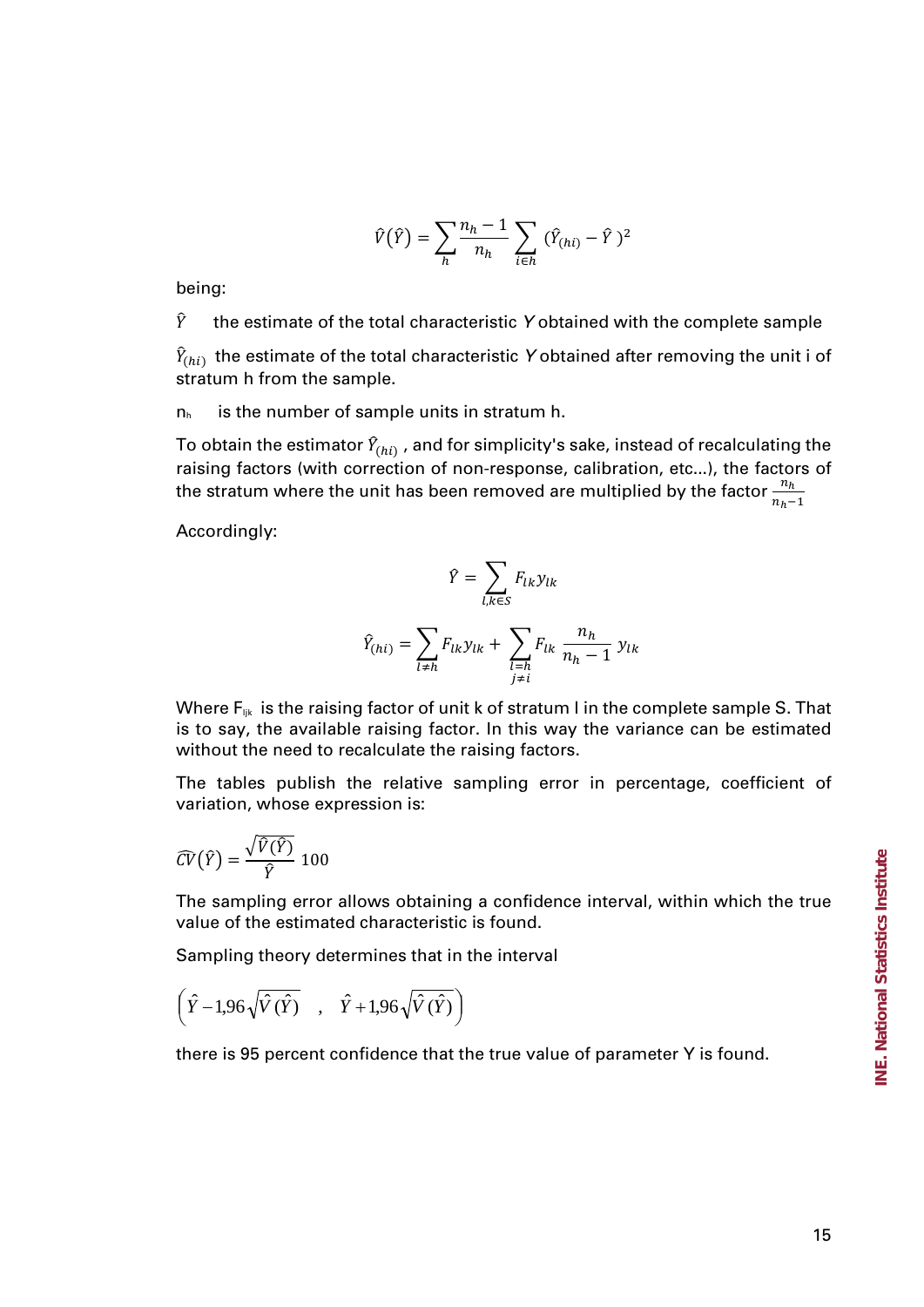#### 5.5 COLLECTION OF INFORMATION

#### 5.5.1 General aspects

Two collection methods are established: through a web questionnaire (CAWI) and using a personal telephone interview (CATI). Each unit is asked to fill in the online questionnaire (CAWI) and, if it is not received within a set time, it is contacted by phone to fill out the questionnaire by CATI, although the possibility of filling in by CAWI is kept open if the person so wishes.

The sample is divided into eight blocks, to facilitate its management, both with regard to the flow of calls to the 900 line, as well as the filtering of the CAWI questionnaires, as well as the coding of variables, as well as the conduct of CATI surveys.

5.5.2 Phases

The collection is designed according to the two planned stages:

1. FIRST STAGE (CAWI)

The first stage begins in mid-July 2019, enabling the collection channel through the Internet for the first block of sample units, through which all the people assigned to said block can fill out the questionnaire. To do this, they are sent a letter announcing the survey and containing the keys to enter the integration system for the collection of information and administration (IRIA) of the INE. The CAWI channel will be opened successively for the rest of the blocks.

After one week from the beginning of the CAWI phase in each block, the units of the same that have not completed the questionnaire are sent a second reminder letter, where they are also announced that it is possible that if they do not complete the questionnaire online , soon an agent will contact them to conduct the interview by phone (this will be the second stage, CATI). A new CAWI completion opportunity is provided in the letter. The codes included in it, which allow access to the completion web portal, are used as a reference so that the informant has the assurance that the telephone interviewer is INE personnel.

Likewise, a few days after the beginning of this phase, the units are called to encourage completion online.

The electronic questionnaire has been designed through the IRIA application, including flows, serious errors, valid questionnaire controls, warnings and prerecorded information. In the event that a questionnaire cannot be considered valid, it is purged by an agent, after a time considered sufficient for the person to complete the information.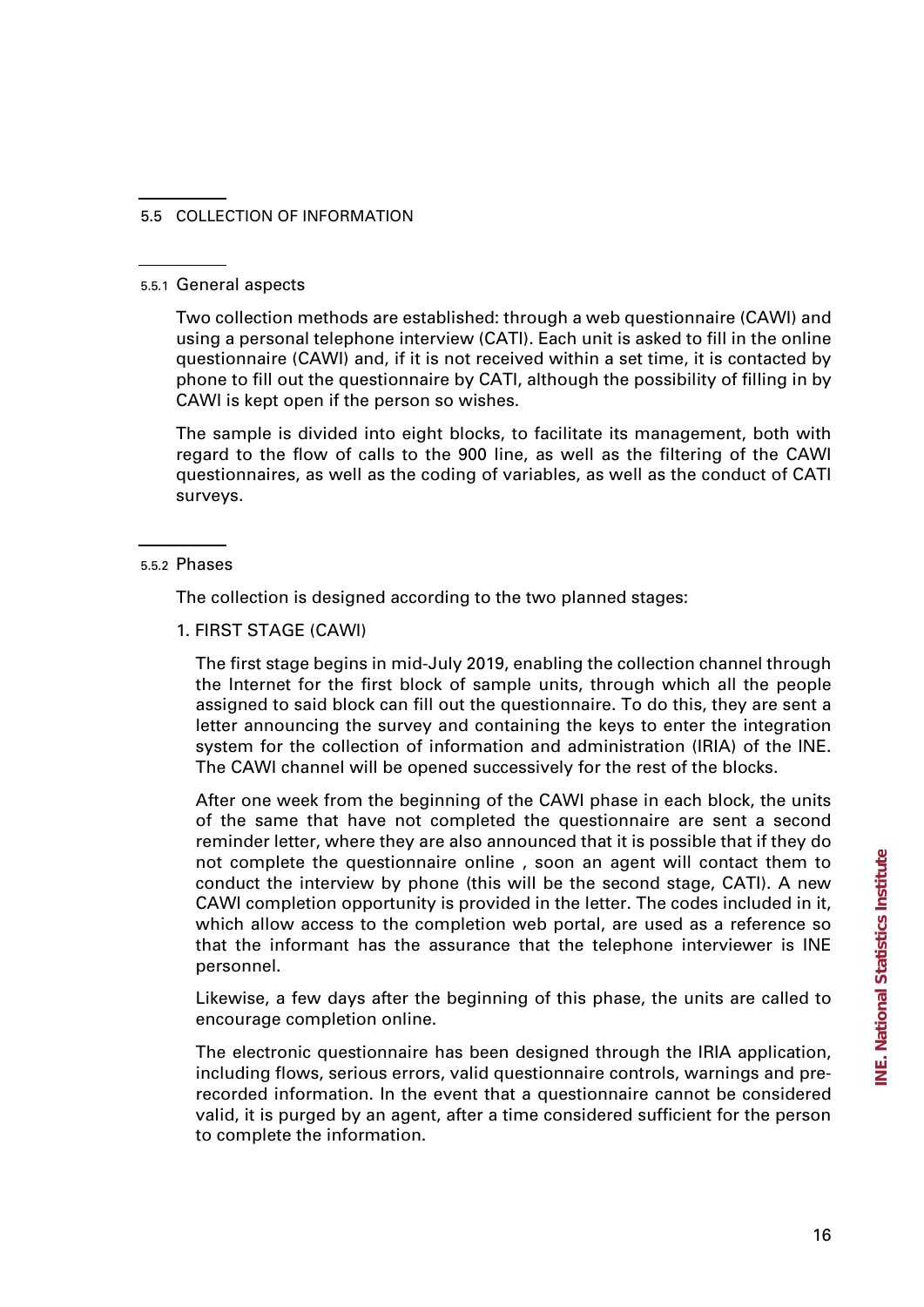#### 2. SECOND STAGE (CATI)

In the event that during the first stage of the block (CAWI) the units that belong to it still do not complete the questionnaire online, several days after the reminder letter was sent, an agent contacts them to carry out the interview by phone. However, the CAWI channel remains open during the time these units are in the CATI phase, in case they wish to complete it online.

When contacting by telephone, the CATI centre must ensure that it is calling the selected person. If it is not possible to get the information directly from the selected person, but from a sufficiently informed proxy, he or she is requested to provide the person's information. On the other hand, if it is derived from the telephone contact that, by mistake, it is not the person or there is a proxy that can report, the interview is not carried out and an incident is assigned.

The calls are generated by an algorithm that searches for the most likely time to conduct the interview, based on available information. This algorithm, before generating the call, takes into account:

- − The existence of dating
- − The existence of filters with interview schedule preferences
- − Whether the person has already been called or not
- − The time she has not been called
- − The time of the previous interview attempt
- − If the survey is incomplete, an attempt will be made to assign the call to the same operator for completion
- − The geographical location of the units

The usual working method for a CATI operator is what we call "new call", which indicates the willingness of the interviewer to make the call automatically generated by the algorithm.

The alternative work method is what we call "personal". In this case, the operator calls one of the people assigned to him by the supervisor for some reason.

Throughout this second stage, people can complete the survey by CAWI, provided that the CATI interview has not been carried out successfully. As soon as it is completed by CAWI, the unit becomes a partner in the database that handles the calls and, therefore, is no longer called again, except for possible debugging.

<sup>5.5.3</sup> Calendar

As mentioned, the information is collected by dividing the sample into eight blocks. The following table shows the time scheme proposed at the beginning for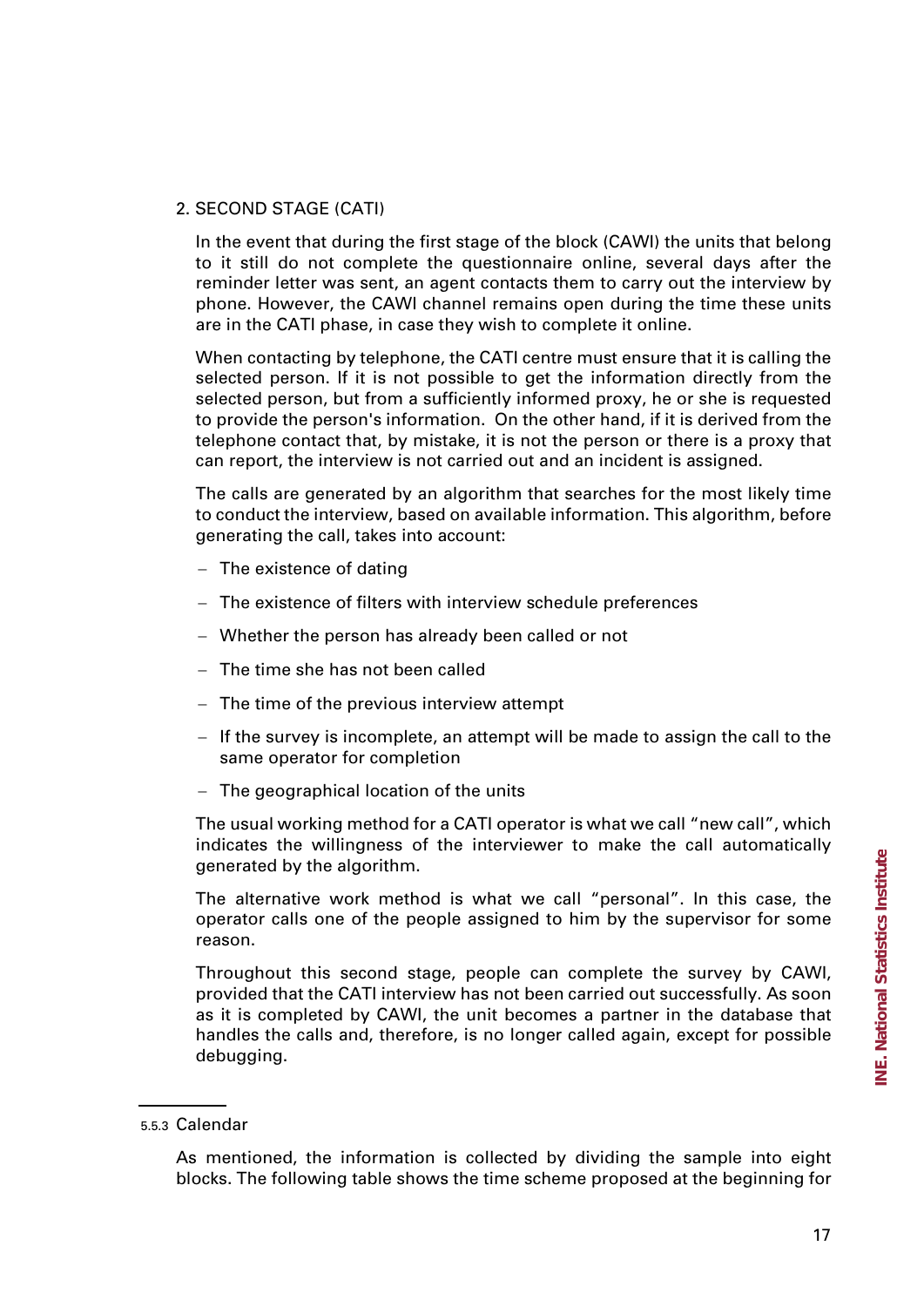each of them. It indicates the anticipated dates for the start of the CAWI phase of each block, the sending of the letter claiming the collaboration, the beginning of the CATI phase and the closing of the block (closing date of both channels):

| <b>Block</b>   | <b>CAWI</b><br>start<br>date | First claim | Home CATI  | Closing    |
|----------------|------------------------------|-------------|------------|------------|
| 1              | 17/07/2019                   | 24/07/2019  | 29/07/2019 | 13/08/2019 |
| $\overline{2}$ | 31/07/2019                   | 07/08/2019  | 12/08/2019 | 27/08/2019 |
| 3              | 21/08/2019                   | 28/08/2019  | 02/09/2019 | 17/09/2019 |
| 4              | 04/09/2019                   | 11/09/2019  | 16/09/2019 | 01/10/2019 |
| 5              | 18/09/2019                   | 25/09/2019  | 30/09/2019 | 15/10/2019 |
| 6              | 02/10/2019                   | 09/10/2019  | 14/10/2019 | 29/10/2019 |
| 7              | 16/10/2019                   | 23/10/2019  | 28/10/2019 | 12/11/2019 |
| 8              | 30/10/2019                   | 06/11/2019  | 11/11/2019 | 26/11/2019 |

# **6. Study and classification variables**

Taking into account the objectives of the survey, the study variables have been grouped as follows for each of the two groups under study:

# **a) University graduates**

- I. CHARACTERISTICS OF UNIVERSITY GRADUATES OF THE 2013-2014 ACADEMIC YEAR
	- − Degree completed
	- − Type of university and branch of knowledge.
	- − Autonomous Community of the University in which they have graduated and field of study (CNED-2014).
	- − Disability
- II. PLACE OF RESIDENCE IN 2019
	- − Country or region of residence of the university graduates at the time of the interview.
- III. EMPLOYMENT SITUATION IN 2019
	- − Employment situation of university graduates at the time of the interview.
- IV.CURRENT JOB
	- − Country or region in which they were working at the time of the interview.
	- − Professional status of your current job.
	- − Type of workday in your current job.
	- − Occupation they perform in their current job.
	- − Main economic activity of the company in which they currently work.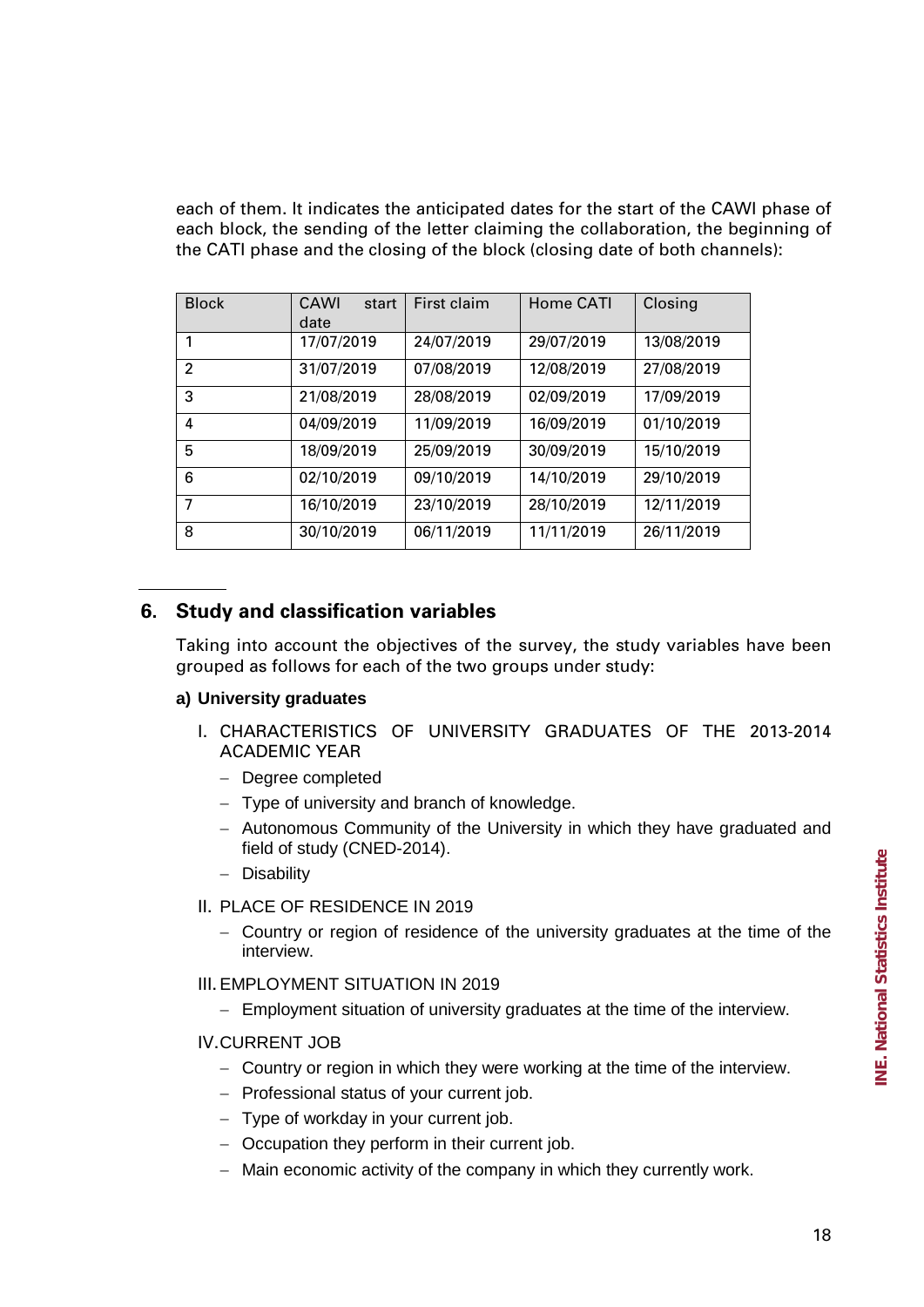- − Most appropriate level of training to perform your current job.
- − Most appropriate area of study to carry out your current job.
- − Net monthly salary in current job
- − Factors that have influenced you to get your current job (only employed workers).
- V. UNEMPLOYED
	- − Starting time of the job search and time searching for it.
	- − Job search medium.
	- − Difficulties finding employment.

## VI.INACTIVE

- − Situation of inactivity
- − Job search and time they have looked for it.

# VII. FIRST JOB SINCE GRADUATION

- − Time elapsed since they finished their degree until they found their first job.
- − Means used for job search.
- − Country or region of the first job.
- − Professional status of the first job.
- − Type of working day at the first job.
- − Occupation performed in the first job.
- − Most appropriate level of training to carry out the first job.
- − Most appropriate area of study to carry out the first job.
- − Net monthly salary at the first job.
- VIII. EMPLOYMENT HISTORY (Graduates who have had a paid job after finishing their degree).
	- − Number of employers for whom they have worked after graduating.
	- − Total time they have been working after graduating.
	- − Usefulness of the degree to find a job.
	- − Graduates who have rejected a job and reasons for rejecting it.

# IX.PAID WORK WHILE STUDYING

− Graduates who have worked during their university training.

## X. GRADUATES WHO HAVE NOT WORKED AFTER GRADUATING

- − Job search and time they have been looking for work.
- − Job search form.
- − Difficulties finding work.
- − Graduates who have rejected a job and reasons for rejecting it.

## XI.TRAINING AND LEARNING

- − Curricular and extracurricular internships.
- − Scholarships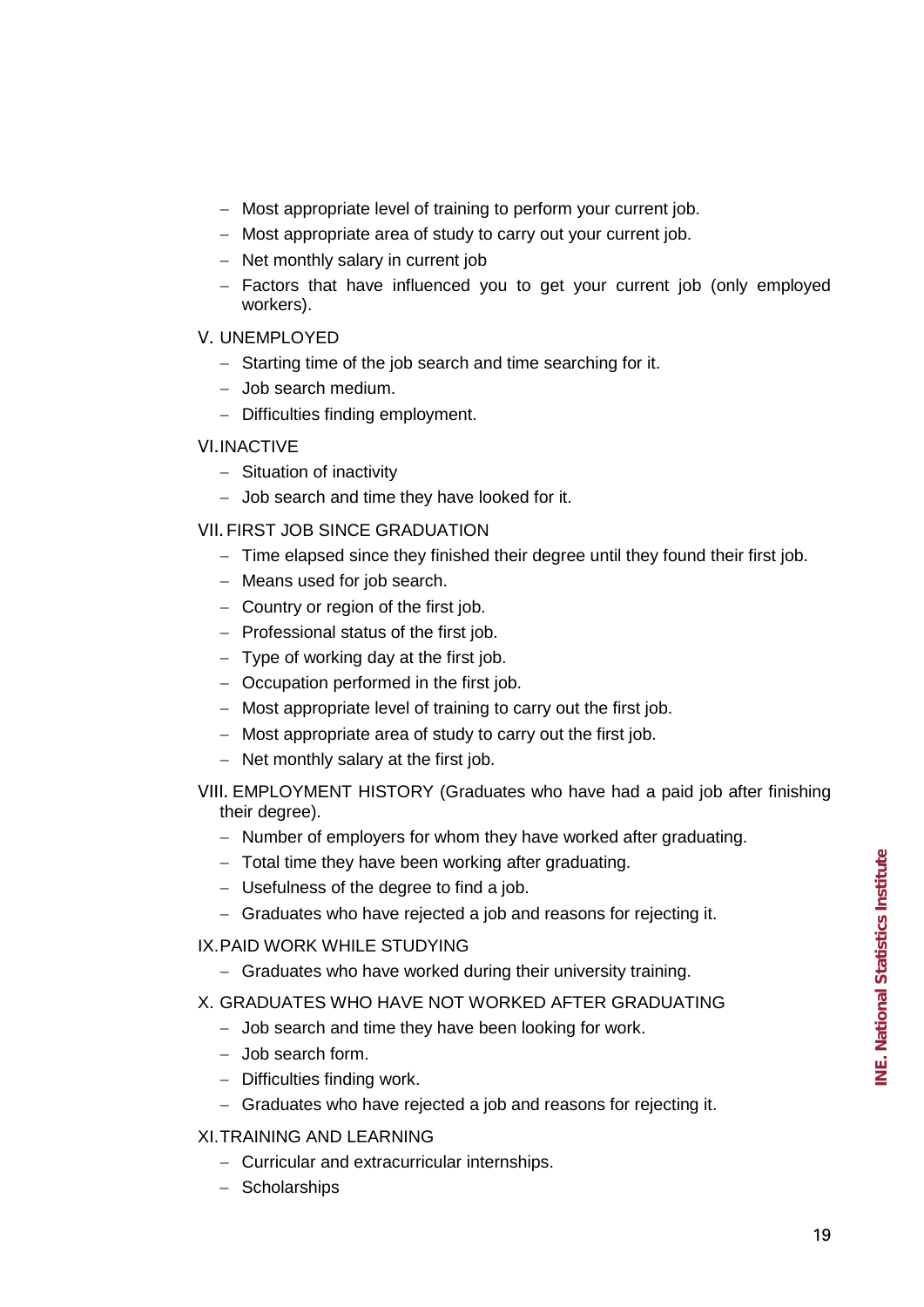- − University studies carried out abroad.
- − Other training carried out (intermediate and higher level).
- − Scope of studies of other post graduate/diploma/undergraduate studies carried out.
- − Branch of knowledge of the masters completed.
- − Branch of knowledge of the doctorate completed.
- − Professional family of vocational training or higher level sports education or higher artistic studies carried out.
- − Professional family of vocation training or sports education of mid level degree or professional artistic education carried out.
- − Specialized health training.
- − Completion of other official studies at the time of the interview.
- − Satisfaction with university studies and with their degree.
- − Knowledge of languages.
- − Computer skills.
- − Courses to improve professional qualification and its usefulness in finding employment.
- − SEPE training courses received and their results.

#### XII. MOBILITY

- − Mobility within Spain.
- − International mobility.

#### XIII. SOCIAL SECURITY

- − Affiliation to Social Security.
- − Bases of contribution of affiliates employed by others.

#### **b) University master's degree graduates**

- I. CHARACTERISTICS OF THE UNIVERSITY MASTER'S DEGREE GRADUATES FOR THE 2013-2014 ACADEMIC YEAR
	- − Degree completed
	- − Type of university and branch of knowledge.
	- − Autonomous Community of the University in which they have graduated and field of study.
	- − Disability
- II. PLACE OF RESIDENCE IN 2019
	- − Country or region of residence of the master's degree graduates at the time of the interview.

## III. EMPLOYMENT SITUATION IN 2019

− Employment situation of the master's degree graduates at the time of the interview.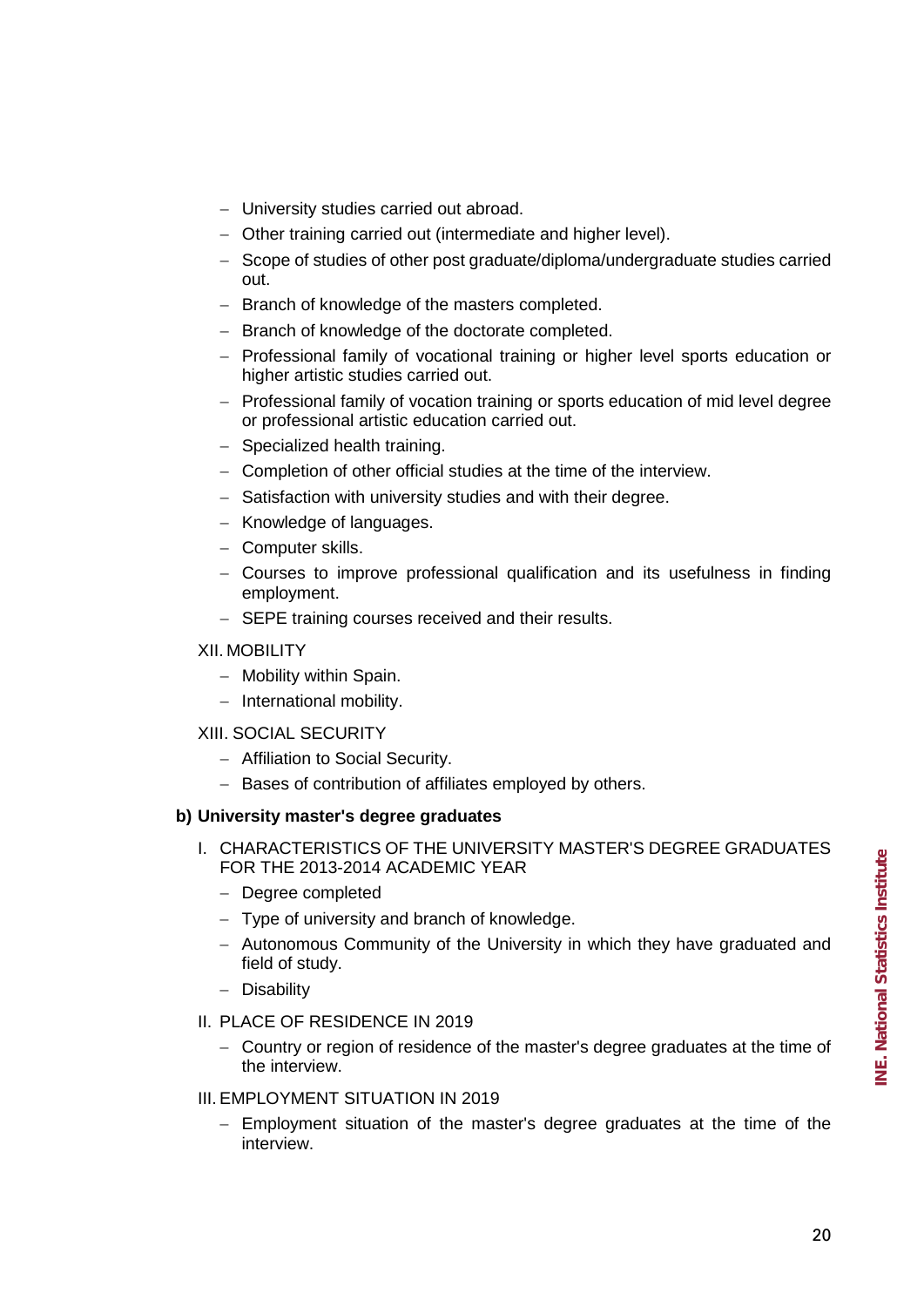# IV.CURRENT JOB

- − Country or region in which they were working at the time of the interview.
- − Professional status of your current job.
- − Type of workday in your current job.
- − Occupation they perform in their current job.
- − Main economic activity of the company in which they currently work.
- − Most appropriate level of training to perform your current job.
- − Most appropriate area of study to carry out your current job.
- − Net monthly salary in current job
- − Factors that have influenced you to get your current job (only employed workers).

# V. UNEMPLOYED

- − Starting time of the job search and time searching for it.
- − Job search medium.
- − Difficulties finding employment.

## VI.INACTIVE

- − Situation of inactivity
- − Job search and time they have looked for it.

## VII. FIRST JOB AFTER FINISHING THE MASTER

- − Time elapsed since they finished the master's degree until they found their first job.
- − Means used for job search.
- − Country or region of the first job.
- − Professional status of the first job.
- − Type of working day at the first job.
- − Occupation performed in the first job.
- − Most appropriate level of training to carry out the first job.
- − Most appropriate area of study to carry out the first job.
- − Net monthly salary at the first job.

# VIII. EMPLOYMENT HISTORY (Graduates who have had a paid job after finishing the master's degree).

- − Number of employers for whom they have worked after graduating.
- − Total time they have been working after graduating.
- − Usefulness of the degree to find a job.
- − Master's degree graduates who have rejected a job and reasons for rejecting it.

# IX.PAID WORK WHILE STUDYING

− Master's degree holders who have worked during their university training.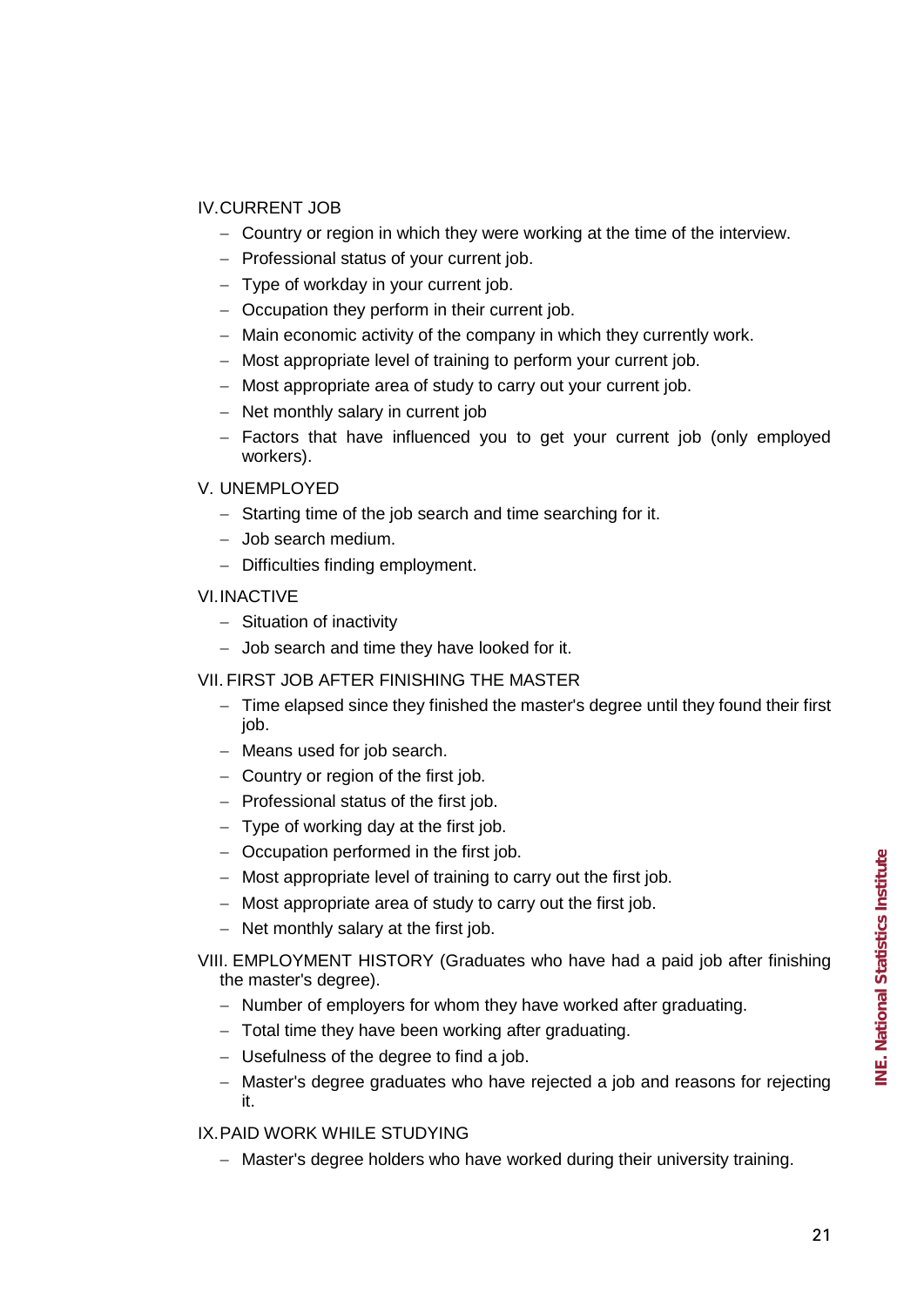# X. MASTER'S DEGREES WHO HAVE NOT WORKED AFTER GRADUATING

- − Job search and time they have been looking for work.
- − Job search form.
- − Difficulties finding work.
- − Master's degree graduates who have rejected a job and reasons for rejecting it.

## XI.TRAINING AND LEARNING

- − Curricular and extracurricular internships.
- − Scholarships
- − University studies carried out abroad.
- − Other training carried out (intermediate and higher level).
- − Scope of studies of post graduate/diploma/undergraduate studies carried out.
- − Branch of knowledge of other completed master's degrees.
- − Branch of knowledge of the doctorate completed.
- − Professional family of vocational training or higher level sports education or higher artistic studies carried out.
- − Professional family of vocation training or sports education of mid level degree or professional artistic education carried out.
- − Completion of other official studies at the time of the interview.
- − Satisfaction with university studies and with their degree.
- − Knowledge of languages.
- − Computer skills.
- − Courses to improve professional qualification and its usefulness in finding employment.
- − SEPE training courses received and their results.

## XII. MOBILITY

- − Mobility within Spain.
- − International mobility.

## XIII. SOCIAL SECURITY

- − Affiliation to Social Security.
- − Bases of contribution of affiliates employed by others.

<sup>6.1</sup> RELATIONSHIP OF VARIABLES

The variables are listed and described below, distinguishing between variables available in the administrative records (IUIS, TGSS, SEPE, BEDP and Register), and therefore of direct use, and variables that have been obtained through an interview.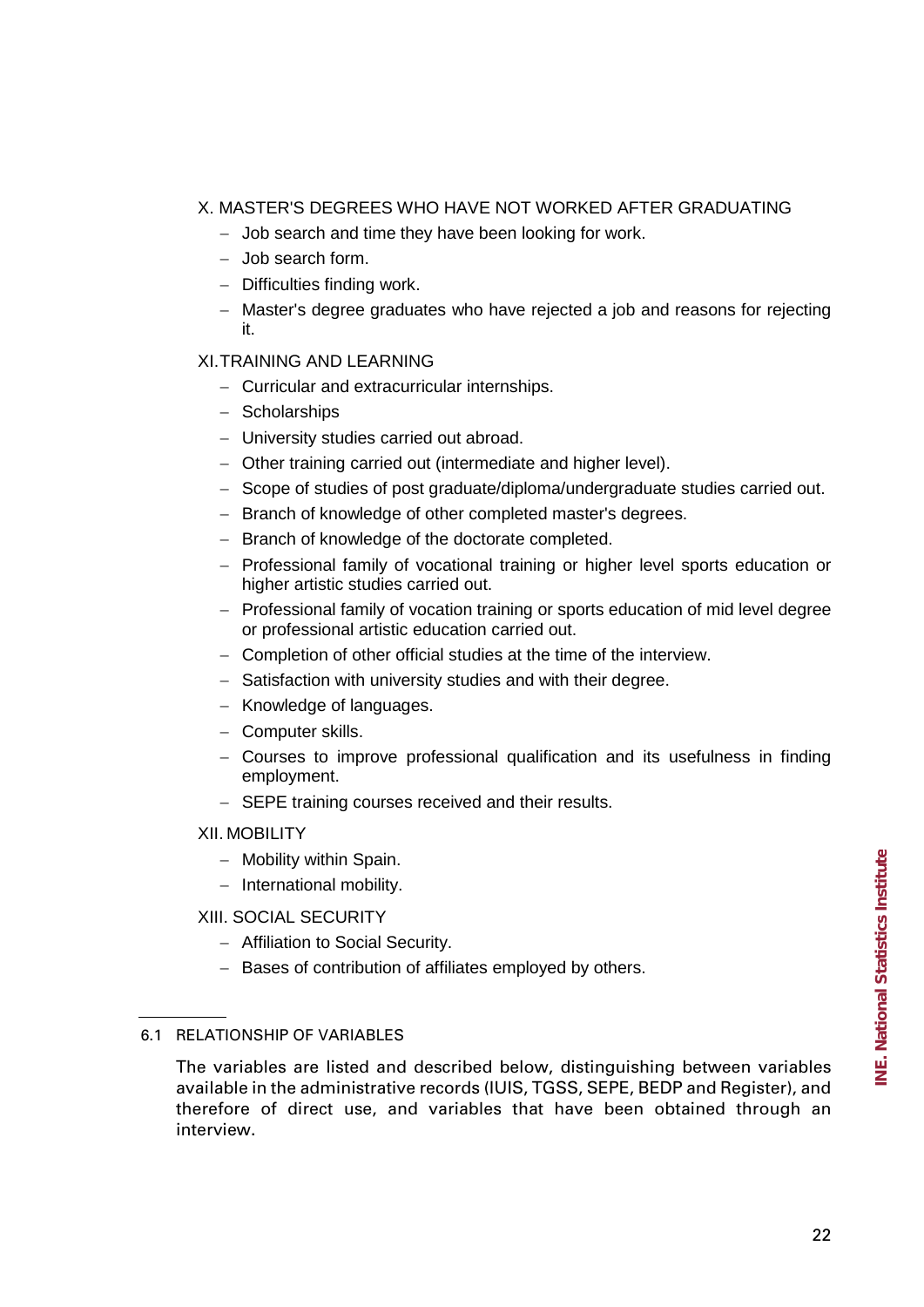#### 6.1.1 Administrative records variables

− *IUIS variables*

The variables described below include the information that has been extracted from IUIS. The identification information of the graduates has been obtained (number and type of identification document) and the variables 'name of the degree', 'degree code', 'branch of knowledge', 'field of study', 'university' and 'municipality' as identification data at the degree level selected in the sample.

• Type of identification document

Type of document presented by the student the first time they enrol in the study (NIF, NIE, passport or other documents).

• Identification number

Document number presented by the student the first time he enrolls in the study for which he has been selected to participate in the survey. This document number must be permanent for all the years that the student enrols in this study.

• Sex

The importance of this variable stems from the need for adequate information on the situation of men and women in all policy areas. By studying gender differences and inequalities, it will be possible to achieve a better understanding of them, and based on this information, develop plans and formulate and monitor policies in all spheres of society. Hence the importance of the variable "sex", which through its cross-sectional classification according to other characteristics of the population constitutes the starting point for evaluating the progress made towards the total elimination of existing stereotypes based on gender.

• Date of birth: day, month and year

The date of birth allows the calculation of the basic social variable 'age in completed years'.

The age in completed years refers to the number of birthdays passed on the reference date, that is, it is the age at the last birthday. "Age" is a basic parameter in the analysis of survey data, as the differences between population groups estimated from it are relevant for the development of many public, national and EU policies and programs.

• Nationality

Country of nationality at the time of data collection.

Nationality is defined as the special legal bond that unites an individual with their State, acquired through birth, naturalization, declaration, option, marriage and other formulas in accordance with national legislation. A person will have the nationality of the country in which they enjoy the right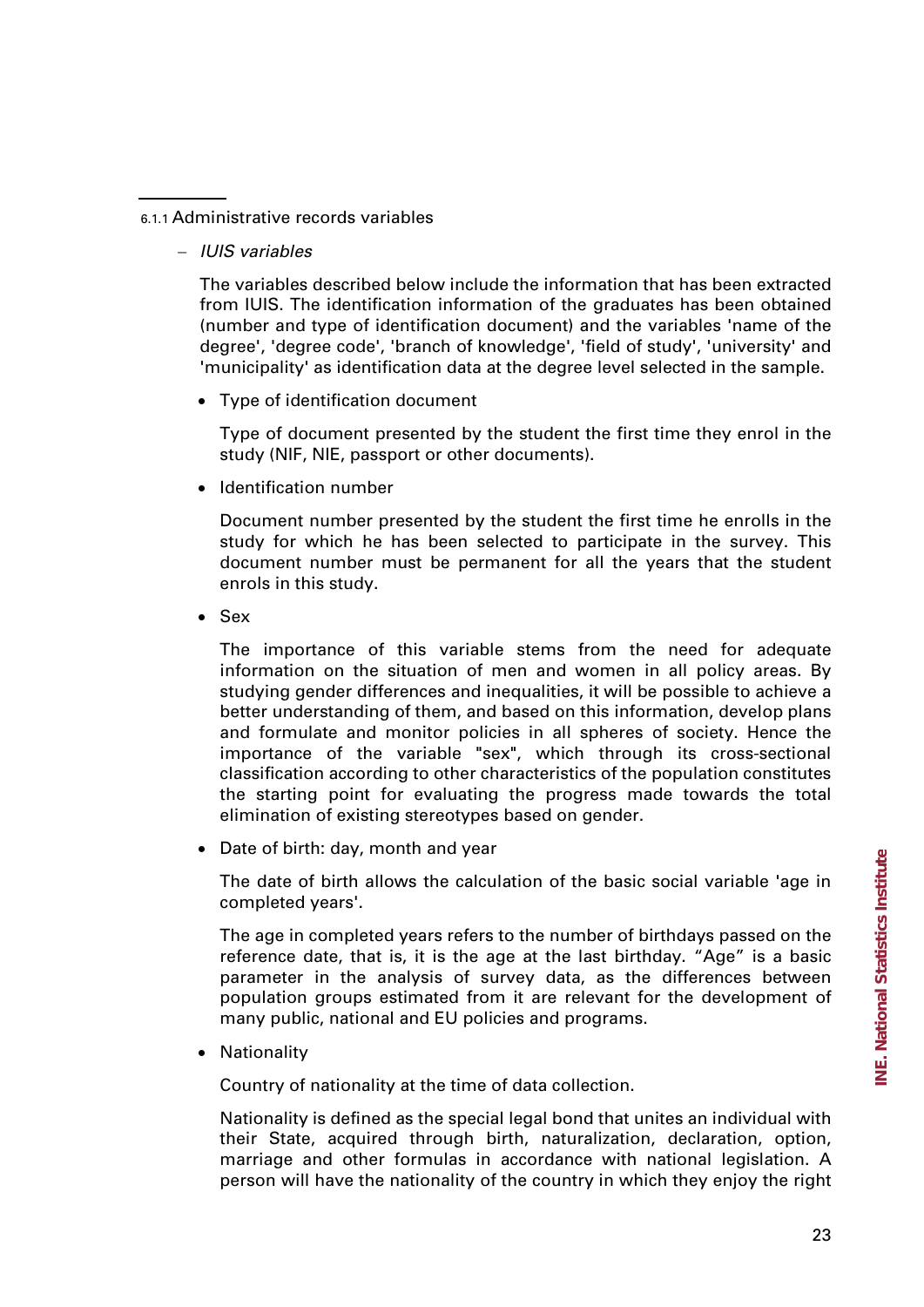of citizenship, that is, whose passport or other national identity document they have, or have the right to have. Adults who have never had such documents are considered nationals of the country when, in their opinion, they have this legal right of citizenship.

In the case of people with more than one nationality, they have been considered nationals of the country in which they had their habitual residence. When none of their nationalities coincided with that of their country of residence, the nationality of other countries of the European Union has had priority. In the other cases, the informant was able to choose the nationality that should appear in the survey. Care has been taken to record the country of nationality and not just the nationality in adjective form (eg Chinese, German, British, etc.), in order to avoid confusion between ethnicity and nationality.

• Name of the degree

Full name of the 1st and 2nd cycle or undergraduate or master's degree study for which the interviewee has been selected to answer the questions in this survey. There are some cases of graduates in more than one degree, in this case they have been counted once in each of the degrees obtained.

• Degree or degree code

Code of the 1st and 2nd cycle or undergraduate or master's degree study by which the interviewee has been selected to answer the questions in this survey.

• Knowledge branch of the title for which it has been selected

Branch of knowledge to which the title for which the interviewee has been selected is associated.

All studies have been grouped into five branches of knowledge, which are large fields of knowledge whose hallmark is a set of subjects that are the essence of each branch.

The branches of knowledge are:

- − Arts and Humanities.
- − Sciences
- − Health sciences
- − Social and Legal Sciences.
- − Engineering and architecture.
- Scope of study of the degree for which it has been selected

Code of the scope of the study to which the degree carried out by the interviewee corresponds according to the national education classification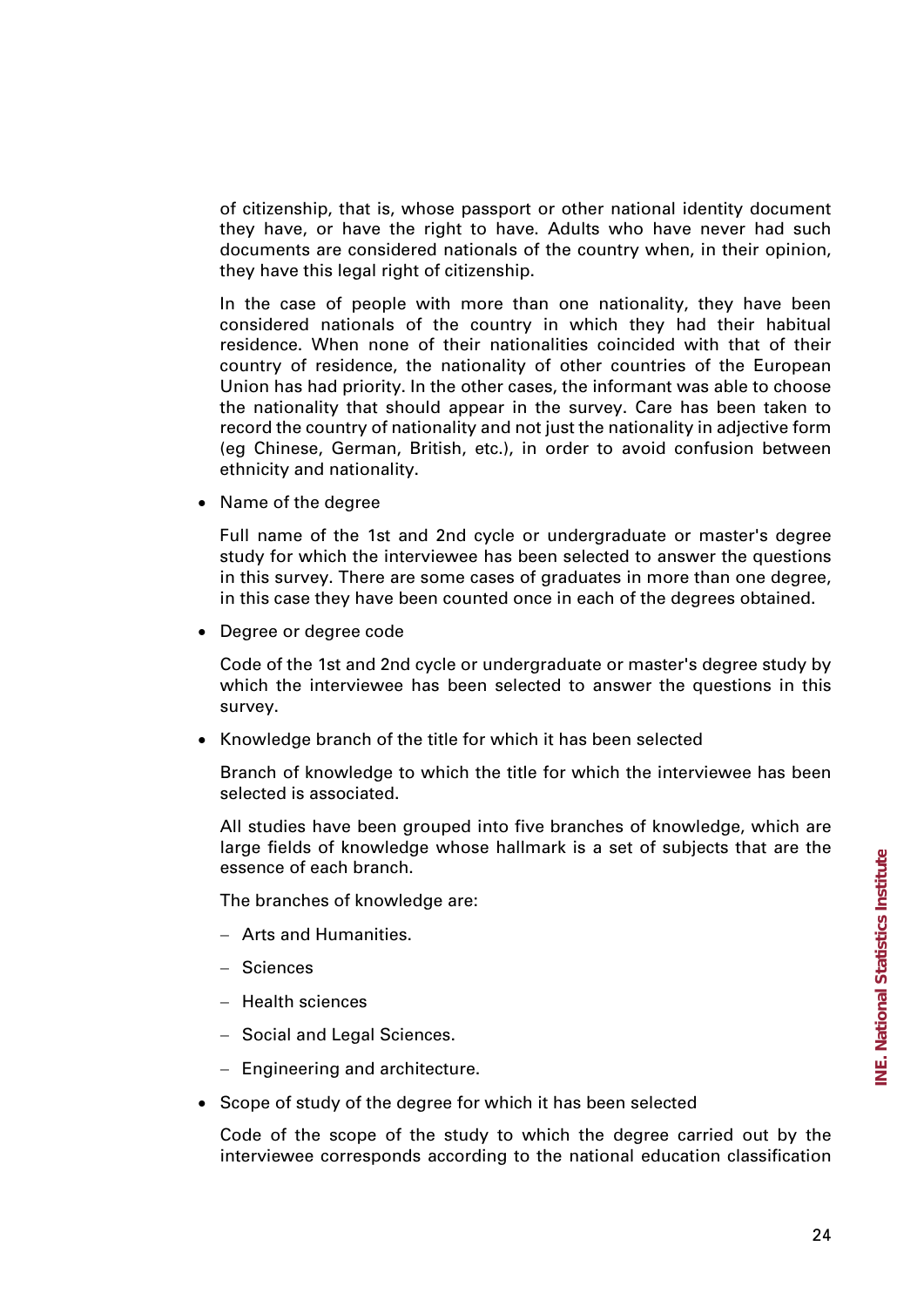(CNED-2014), which is the national classification for the educational sectors in force at the time of the survey.

For Master graduates, the CNED-2014 has been used by broad sector (a level of disaggregation).

For graduates, the CNED-2014 has been used by specific sector (two levels of disaggregation). In some more relevant cases by detailed sector (three levels).

• college

University code corresponding to the title for which the interviewee has been selected.

• Municipality

Code of the municipality of the center in which the interviewee graduated (5 digits: the first two positions are the province code and the last three the municipality code)

• Variable that controls specialized health training

Variable that takes the value 1 when the graduate has a degree that allows acquiring specialized health training, that is, if he has a degree in Medicine or Nursing or Chemistry or Pharmacy or Biology or Physics or Psychology.

It can be obtained from the field of study of the studies completed by the student (one or several), not by the branch of teaching.

- − *Register variables*
	- Country of birth

This is the country in which a person was born, that is, the mother's country of habitual residence on the date of birth.

In the information collected, a differentiation has been made between the native and foreign population, and within the latter between people born in other EU Member States and those born in a non-EU country. The information on the country of birth has been obtained taking into account the existing national borders at the time of data collection. The country of birth of persons born "by accident" during a short visit by the mother to a country other than that of her habitual residence is considered the country in which the mother has her habitual residence. The country of birth of people born in a place that currently belongs to the territory of a country other than that of the date of birth has been taken from the one in which said place is located at the time of data collection.

- − *Social Security variables*
	- 1. Affiliation variables
		- Listing regime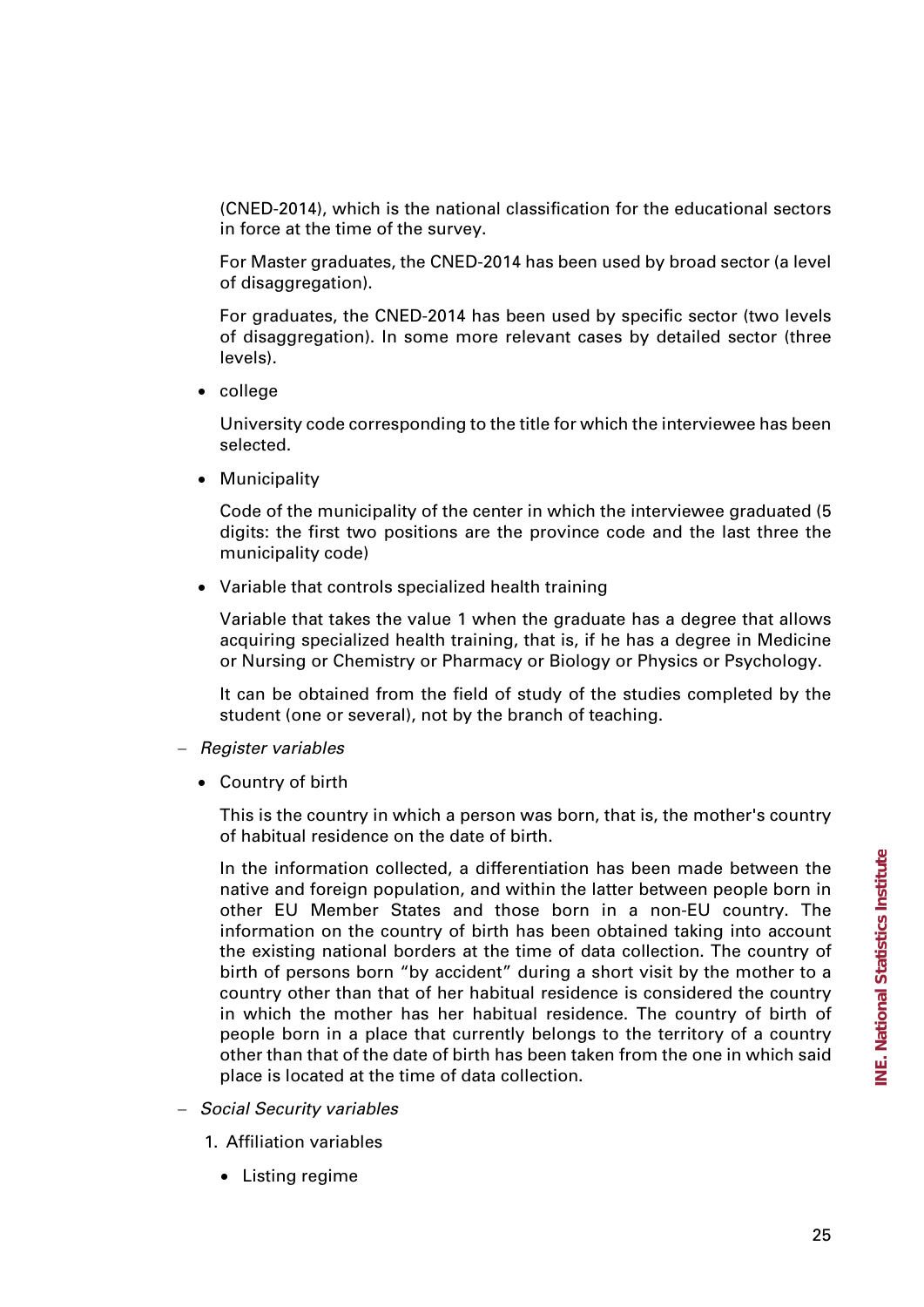- Listing group
- Type of contract
- Part time coefficient
- Actual date of entry
- Actual date of exit
- Economic activity of the contribution account
- Number of workers in the contribution account
- 2. Variables of the Contribution Bases files
	- A- Quotation bases for someone else's account
		- Actual date of entry
		- Actual date of exit
		- Year of listing
		- Monthly contribution base for third parties for common contingencies, corresponding to the month of March of each year
	- B- Contribution bases own account and others
		- Year of listing
		- Contribution base own account and others, corresponding to the month of March of each year
- − *State Public Employment Service Variables*
	- 1.- Contract File
		- Employment
		- Contract start date
		- End date of the contract
		- Contract class
	- 2.- Occupational Training File
		- Course code
		- Year of realization
		- Course duration
		- Course result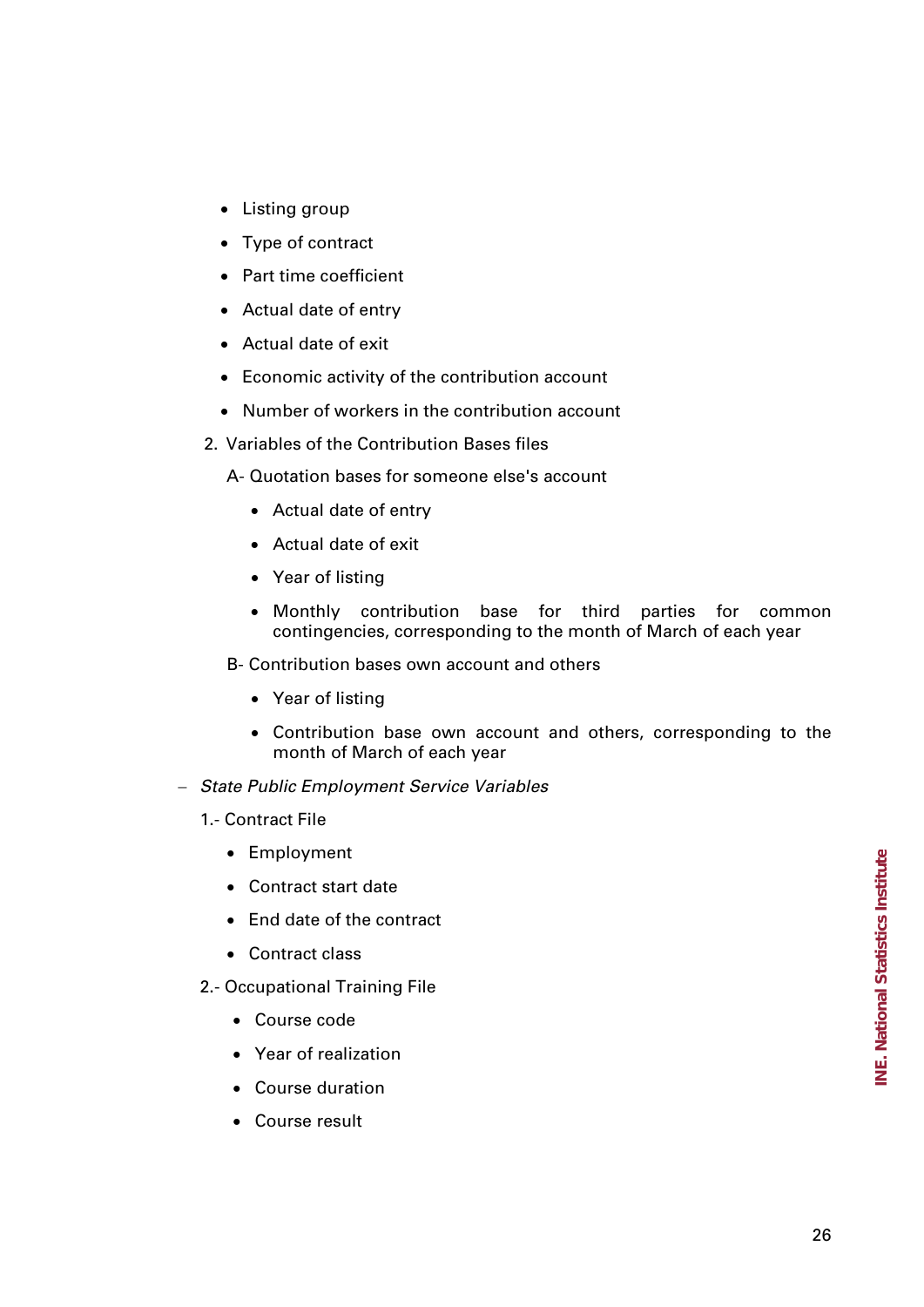- − *Variables for State Database of Persons with Disabilities*
	- Graduates who have a recognized disability of a degree equal to or greater than 33%

6.1.2 Variables collected by interview

The following variables are collected through CAWI or CATI interviews.

*A. Personal and sociodemographic data of the graduate*

*The following set of variables indicates the nationality, place of birth and current residence of the interviewee, his residence before and while he was completing the studies for which he was selected and the country and level of education of his parents.*

• A3: What is your nationality?

Indicate if your nationality is Spanish, Spanish and another or Another nationality. We also identify the country for those who indicate another nationality: NAC1 and NAC2 (we allowed to identify two possible nationalities).

• A3 PAÍS: In which country were you born?

It tells us if the interviewee was born in Spain, in another EU country or another country outside the EU.

• A4: In which country do you CURRENTLY reside?

Country of residence of the interviewee.

The country of residence is considered a basic variable, especially in the context of comparison within the different countries of the European Statistical System. The information is complementary to that of the variables "country of birth" and "nationality".

• A4\_PAÍS: Please indicate the country in which you CURRENTLY reside

For those who lived abroad at the time of the interview, it is identified by place of residence: United Kingdom, Germany, France, Another EU country, Another European country (outside the EU), A North American country, A Central or South American country, An Asian country, An African country or A country of Oceania.

• A4\_PROV: Please indicate the province in which you CURRENTLY reside

Identify, for those who were living in Spain, the province in which the graduate resided at the time of the interview.

• A5/A5\_PROV: In which country did you have your habitual residence BEFORE you began studying"..."? / Please indicate the province in which you were residing BEFORE you began studying "..."?

You want to know where the interviewee resided before starting the studies for which he was selected for two reasons: 1) to be used as a reference in the mobility block and 2) to discard from the survey, in the group of master's degree graduates, those who do not have Spanish nationality and resided abroad before starting their studies.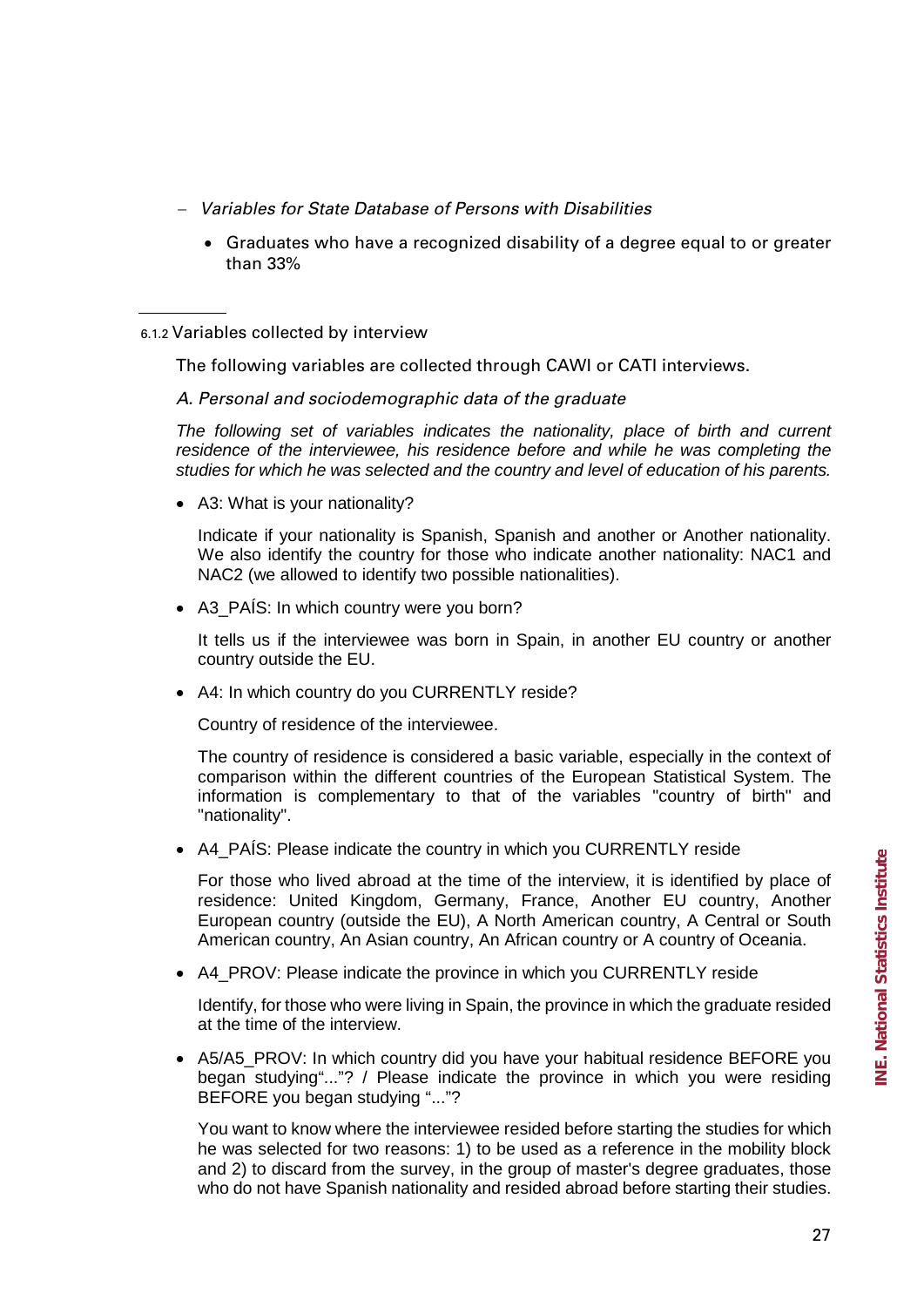• A6: In which province did you reside WHILE you were studying "..."?

You want to know where the interviewee resided while they were carrying out the studies for which they were selected to use them as a reference in the mobility block.

• A7/A8: Which country was your father born in? / What is the highest education level achieved by your father?

You want to know the country of birth and the level of training of the father of the interviewee.

• A9/A10: In which country was your mother born? / What is the highest education level achieved by your mother?

You want to know the country of birth and the level of training of the interviewee's mother.

- *B. Education and learning of the graduate*
	- − Training completed and degree of satisfaction with the studies carried out

*The following questions are related to the studies carried out by the interviewee*

• B1: Did you benefit from any scholarships while studying "..."?

You want to know if the graduate received any financial aid, from public or private origin, to pay, totally or partially, his university studies.

The different types of scholarship that the interviewee may have enjoyed are:

− B2\_1: General scholarship for studies

Scholarship intended to help in general the completion of university studies not included in another category.

− B2\_2: Excellence prize or scholarship

Calls aimed at promoting excellence among university students.

− B2\_3: University collaboration grant

Scholarship for beneficiaries to provide some service within the university.

− B2\_4: External work experience, to provide a service or work outside the university

Calls for the beneficiaries to provide a service or carry out a job in an institution outside the university.

− B2\_5: Scholarship to study outside of Spain (including scholarships that accompany Erasmus programmes)

Scholarship intended to facilitate the total or partial completion of studies at universities in other countries.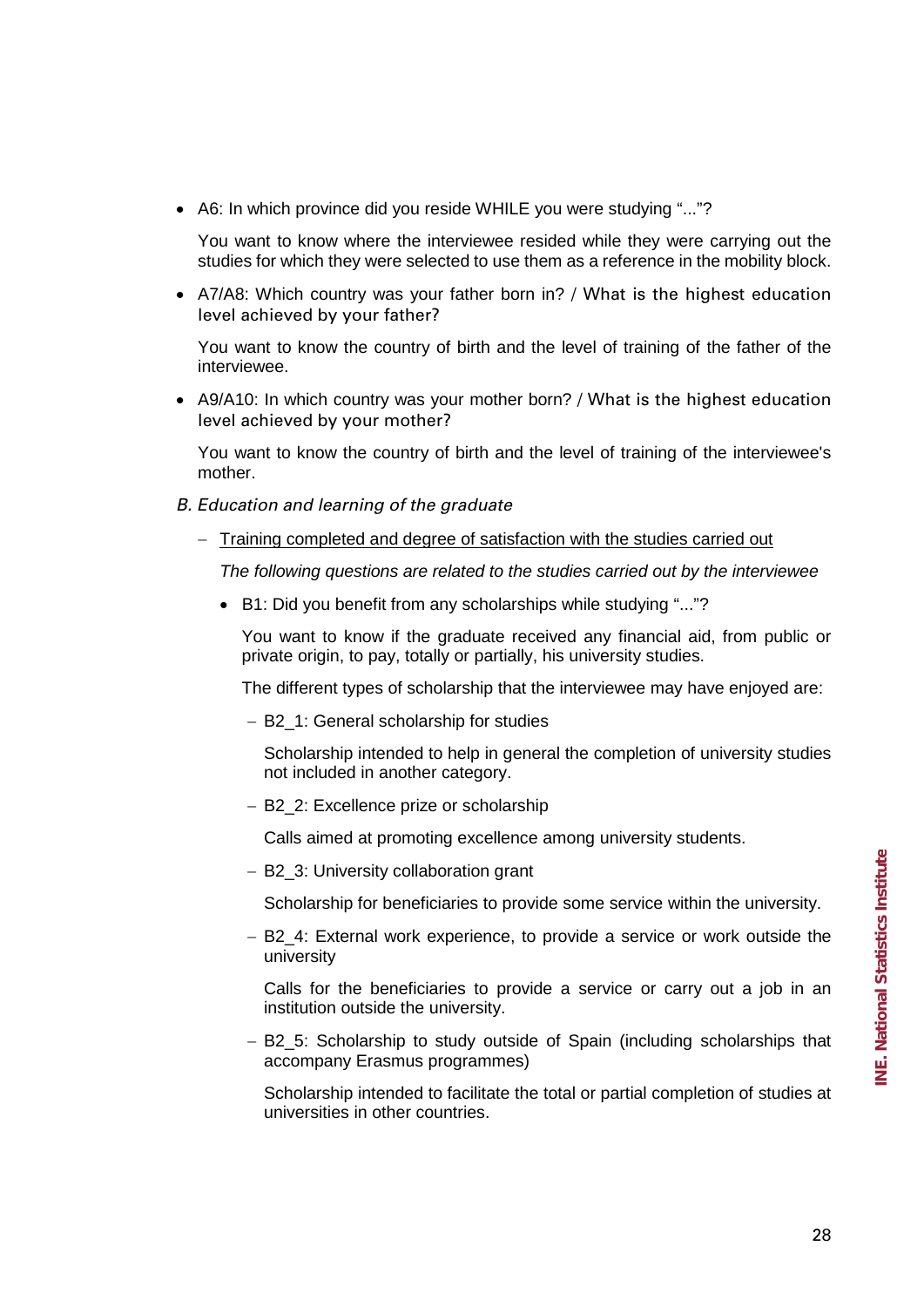• B3: Did you do part of your studies to obtain the degree in "..."?

It is intended to know if the graduate completed part of his studies at a university in another country.

• B4: Please indicate the mobility programme or scholarship from which you benefited

Financial aid obtained to study outside of Spain. It may be included in any of the following programs:

- − Erasmus Programme. Aimed at supporting the realization of a European Higher Education Area and reinforcing the contribution of Higher Education and Vocational Training at the tertiary level to the innovation process.
- − Other programmes or scholarships within the EU
- − Other programmes or scholarships outside the EU
- B5: Please indicate the country of destination

Country or region in which the university in which the interviewee carried out part of his university studies outside of Spain was located.

• B6: For how many months?

Time, in months, that the interviewee was outside of Spain studying part of his university studies.

• B7: In addition to the studies done at university "..." have you done part of your studies to obtain the title of "..." in another Spanish university?

It is intended to know if the graduate carried out part of his studies at a Spanish university other than the university where he completed those studies.

• B8: What was the main reason that led you to start studying to obtain your degree in "..."?

It is intended to know the main reason why the graduate has carried out these studies for which he was selected.

• B9: If you had to start afresh, would you attend university courses again?

It is investigated whether the interviewee would study at university if he started again.

• B10: Would you study the same degree again?

You want to know if the graduate would study the same degree, if he started again.

- − Other training carried out by the graduate including knowledge of languages and skills in ICT.
	- B11\_1 to B11\_7. Apart from the studies to obtain the title of "...", indicate if you have completed any of the following studies.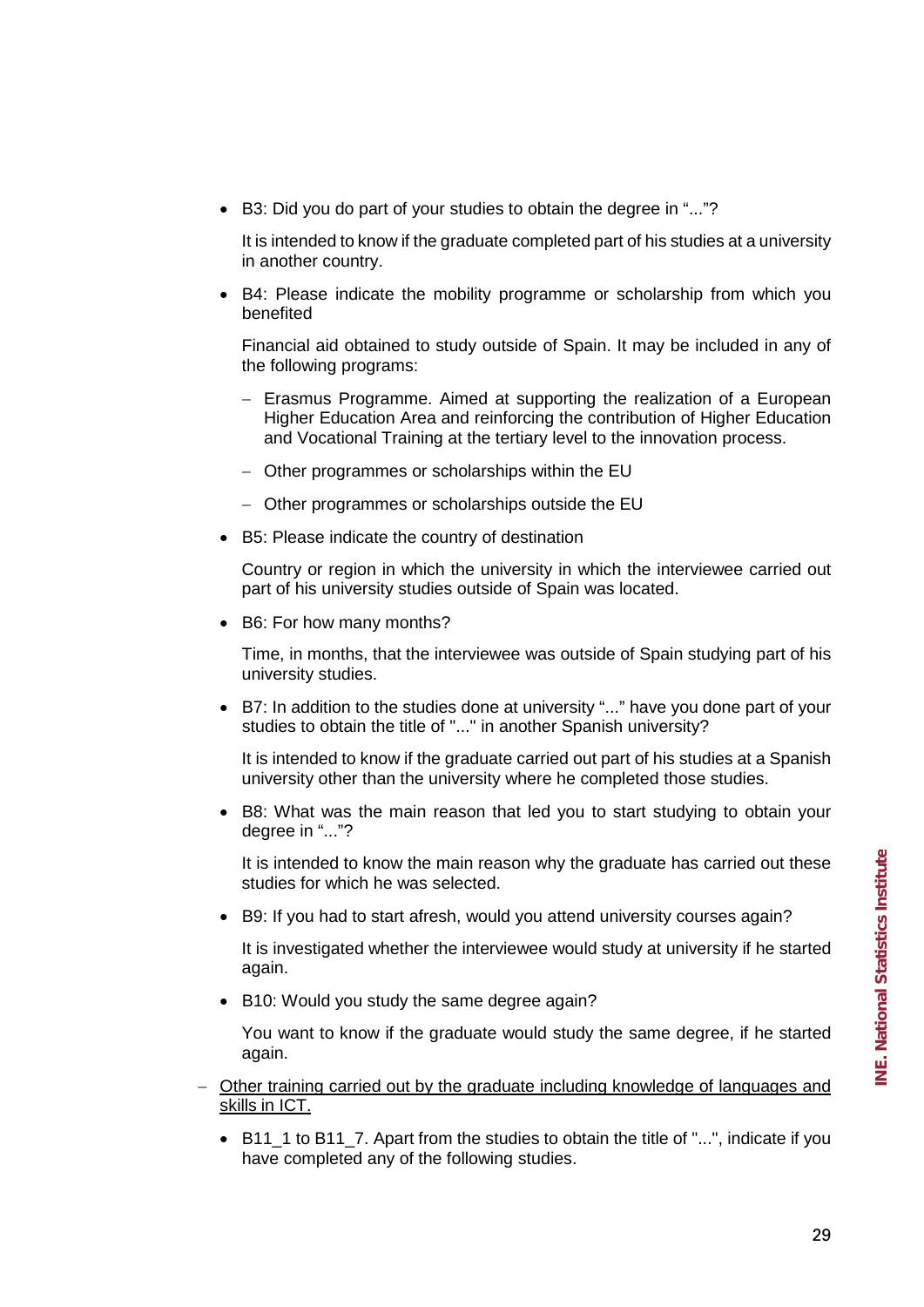It is intended to know if the interviewee has completed other studies in addition to the university study for which they have been selected , regardless of when they took them (before or after completing this study).

These studies can be:

- − Degree / Undergraduate degree / Licenciatura [degree equivalent to master's being phased out] or equivalent
- − Master's degree
- − University PhD
- − Higher Art Studies (arts, design, music and dance, drama or preservation and restoration of cultural heritage)
- − Higher Education (vocational training, arts and design) or Higher Sports Education
- − Intermediate Vocational Training Cycles (vocational training, arts and design) or Intermediate Sports Education
- B12: *For college graduates*: You have indicated that apart from the studies to obtain the title of "...", you have completed another degree / diploma / degree or equivalent. How many degrees, undergraduate degrees, Licenciaturas [degree equivalent to master's being phased out] or equivalent have you completed, apart from "..."? *For master's degrees* : Please indicate how many degrees, undergraduate degrees, Licenciaturas [degree equivalent to master's being phased out] or equivalent you have completed, including the one that enabled you to access master's studies

It is intended to know the number of total university degrees that the interviewee has, in addition to the study for which he has been selected in the case of university graduates.

B13 GDL1 to B13 GDL3. What are those degrees / undergraduate degrees / Licenciaturas [degree equivalent to master's being phased out] or equivalent? (If B12 is greater than 3: Indicate the name of the three that you consider most important

You want to know the scope of study of each of the university degrees completed by the interviewee, up to a maximum of three.

• B14\_1 to B14\_3. *For college graduates*: When did you finish these studies? *For master's degrees*: What year did you finish these studies?

*For university graduates, it* is intended to know the moment in which the interviewee completed each of the university degrees indicated above, taking as a reference the study for which they have been selected:

- − Before starting studies to obtain the degree in "..."? Finished before starting the study for which they have been selected.
- − While studying to obtain the degree in "..." They finished while in the study for which they have been selected.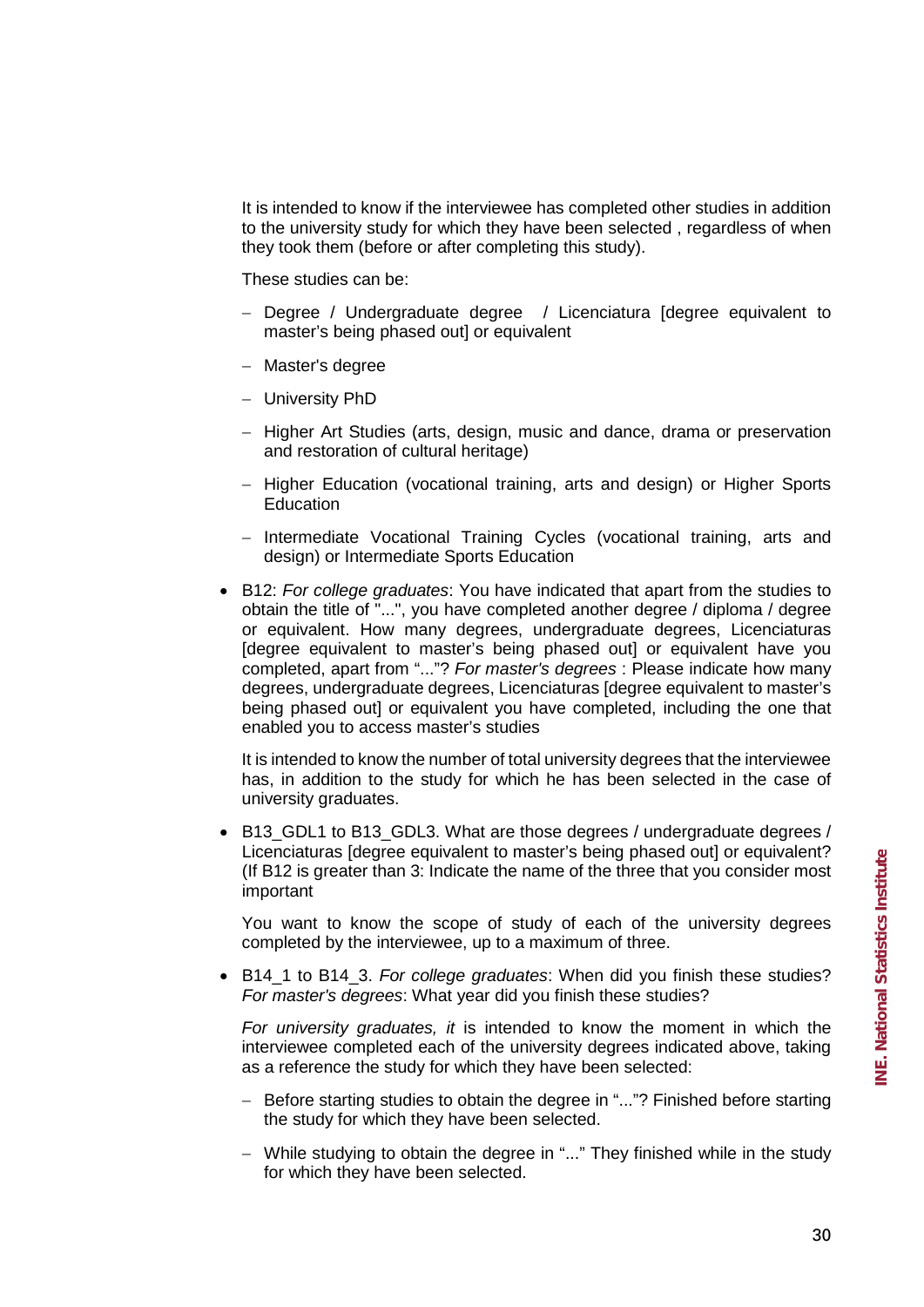− After obtaining the degree in "...". After finishing the study for which they have been selected.

For *master's degree graduates,* the year in which each of the indicated university degrees ends is requested.

• B15\_1 to B15\_3. Where did you study this?

You want to know if any of the university degrees indicated above was carried out in part or completely abroad.

• B16: *For college graduates*: How many master's have you completed? *For master's degrees* : You have indicated that apart from the studies to obtain the master's degree in "...", you have completed another university master's degree, how many university master's degrees have you completed apart from "..."?

It is intended to know the number of total university master's degrees that the interviewee has, in addition to the study for which he has been selected in the case of master's degree graduates.

B17 M1 to B17 M3: Please, indicate the branch of knowledge of these Master's studies (If B16 is greater than 3: Indicate the branch of the three that you consider the most important

You want to know the branch of knowledge of each of the university master's degrees completed by the interviewee, up to a maximum of three.

The branches of knowledge are:

- − Arts and Humanities
- − Sciences
- − Social and Legal Sciences
- − Engineering and architecture
- − Health sciences
- B18\_1 to B18\_3: When did you finish these studies?

Moment in which the interviewee completed each of the university master's degrees indicated above, taking as a reference the study for which they have been selected :

- − Before starting studies to obtain the degree in "..."? Finished before starting the study for which they have been selected.
- − While studying to obtain the degree in "..." They finished while in the study for which they have been selected.
- − After obtaining the degree in "...". After finishing the study for which they have been selected.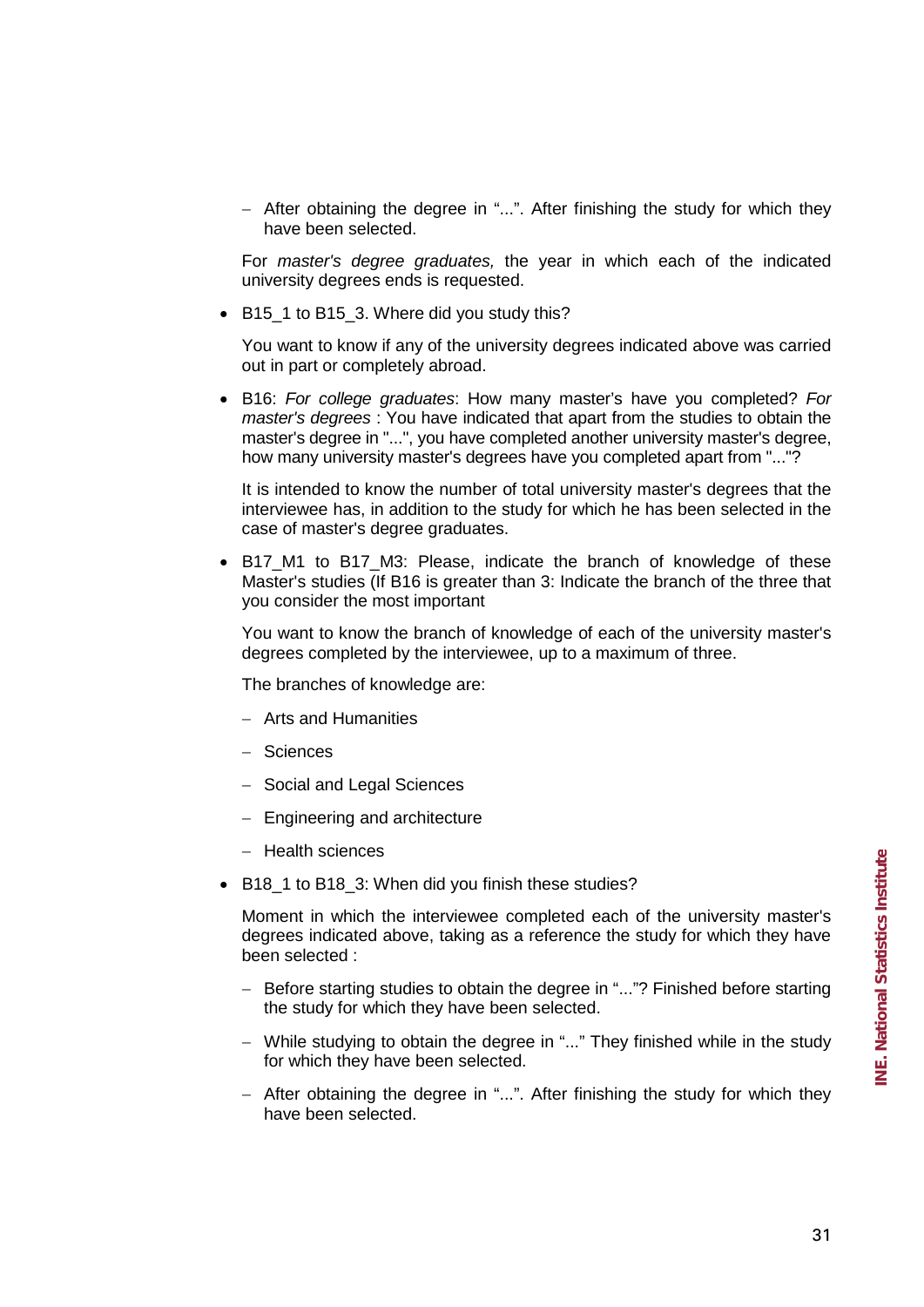• B19\_1 to B19\_3. Where did you study this?

You want to know if any of the university masters indicated above was partially or completely carried out abroad.

• B20: How many PhDs have you completed?

It is intended to know the number of total university doctorates that the interviewee has.

• B21: Please indicate the branch of knowledge of this doctoral study (If B20 is greater than 1: Indicate the branch of the one you consider most important)

You want to know the branch of knowledge of the most important university doctorate completed by the interviewee.

The branches of knowledge are:

- − Arts and Humanities
- − Sciences
- − Social and Legal Sciences
- − Engineering and architecture
- − Health sciences
- B22: When did you finish this PhD?

Moment in which the interviewee completed the university doctorate indicated above, taking as a reference the study for which he has been selected :

- − Before starting studies to obtain the degree in "..."? Finished before starting the study for which they have been selected.
- − While studying to obtain the degree in "..." They finished while in the study for which they have been selected.
- − After obtaining the degree in "...". After finishing the study for which they have been selected.
- B23: Where did you study this?

You want to know if the university doctorate indicated above was carried out in part or completely abroad.

• B24: You indicated that you have completed Higher Vocational Training Cycles and/or higher artistic studies. How many of these studies have you completed?

It is intended to know the number of higher-level training cycles and / or total higher artistic studies that the interviewee has.

• B25 CFGS1 to B25 CFGS3: What were these studies? (If B24 is greater than 3: Indicate the three that you consider most important)

You want to know the professional family of the higher degrees completed by the interviewee, up to a maximum of three.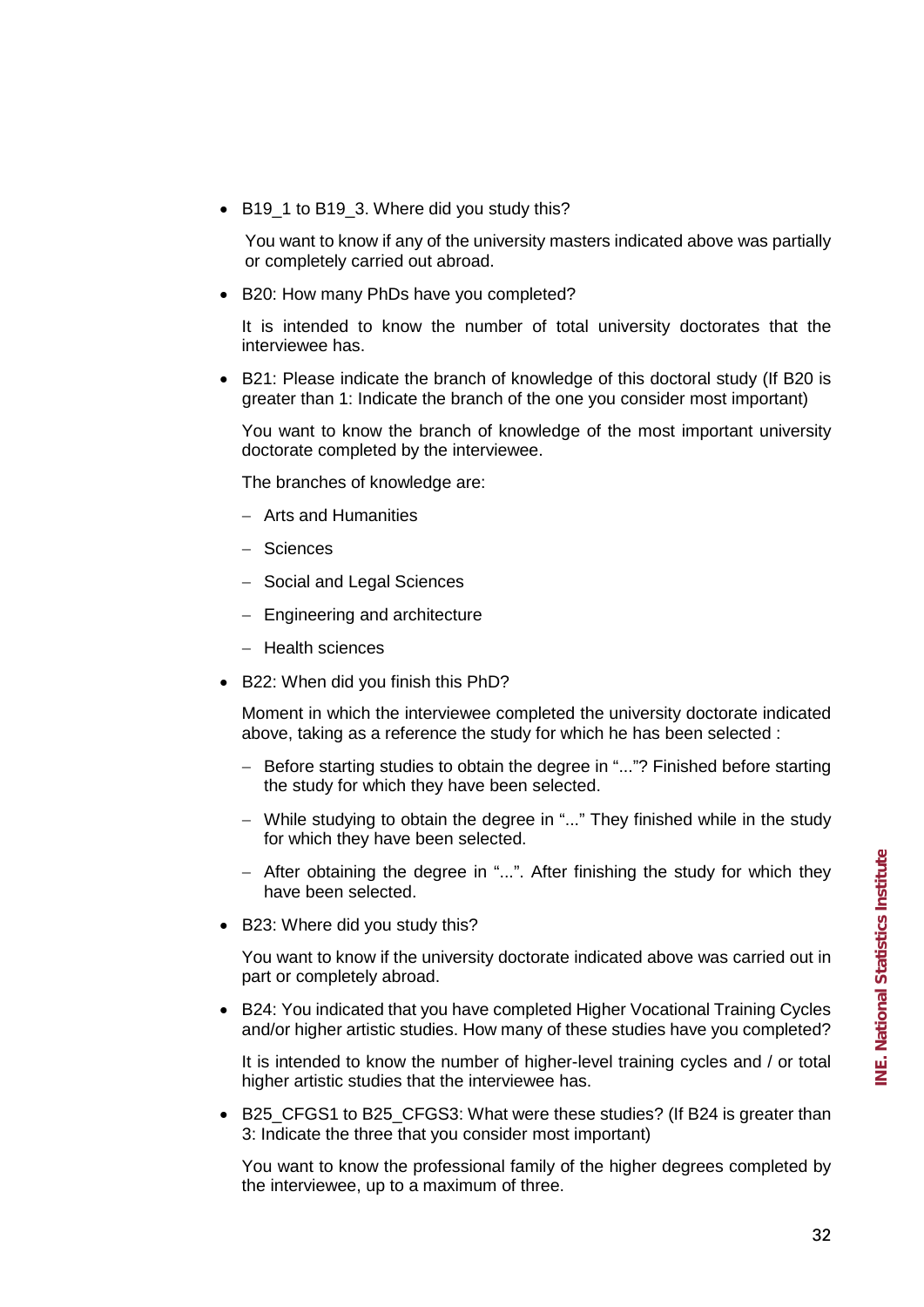• B26 1 to B26 3: When did you finish these studies?

Moment in which the interviewee completed each of the training cycles indicated above, taking as a reference the study for which they have been selected:

- − Before starting studies to obtain the degree in "..."? Finished before starting the study for which they have been selected.
- − While studying to obtain the degree in "..." They finished while in the study for which they have been selected.
- − After obtaining the degree in "...". After finishing the study for which they have been selected.
- B27 1 to B27 3. Where did you study this?

You want to know if any of the training cycles indicated above were carried out in part or completely abroad.

• B28: You indicated that you have completed Intermediate Vocational Training Cycles. How many of these studies have you completed?

It is intended to know the number of total medium level training cycles that the interviewee has.

• B29\_CFGM1 to B29\_CFGM3: What were these studies? (If B28 is greater than 3: Indicate the three that you consider most important)

You want to know the professional family of the middle grades completed by the interviewee, up to a maximum of three.

• B30\_1 to B30\_3: When did you finish these studies?

Moment in which the interviewee completed each of the training cycles indicated above, taking as a reference the study for which they have been selected:

- − Before starting studies to obtain the degree in "..."? Finished before starting the study for which they have been selected.
- − While studying to obtain the degree in "..." They finished while in the study for which they have been selected.
- − After obtaining the degree in "...". After finishing the study for which they have been selected.
- B31 1 to B31 3. Where did you study this?

You want to know if any of the training cycles indicated above were carried out in part or completely abroad.

• B32: *Only university graduates with a health degree are asked*: Have you done or are you doing any specialised health training (MIR [resident medical intern], EIR [resident nursing intern], FIR [resident pharmaceutical intern], PIR [resident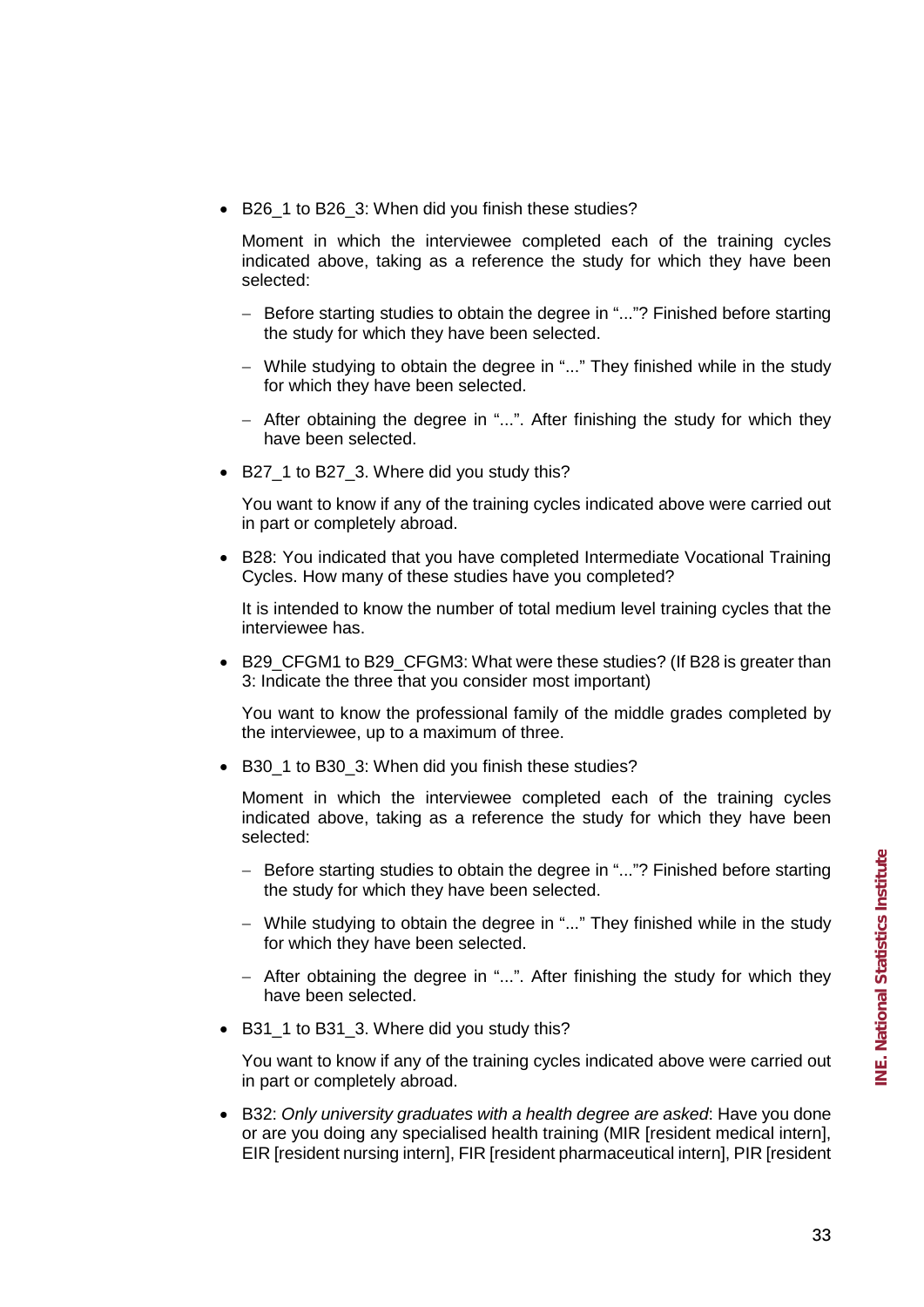psychological intern], BIR [resident biological intern], RFIR [resident radiophysical intern], QIR [resident chemical intern], etc.)

For the interviewees who have completed a health-type study such as medicine, pharmacy, nursing ..., it is intended to know if they had completed or were taking a specialized health training course at the time of the interview.

The response options are:

- − Yes, I have already completed this training
- − Yes, I am doing the MIR or EIR or FIR or PIR, etc.
- − No, but I am preparing for an entrance exam
- − No
- B33: If you are currently conducting any of the following studies, please indicate which one (If you are conducting more than one, indicate the study you spend the most time on)

It is intended to know if the graduate was studying any of the following studies at the time of the interview:

- − University degree of 180 credits (3 years)
- − University degree of 240 credits (4 years)
- − University degree of more than 240 credits (5 years or more)
- − Master's degree
- − University PhD
- − Higher Art Studies (arts, design, music and dance, drama or preservation and restoration of cultural heritage)
- − Higher Education (vocational training, arts and design) or Higher Sports **Education**
- − Intermediate Vocational Training Cycles (vocational training, arts and design) or Intermediate Sports Education
- B34\_1, B34\_2: Which language(s) are your native language(s)?

The interviewee is asked to indicate his mother tongues, that is, the languages he used in his childhood.

Possible options are:

| Spanish                    | Italian         |
|----------------------------|-----------------|
| Co-official language       | Portuguese      |
| (Galician, Catalan, Basque | Romanian        |
| or Valencian)              | Russian         |
| English                    | Arabic          |
| French                     | Chinese         |
| German                     | Other languages |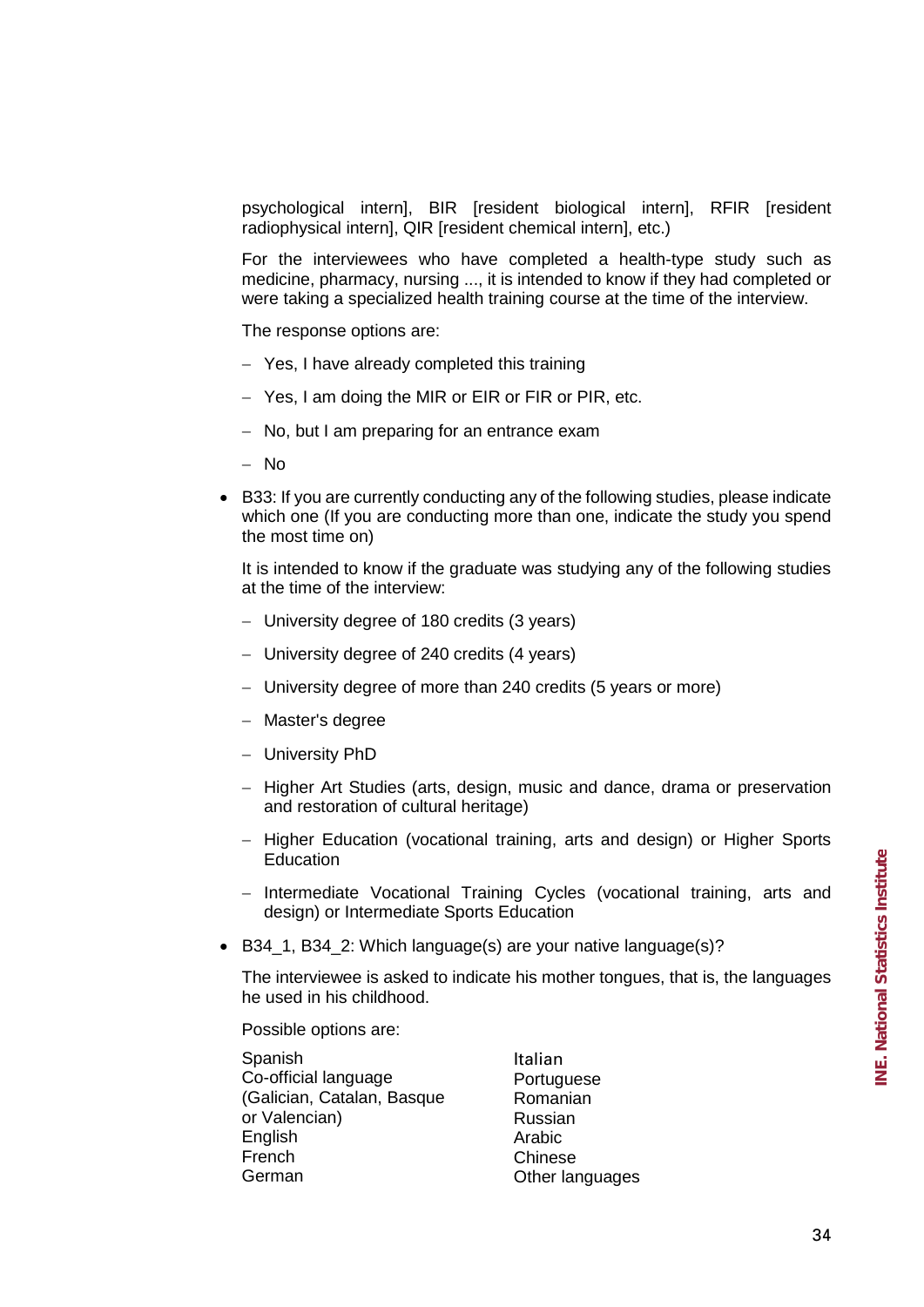• B35: Not including native language(s) how many different languages can you use?

Number of languages other than their mother tongues that the interviewee can use.

B36\_1 to B36\_4 and B36\_NIVEL\_1 to B36\_NIVEL\_4: Please indicate which language(s) you know best, other than your native language(s), and your level of understanding of these. (If B35 is greater than 4: Indicate the 4 languages that you consider most important for your labour insertion)

What are the other languages that the interviewee can use and to what degree.

The different language options are the same as for the mother tongue

The different degrees of knowledge of languages are:

- − High level: They understand a wide variety of complicated texts and use the language with flexibility
- − Intermediate level: They understand what is essential in everyday speech and can write simple texts
- − Beginner level: They understand and use the most common expressions
- B36\_CERa\_1 to B36\_CERa\_4 and B36\_CERb\_1 to B36\_CERb\_4: Please indicate if you have official accreditation for these languages and the highest level you have obtained for each of them.

The interviewee is asked to indicate if they have any official accreditation for each of the indicated languages and what is the highest level obtained. The levels can be:

- − A1 (DELF A1, Fit in Deutsch 1, …
- − A2 (DELF A2, Fit in Deutsch 2, …)
- − B1 (PET, DELF B1, ZD, …)
- − B2 (FCE, DELF B2, ZDfB, …)
- − C1 (CAE, DALF C1, PWD, …)
- − C2 (CPE, DALF C2, ZOP, …)
- B36\_EOI: Have you obtained any of these accreditations through the Official School of Languages?

The interviewee is asked to indicate if any of the accreditations obtained for any of the languages was carried out through the Official Language School.

• B37: Please choose the alternative that best describes your ability to use the computer or other computing devices.

Degree of knowledge and use of the computer and other computing devices.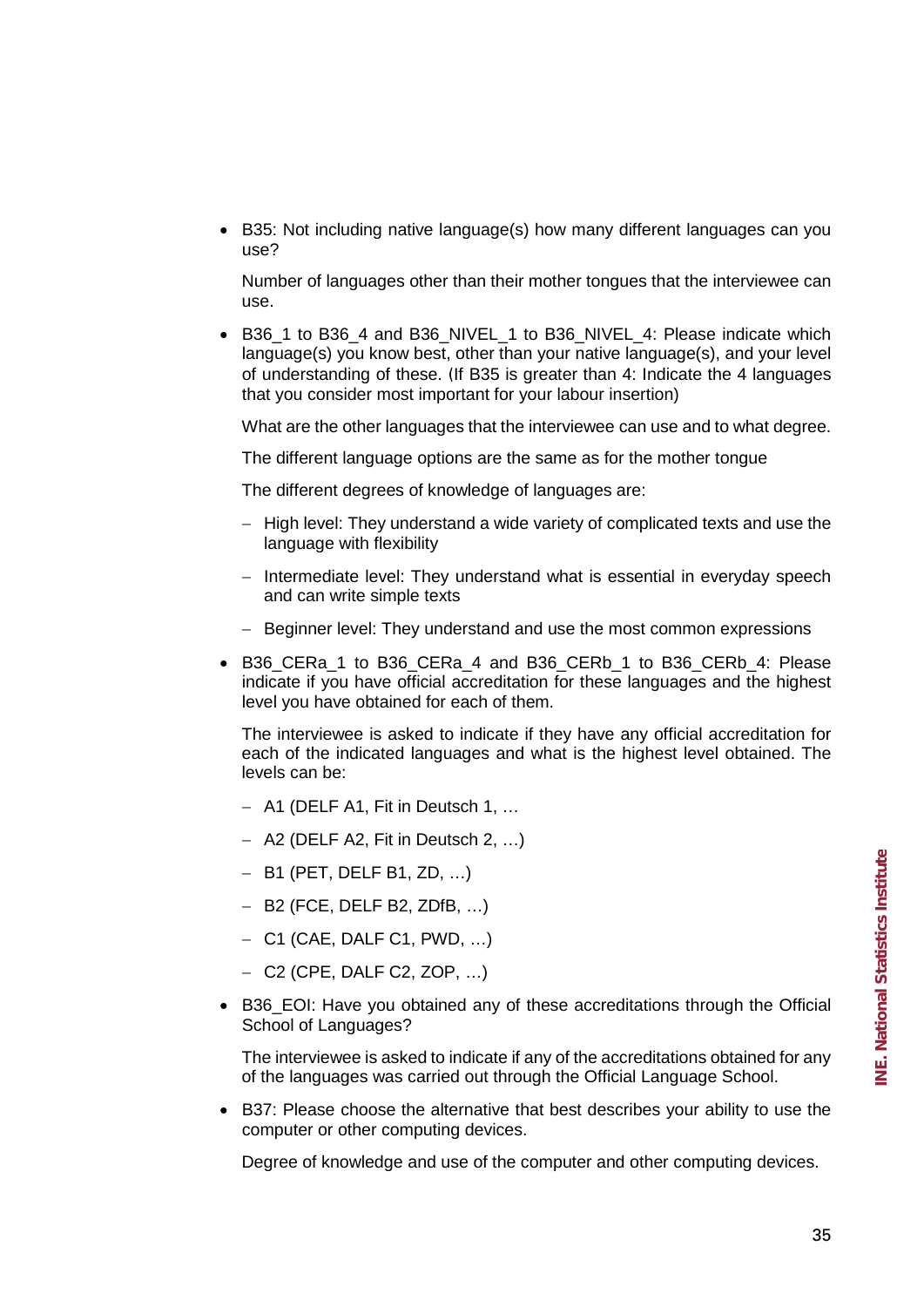The different options are:

- − Basic level user (surfs the internet, send emails, copies or moves files or folders, writes text using a word processor, uses simple formulas in spreadsheets)
- − Intermediate level user (formatting text, use of more advanced formulas and create charts in spreadsheets, install devices and/or programmes, use databases)
- − Advanced level user (write macros, programme, solve software and hardware problems when the computer does not work properly)
- B38 1 to B38 7 and B39 1 to B39 7: Have you taken any of the following courses in order to improve your professional qualification or your chances of finding a job? and Was the completion of this course useful for you to find or perform a job?

The aim is to know if the graduate had taken any of the following courses in order to improve his professional qualification or his chances of finding a job and if it was useful for him. The different courses are:

- − Courses leading to Level 1 Certificate of Professionalism
- − Courses leading to Level 2 Certificate of Professionalism
- − Courses leading to Level 3 Certificate of Professionalism
- − Other Occupational Training courses of Public Employment Services
- − Language course
- − Computer course
- − Other unregulated studies

#### *C. Mobility of the graduate*

*The following variables are related to geographic mobility. We will begin with variables about mobility within Spain and then questions about travel in other countries.*

*The mobility of the interviewee refers to geographical mobility after obtaining the title for which they have been selected to participate in this survey.*

- − National mobility
	- C1: After graduating, *(If you resided before starting your studies in Spain and the province in which you resided before and while it is the same)* , have you gone to live in another province within Spain other than A5\_PROV? / *(If you resided before starting your studies in Spain and the province in which you resided before and while it is different)* , have you gone to live in another province within Spain other than A5\_PROV or A6? / *(If you lived outside of Spain before starting your studies and while you were studying in Spain)*, have you gone to live in another province within Spain other than A6?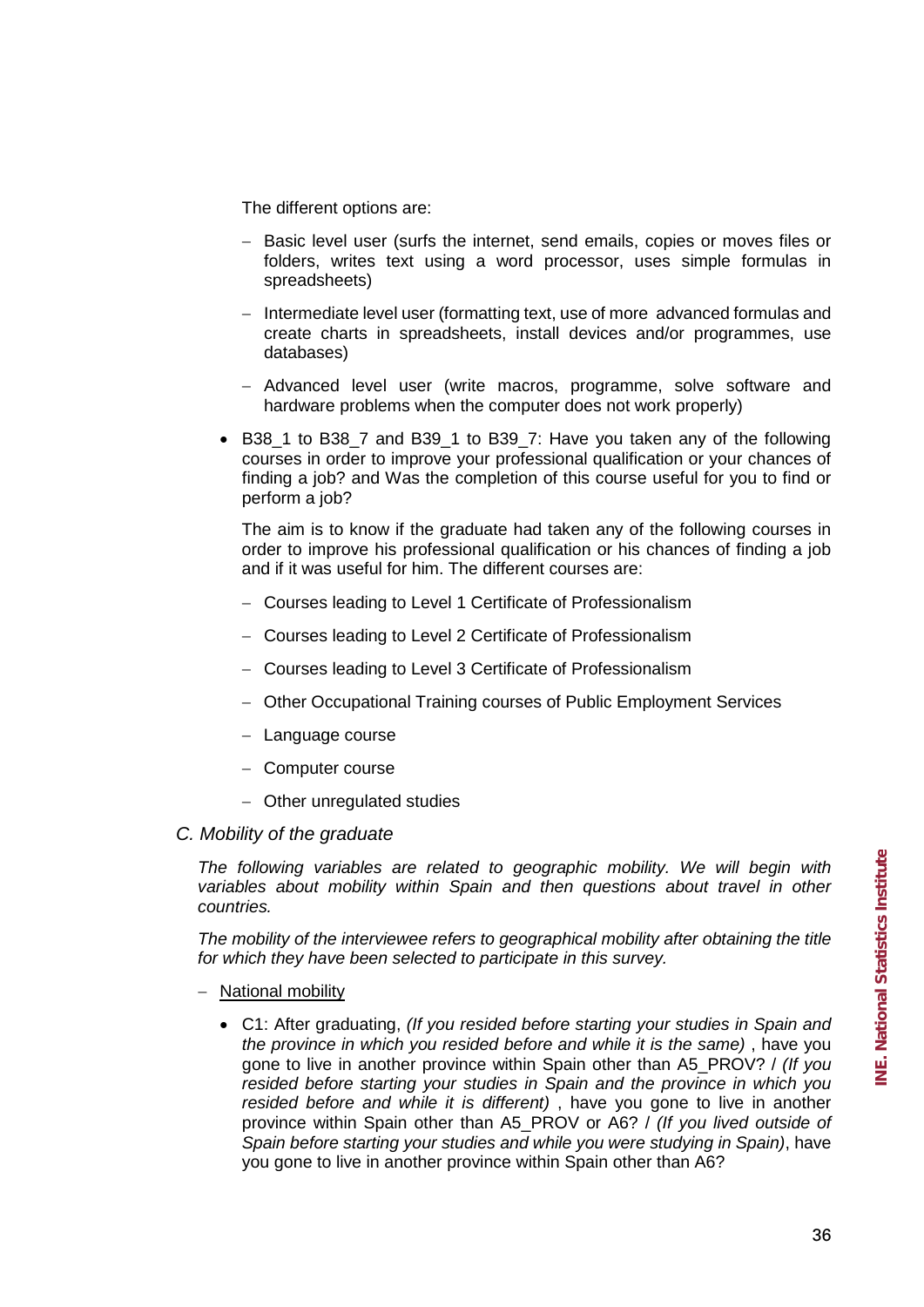For the interviewees who resided in Spain before starting their studies or while they were carrying out the studies for which they have been selected, this variable collects information on their mobility within the national territory.

• C2: What province did you transfer to?

Province to which the interviewee has moved after finishing his studies.

• C3\_1 to C3\_5: Which of the following reasons have led you to make that decision?

Reasons for which the interviewee has been forced or has had to move residence within the national territory.

Each variable includes the following reasons for transfer: having found a job, seeking employment or other economic reasons, academic factors: continuing to study or research, personal or family factors and other reasons.

## − International mobility

• C4: *(Currently resides in Spain and his residence before beginning his studies was in Spain)* Have you lived outside of Spain after graduating? / *(Currently resides in another country and your residence before starting your studies was in Spain)* Apart from the country in which you currently reside, have you lived in any other country other than Spain after obtaining the qualification of "..."? / *(Currently resides in Spain and his residence before starting his studies was in another country)* After graduating, have you lived outside of Spain in a country other than your usual residence before starting your studies of "..." ? / *(You currently reside in another country and your residence before beginning your studies was in another country)* After graduating, part of the country in which you currently reside, have you lived outside of Spain in a country other than the one where your usual residence was before to start your study of "..."?

Variable that identifies mobility outside of Spain after obtaining the title for which the interviewee was selected.

• C5: Please tell me which country/countries other than Spain have you lived in since graduating.

Country or countries in which the interviewee has resided since completing their studies, excluding where they currently live, if they resided abroad.

• C6\_1 to C6\_6: What were the reasons that led you to live in another country? / What were the reasons that led you to live in the country in which you currently reside?

For graduates who live or have lived outside of Spain, these variables include the reasons why they moved to other countries. These are: having found a job, looking for a job or other economic reasons, academic factors: continuing to study or research, personal or family factors, administrative factors (end of residence permit or visa ...) and other reasons.

• C7: Do you have plans or have you considered living outside of Spain?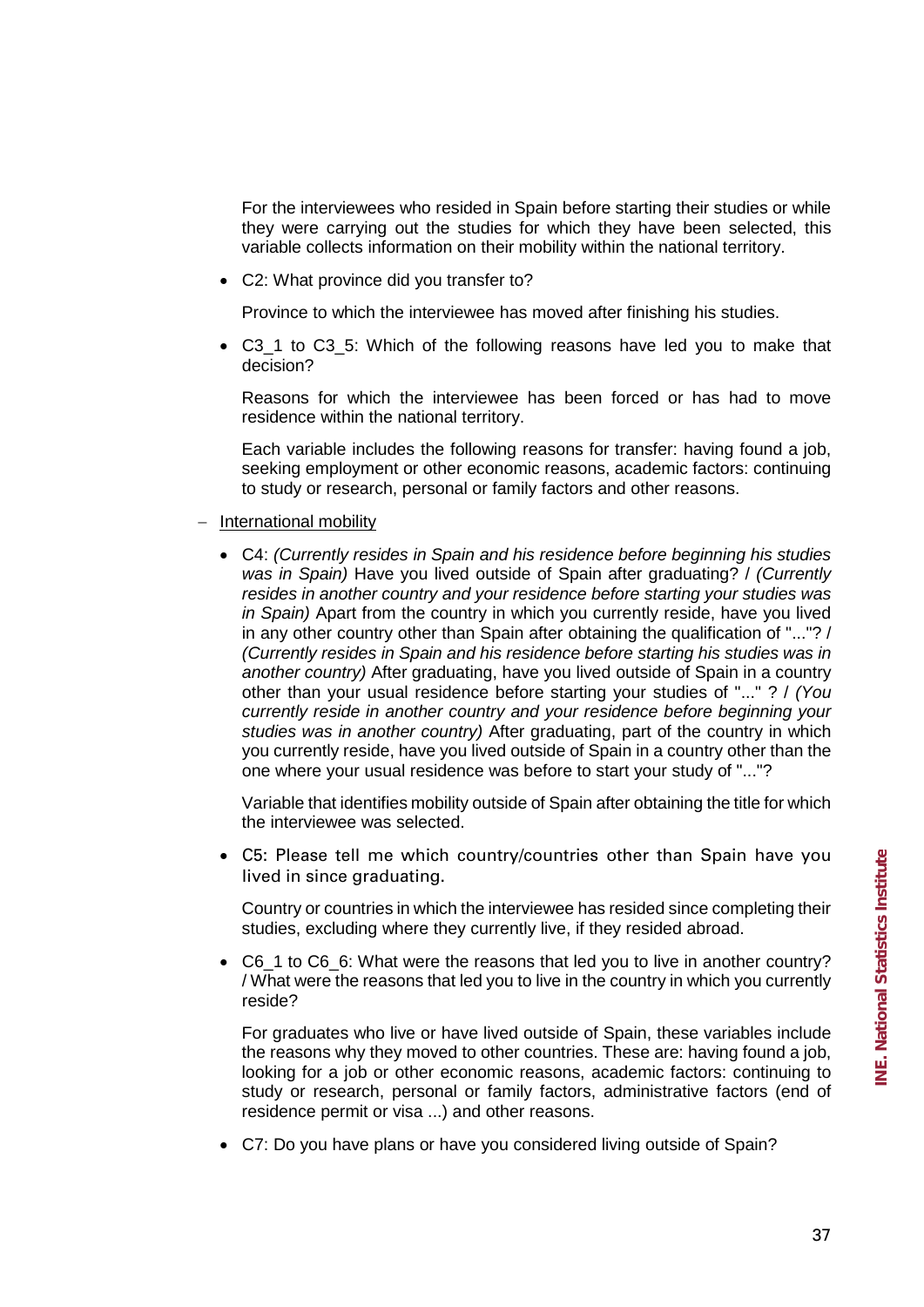If the interviewee resides in Spain at the time of the interview, the intention or planning of a transfer outside the national territory is analysed, considering the following options:

- − Yes, I have already decided and I am going to leave in the next few months.
- − Yes, I have considered it and I would live outside of Spain
- − Yes, I considered it but I decided to stay living in Spain
- − No, I have not considered it
- C8\_1 to C8\_6: Which of the following reasons led you to make that decision? / Which of the following reasons led you to make that decision?

If the interviewee indicates that he has already decided to move out of Spain or that he has considered it and would leave, these variables include the reasons that led him to make this decision. These are: having found a job, looking for a job or other economic reasons, academic factors: continuing to study or research, personal or family factors, administrative factors (end of residence permit or visa ...) and other reasons.

• C9: Which country are you going to move to? / Which country would you move to?

Country to which the interviewee plans or is planning to move at the time of the interview.

• C10: Do you have plans to return to live in Spain?

Intention to return to reside in Spain of the interviewees who live abroad at the time of the interview or are going to move in the coming months.

## *D. Current situation of the university graduate*

*The following variables are related to the graduate's employment situation at the time of the interview.*

• D0: Are you currently working (including unpaid work for a family company or business, work experience or medical residences (MIR [registrar], FIR [pharmaceutical resident intern]...)?

It begins by asking the interviewee if he or she currently works, including unpaid work for a family business, paid training scholarships or health residences (MIR, FIR …). The different response options are: yes, part-time; yes, full time; no, it is not working.

People who work normally are temporarily absent from work due to vacations, holidays, voluntary absence, illness or accident, labour dispute, disciplinary suspension of employment and salary, study leave, maternity leave or other kind of leave and are linked to your employment is considered working.

In the event that in question B32 you have answered that you are currently undergoing some specialized health training, it is considered that you are working, so the last option does not appear, and you must indicate whether the health residency is part-time or full-time.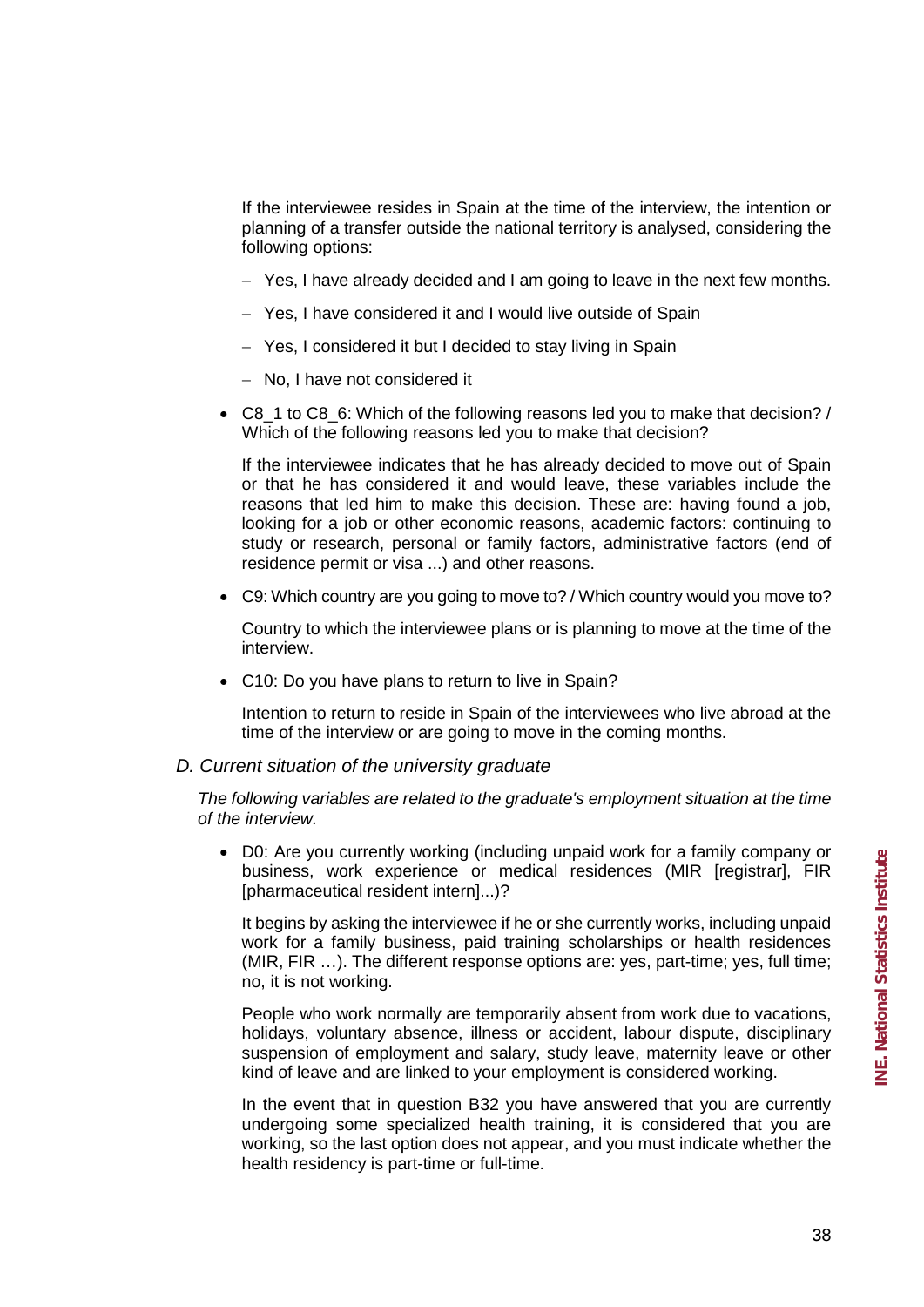The usual weekly working hours can be full-time or part-time. The distinction is based on the interviewee's assessment, although it should be noted that parttime work must always be equal to or less than the usual 35 hours per week and full-time work must be equal to or more than 30 normal hours per week.

− Job search when not currently working

*The following questions (D1-D8) collect the information of the interviewees who answered that they are not currently working:* 

• D1: What is your current relationship with economic activity?

All graduates who have indicated that they are not currently working are asked about their current relationship with economic activity, according to the following categories:

- − Unemployed
- − Preparing for competitive examinations
- − Studying (including unpaid internships)
- − Retiree (including early retiree)
- − Permanently unable to work
- − Dedicated to housework, caring for children or others
- − Other situation
- D2: During the last 4 weeks, have you actively looked for work?

Active job search of those interviewed who have indicated that they are not currently working.

It is said that the interviewee has actively sought work if he has contacted an employment office of the Administration or private, with employers, family, friends, a union, ... or if he has posted, consulted or answered advertisements in the press, radio, television, internet ..., or if you have taken an exam or an interview, or if you have looked for land, premises or machinery, financing, or applied for permits or licenses to establish on your own.

Waiting for results from previous applications, a call from an administration employment office or results from a competitive examination is not considered to be actively searching.

D3: What is the main reason you have not sought employment in the last 4 weeks?

In the event that the interviewee is unemployed and says that he has not looked for work in recent weeks, he is asked the main reason why he has not looked for a job. The different options are:

- − I have already found a job that I will be starting soon / I have passed some competitive examinations and I'm hoping to start work
- − I am preparing for competitive examinations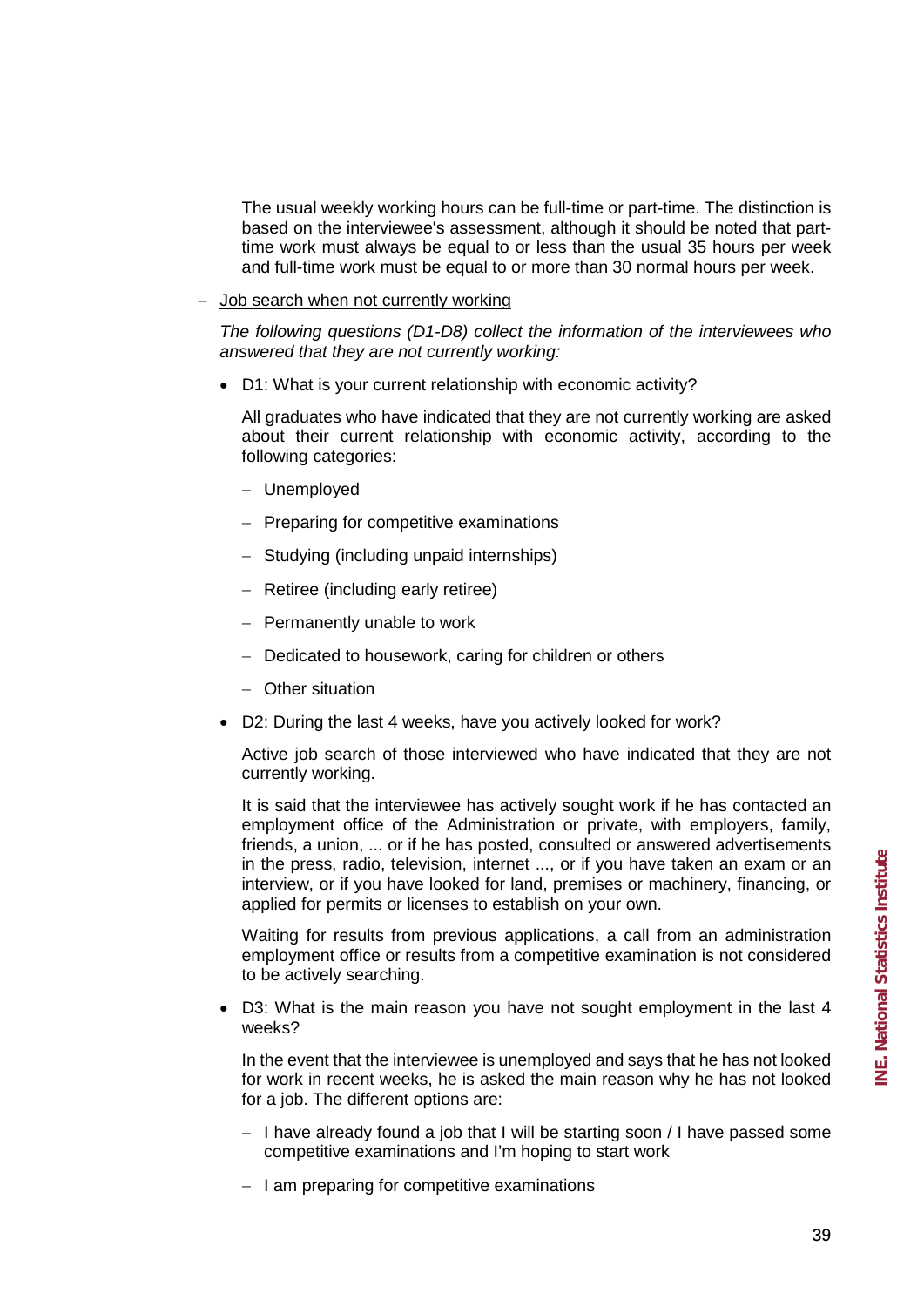- − I don't think I'm going to find work
- − I am involved in a dismissal procedure
- − Through illness or disability
- − I am studying or receiving training
- − Due to caring for children or adults who are sick, have disabilities or other family responsibilities
- − I am retired (including early retirement)
- − Other reasons

It helps us to reclassify, if necessary, the current relationship with the economic activity of the unemployed who are not looking for work. Depending on your answer to this question, question D1 may need to be recoded. Thus, if you answer in D3 that you are *preparing public exams* then question D1 must be recoded with the second option *Preparing competitions*. If in D3 it says that *You are studying or receiving training,* then question D1 must be recoded with the third option *Studying (including unpaid internships)*. If your answer in D3 is *Because you are caring for sick, disabled or elderly children or adults or other family responsibilities*, you must recode question D1 with the sixth option *Dedicated to housework, childcare or other people*. And if in D3 it indicates *You are retired (including early retirement), you* have to recode question D1 with the fourth option *Retired (including early retirement.* 

• D4: Have you sought employment any time since graduating?

If you are not working and have not looked for a job in the last four weeks, you are asked if you have ever looked for a job since you finished your studies.

*The following questions (D5-D8) collect the information of the interviewees who have answered that they are not currently working and have looked for a job at some time since they graduated (including those who have searched in the last 4 weeks):* 

• D5: When did you start looking for work?

It is intended to know if the job search was before finishing the studies for which you have been selected or after finishing said studies.

• D6: How long have you been looking for a job?

It is intended to know how long you have been looking for a job: less than 3 months; from 3 to 6 months; From 6 months to 1 year; from 1 year to year and a half: from 1 year and a half to 2 years; 2 or more years.

• D7\_1 to D7\_10: How are you searching or have you searched for work?

Options or means of finding work that the interviewee may have used in their search for a job.

The different search methods are:

− Through job announcements in the newspaper, internet...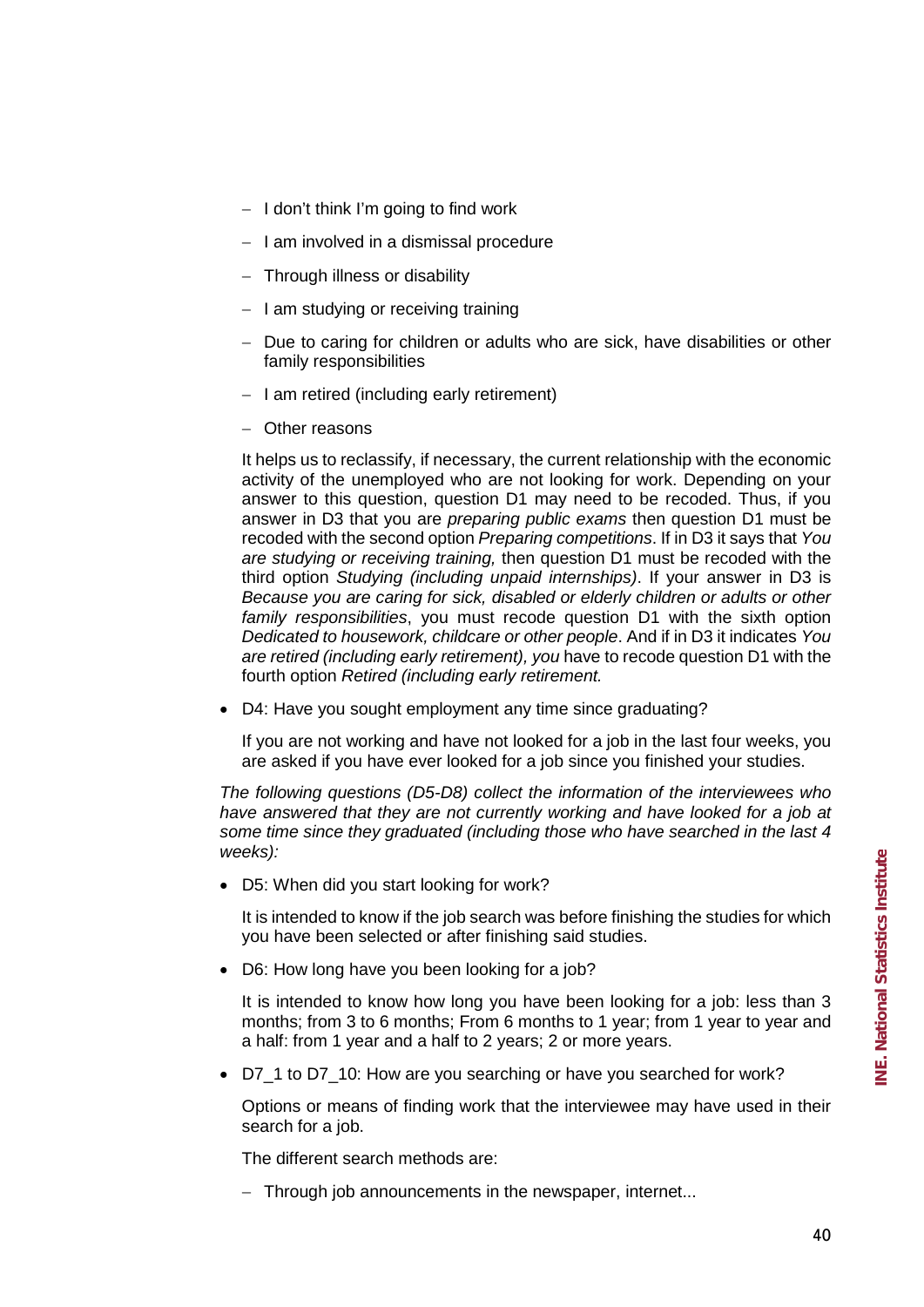- 
- D8 1 to D8 6: Indicate from 4 (very important) to 1 (not important) each of the following items regarding your difficulties in finding a job.

− Through university employment services (job board, alumni associations, etc.)

− Looking for help among known professionals of the sector or personal

Difficulties that the interviewee may encounter in their search for a job. The possible options to be evaluated by the graduate are:

− The shortcomings in the university education received.

− I am preparing or prepared for a competitive examination

− Looking for equipment to establish my own business

- − Personal activities that prevent work (continue studying, family, others ...).
- − Lack of professional experience

− Through public employment services

− Through a job exchange

− Another way

contacts (family, friends)

− Through temporary employment agencies

− By making direct contact with the companies

- − Requirement of having a job that meets my economic and professional expectations...
- − Lack of language skills
- − Lack of computer skills.
- − Current main job of the interviewee

*The following questions (D9-D18) collect information from the interviewees who answered that they are working at the time of the interview:* 

• D9: Are you currently working more than one job?

You want to know if the interviewee currently works in one or more jobs. In the event that you are working in more than one job, you are asked to consider only the job to which you dedicate the most hours throughout the week for the following questions.

• D10: In which country do you undertake your professional work?

You want to know if the interviewee carries out his professional work in Spain or abroad.

• D11\_OTRO: Please indicate the country where you do your professional work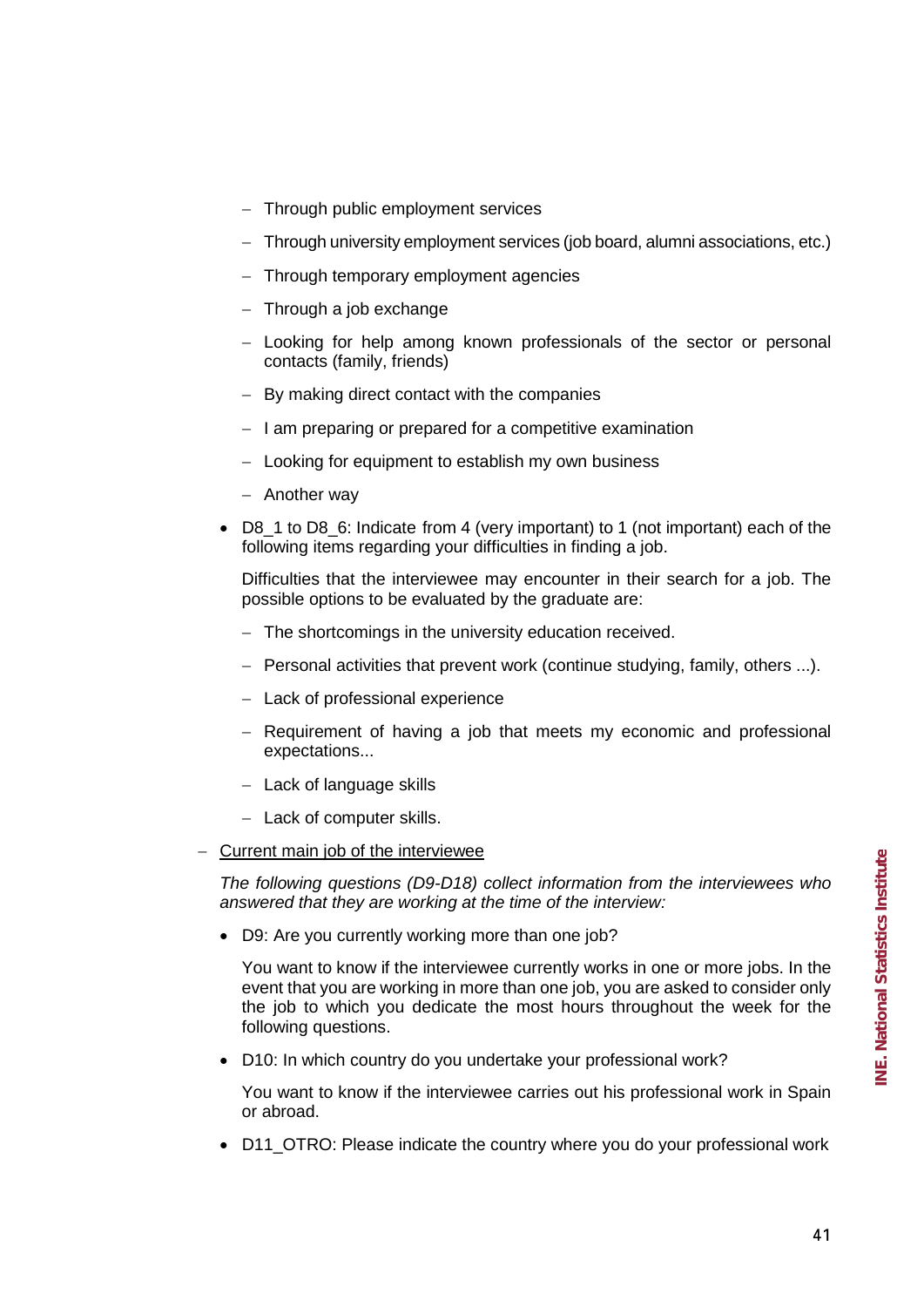• D11 PROV: In which province do you do your professional work?

When the interviewee works in Spain, he asks himself in which province he develops his current job.

• D12/D12\_MES: What year did you begin to work for the current company or business? / In what month?

Year in which the interviewee began to work in the current company. If you have worked in the company in different periods, you are asked to indicate the year of the last incorporation.

This information is valuable to estimate the degree of fluidity in the labor market and to identify the areas of economic activity where the volume of work changes.

• D13: Which of the following is your professional situation?

The professional status of the respondent in relation to their current main job. The options indicated are: trainee, training (including MIR, EIR, FIR ...) or trainee; Wage earner with permanent job or work contract of indefinite duration; Employee with a temporary job or a fixed-term employment contract; Entrepreneur with employees; Independent worker or entrepreneur without employees; Help in the company or family business.

The definition is based on the ILO resolution on the International Classification of Status in Employment (15th CISE, 1993).

The two dimensions that are essential to the concept of professional status are economic risk and authority. The basic distinction is that between wage earners and self-employed workers.

Salaried employees are all workers who have the type of employment defined as paid employment: jobs in which the holders have implicit or explicit employment contracts (oral or written), for which they receive a basic remuneration that does not depend directly on the income of the unit for which they work (this unit may be a corporation, a non-profit institution, a government unit or a household). Some or all of the instruments, capital goods, information systems and/or premises used by the holders are owned by third parties, and the holders may work under direct supervision or in accordance with strict guidelines established by the owner or the persons employed by him. (People in salaried employment are usually remunerated with wages or salaries, but they can also be remunerated through sales commissions, piecework payments, bonuses or payments in kind such as food, room or training).

Self-employed jobs are those jobs in which the remuneration depends directly on the benefits (or the potential to realize benefits) derived from the goods and services produced (in these jobs, own consumption is considered to be part of the benefits). Self-employed workers make operational decisions that affect the company, or delegate such decisions, but retain responsibility for the well-being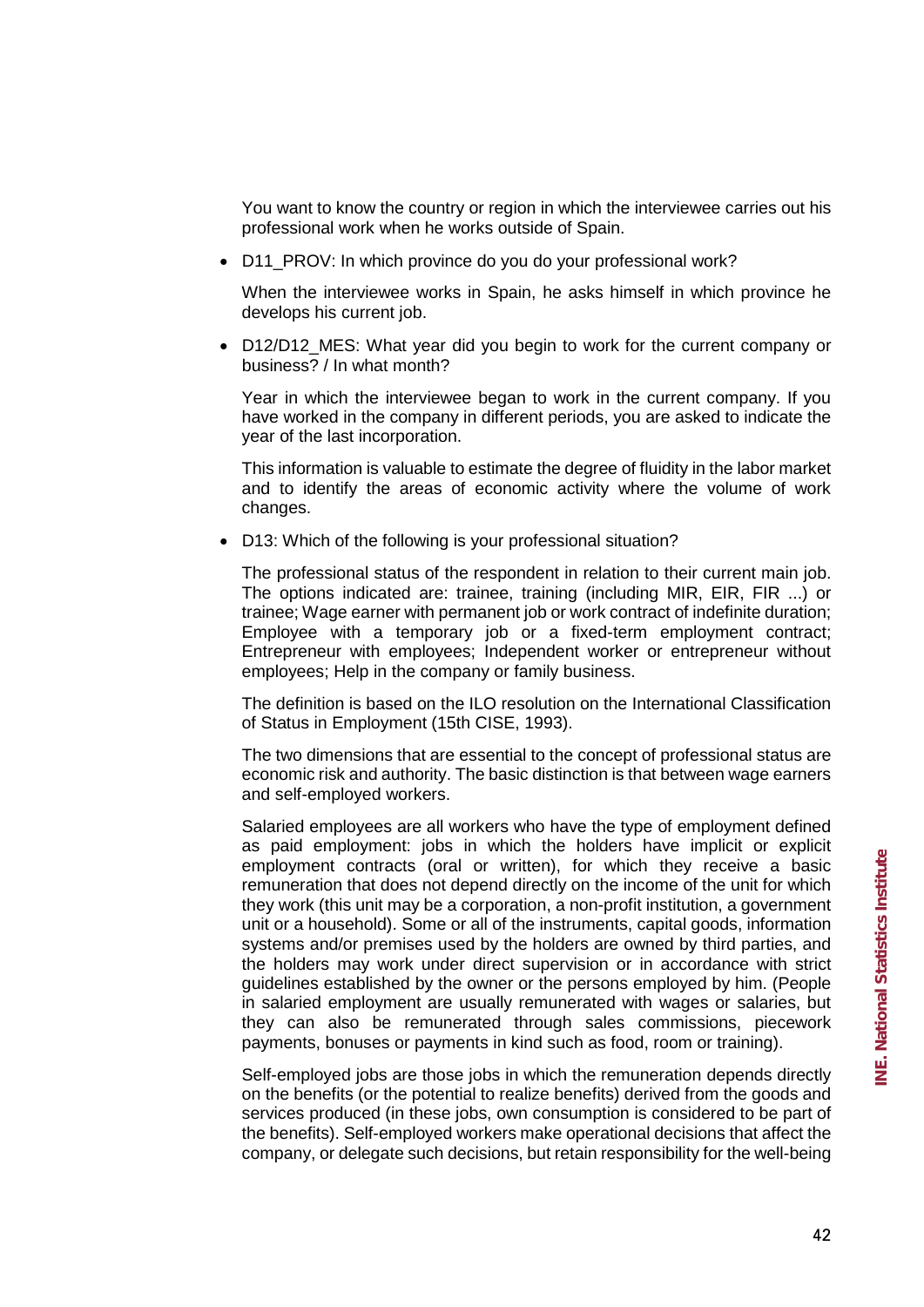of the company. (In this context, the business includes the operations of a single person.)

Salaried workers with a fixed-term job / contract are employees whose main job will end after a period of time determined in advance, or after a period of time not known in advance, but defined by objective criteria, such as the conclusion of a task or the period of absence of the worker who is being replaced temporarily.

• D14: Please write what your main occupation is in your current job (for example: bus driver, construction worker, university professor, etc.)

Respondent's occupation in relation to his current main job. It is classified a posteriori following the National Classification of Occupations 2011 (CNO-11) to two digits.

The basis for classification in the CNO-11 scheme is the nature of the job itself and the level of skills required. A job is defined as a set of tasks and functions that must be performed. Skills are those necessary to carry out the tasks and functions of the job. These consist of two dimensions: skill level and field of expertise.

The skill level is assumed to be related to the level of education achieved.

• D15: What is the main activity of the company in which you work?

Economic activity of the local unit in which the individual carries out his main professional activity. The CNAE 2009 is applied to two digits.

• D16: How many people work at your company?

Size of the company where the respondent is employed. The options indicated are: from 1 to 9 people; between 10-19 people; between 20 - 49 people; between 50 - 249 people; 250 or more people.

• D17: What is the territorial scope of the company you work for?

Territorial scope where the respondent is employed. The options indicated are: local company; National company; community business; multinational company.

• D18: Please indicate at which of the following intervals your current net monthly salary is paid

Net monthly salary of the university graduate in his current job. The different options are:

- − Less than 700 Euros
- − From 700 to 999 Euros
- − From 1,000 to 1,499 Euros
- − From 1,500 to 1,999 Euros
- − From 2,000 to 2,499 Euros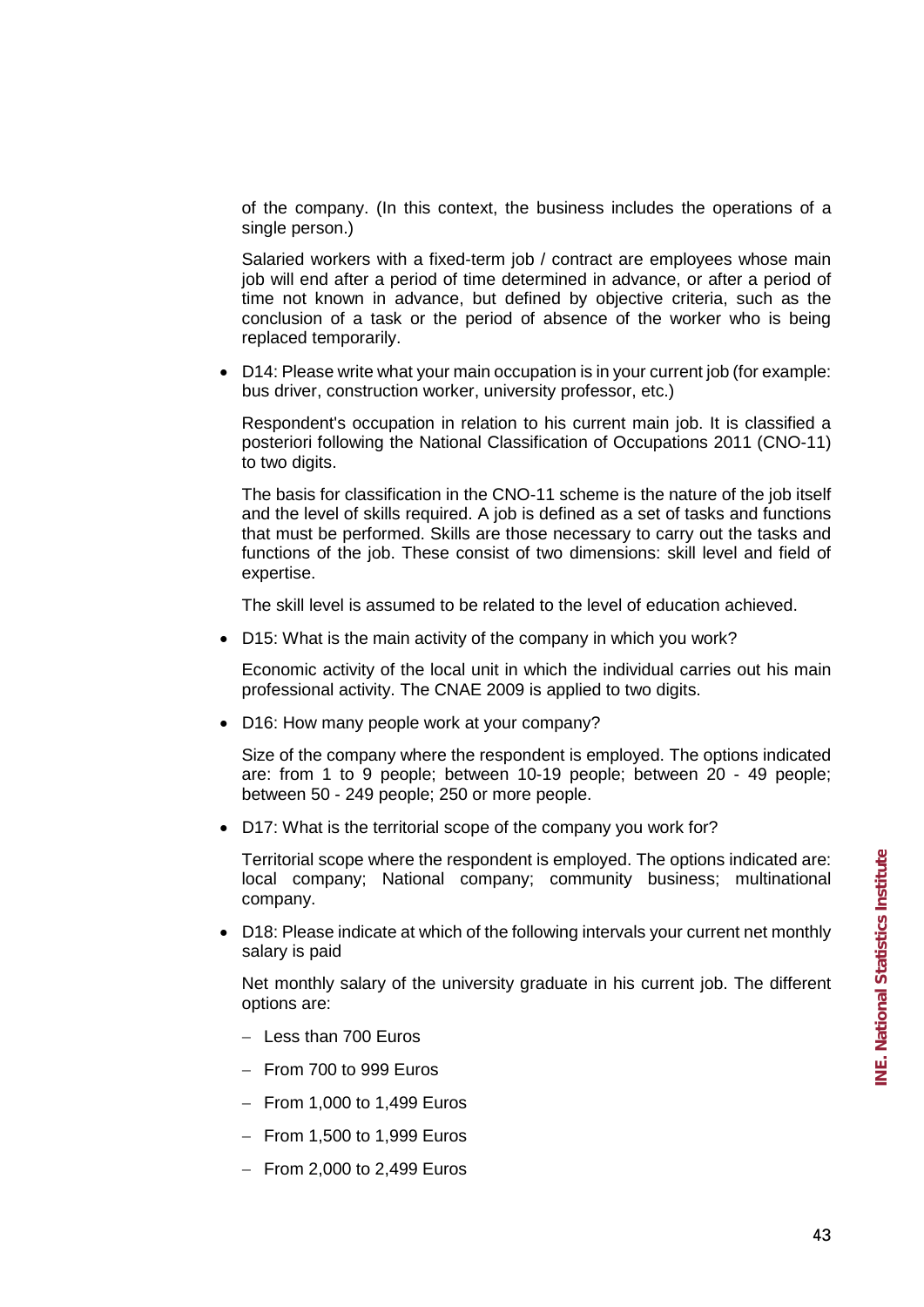- − From 2,500 to 2,999 Euros
- − From 3,000 Euros upwards
- Adequacy of training to current main job

*The variables described below (D19-D22) are intended to determine the differences between the interviewee's level of training and the level of training most appropriate to their job, as well as the factors that have influenced their finding a job.*

*The educational adjustment to the job is defined as the match between the worker's educational level and that required by his job. A person is considered to be over-educated (under-educated) if he has an educational level higher (lower) than the most frequent educational level in the occupation he performs. In this case, we will refer to the educational level that the interviewee declares as the most appropriate for the position he occupies.*

*On the other hand, it is said that there is a mismatch in the educational field when a person is performing a job or occupation that is not related to the content of their highest level studies.*

• D19: In your opinion, what is the most appropriate level of training to do this work?

Level of training that, in the opinion of the interviewee, is appropriate to the job they occupy. The different options are:

- − Doctorate
- − Master's degree
- − University degree (except Master's or PhD)
- − Advanced vocational training
- − Intermediate vocational training/Bachillerato [Spanish Baccalaureate]
- − Basic vocational training
- − ESO [Compulsory Secondary Education],, EGB [Basic General Education] etc.
- D20: What area of study do you think is most suited to this job?

Study area that, in the interviewee's opinion, is more appropriate to carry out their job.

• D21: In this job, do you use the knowledge and skills acquired while studying "..."?

It is investigated whether the interviewee uses the knowledge and skills acquired in the study for which he has been selected in his current job.

• D22\_1 D22\_6: To get this job, rate from 5 (a lot) to 1 (nothing) how much the following factors have influenced.

Factors that have influenced the interviewee to get his current job.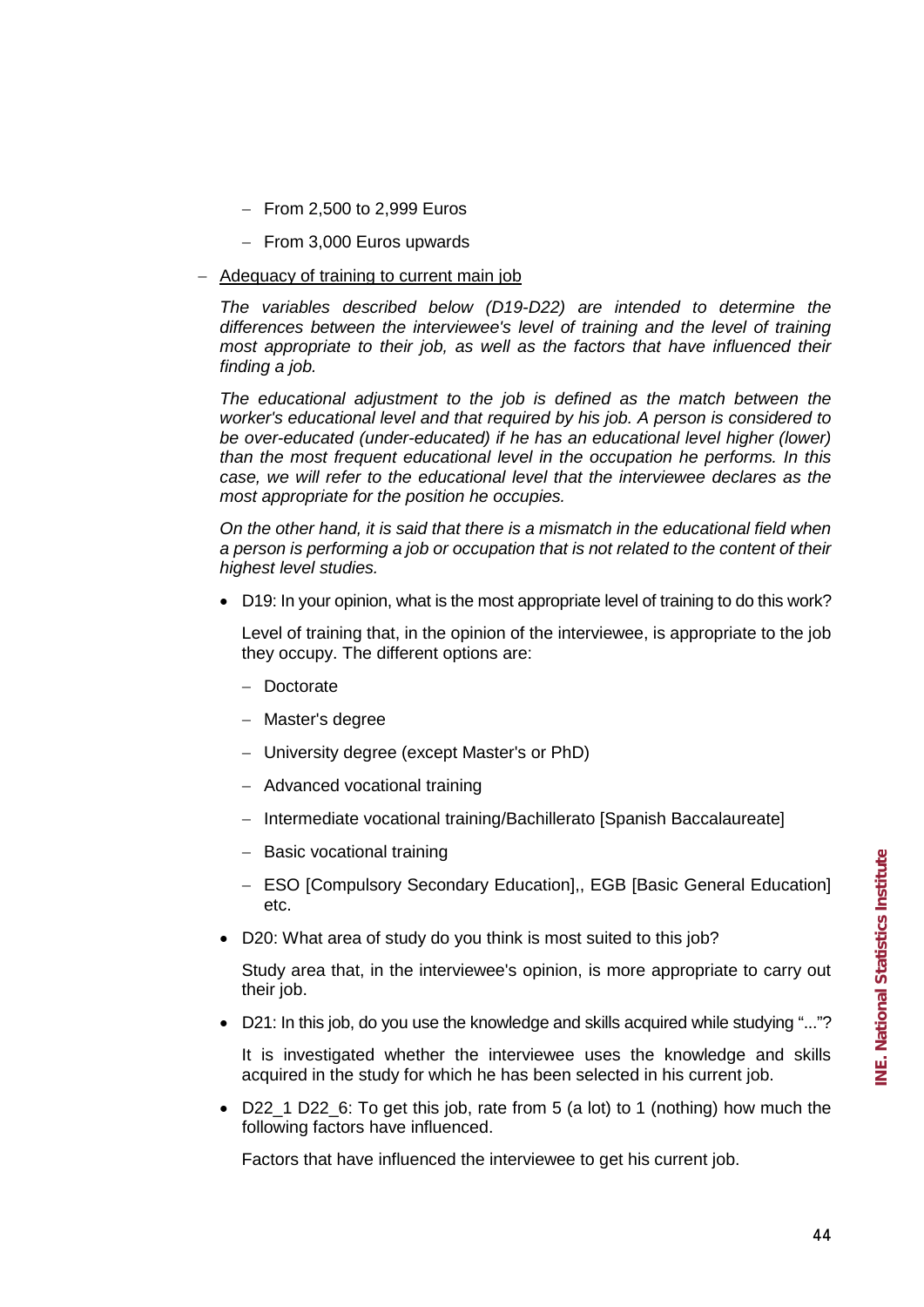The following factors to be evaluated have been taken into account: theoretical knowledge; practical skills; know languages; training or mastery of computer science and information and communication technologies; personal and social competences: personality, social skills, communication, ability to work in groups; management and planning skills.

• D23: Have you tried to get another paid job in the last 4 weeks?

To end this block, the interviewee is asked if they have tried to get another job in the last four weeks.

- *E. Work history of the university graduate*
	- − Work experience prior to training
		- E0 / E00: Did you have any paid work (including self-employment, training, internships, scholarships, etc.) before starting to study "..."? What year did you leave the last job you had before you started studying "..."?

Only for the group of master's degree graduates who are not currently working or who started working in their current job after 2010, they are asked if they had any work experience before starting their studies and, if they had stopped work before completing the master, when did they leave it.

- − Work practices carried out during their training
	- E1: Did you do work experience in companies, institutions or similar? (If you have done more than a few studies, take into account those related to the degree of...)

The interviewee is asked to indicate whether he carried out any type of internship in companies, institutions, foundations or the university itself while doing the reference studies.

A distinction is made between curricular practices, which are part of the curriculum, and extracurricular practices, which are not part of the curriculum.

• E2: For how many months?

In case of having carried out any of these practices, the graduate is asked to indicate the number of months they lasted. If you have completed both types of internship, you will be asked to take into account the total time spent on both.

− Process of incorporation into the labour market

*The variables described below are intended to determine the employment situation of the interviewee while he was carrying out the reference studies. Depending on the situation of the interviewee, a different course of the questionnaire is followed. Next we will look at the questions in sequential order. Questions from E3 to E5 are asked only to interviewees who have indicated that they are not currently working or who started working in their current job after graduation.*

• E3a/E3b: (*If they did an internship while studying*) Apart from these internships, have you had any paid work while doing these studies (including selfemployment, training jobs, internship contract, internship positions, etc.)? / (*If*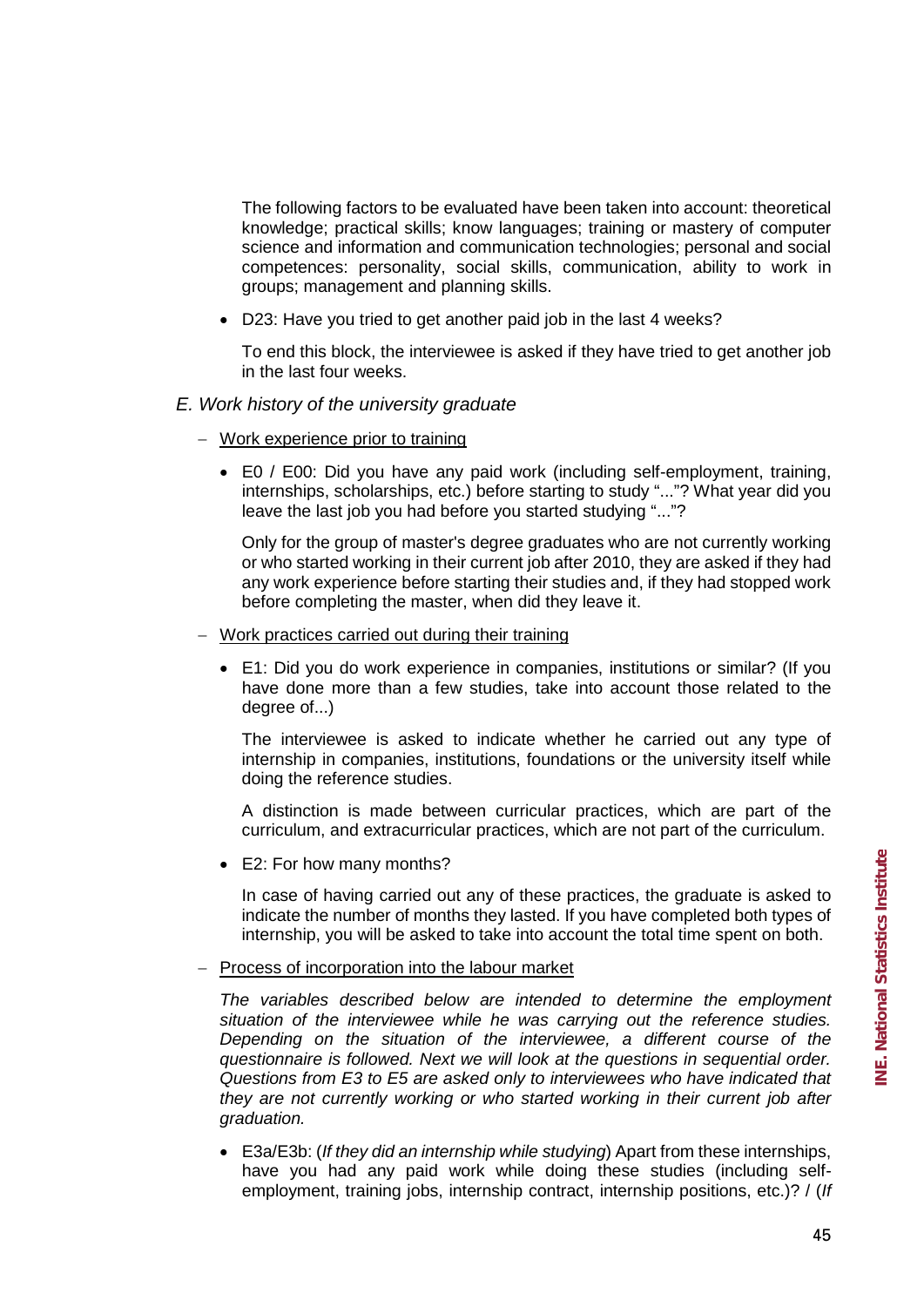*they did not do an internship*) Have you had any paid work while you were doing these studies (including self-employment, training jobs, internship contract, internship positions, etc.)?

It is intended to know if the interviewee was working in a paid manner at the time he was studying the study for which he has been selected and if so, to know the type of working day he had.

• E3c: What was the paid job you had while doing these studies like?

Masters graduates who in question E0 have indicated that they continued working while studying, are asked about the type of working day of that job.

• E4: Is the paid work that you did while you were studying your main current job?

If the interviewee worked while studying and is currently working, they are asked to indicate whether this job corresponds to their current main job.

• E5: Did you continue working in this job for at least 6 months after finishing these studies?

If the job he performed while studying is different from his current job or if he was working while studying but is not currently working, the graduate is asked to indicate whether he remained in the job he had while studying for at least 6 more months after completing that study.

• E6: You have indicated that you started working for the current company or business before completing your studies to obtain the title of "...", what was the type of working day of this job like when you were studying?

If the interviewee started working at his current job before finishing his studies, he is asked about the type of day of that job while he was studying.

- − Post-graduation employment
	- E7: Once you finished these studies, did your working conditions in the job you continued in after graduating improve?

This variable collects whether the interviewee's working conditions improved upon having completed the studies for which they were selected.

• E8: While you had this job, were you searching for a better job?

Respondents who had a job during their studies are asked if they tried to get a better job.

• E9: (*I was not working while I was studying*) Have you had any paid work since you finished the studies of "…"? / (Did *not continue for more than 6 months in the job he had while studying*) Have you had any other paid work since you finished the studies of "…"?

This question is addressed to those interviewed who are not currently working and either did not work while studying or did not continue for more than 6 months in the job they had while studying. It is intended to find out if they have obtained any paid work after finishing their studies, this being the objective when researching the first job after finishing their studies.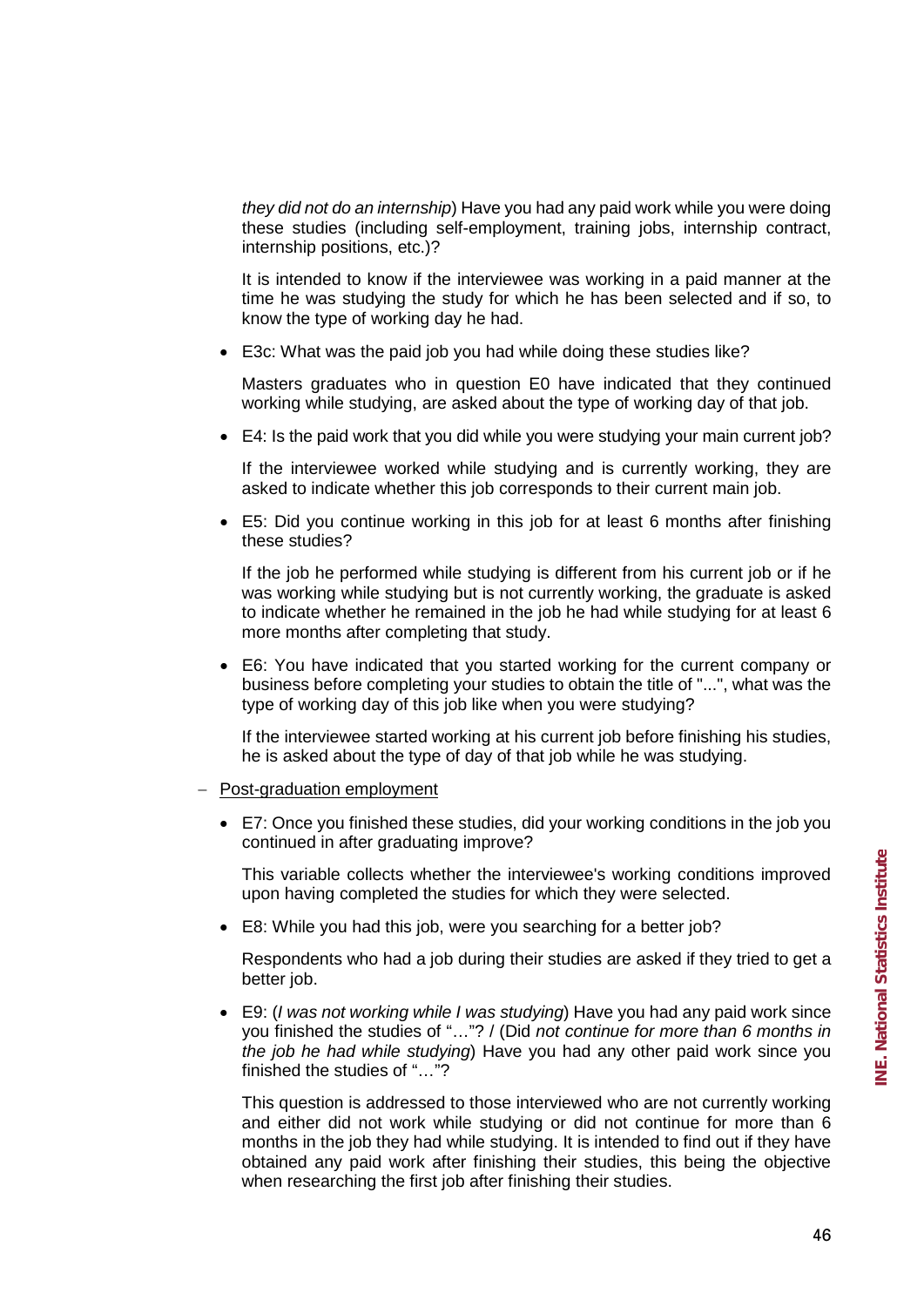• E10: (*I was not working while I was studying*) Is the first paid job you had after finishing your studies of "..." is your current job? / (Did *not continue for more than 6 months in the job held while studying*) Is the first paid job you had after finishing your studies of "..." is your current job? Do not consider the job that you had while studying and did not continue for more than 6 months after completion of studies

This question seeks the same objective as question E9 for those interviewed who are currently working. You want to know the first job after finishing your studies.

− Job search processes after graduation

*The following variables collect the characteristics of the job search of the graduates who have had a paid job since they finished the studies for which they have been selected to participate in this survey.*

• E11: How long did it take from you finished your "..." studies until you started your first job after graduation?

Period of time from when the interviewee finished his degree or master's degree until he began to work.

• E12: When did you start looking for work?

This question is asked to find out the moment in time when you started working after finishing your studies, taking as a reference the moment in which you finished the study for which you were selected.

• E13: How long were you looking for a job until you started working for the first time after graduating?

Time spent by the interviewee looking for a job after graduating.

• E14 1 to E14 9: How did you find a job?

Options or means of finding work that the interviewee may have used in their search for a job.

The different search methods are:

- − Through job announcements in the newspaper, internet...
- − Through public employment services
- − Through university employment services (job board, alumni associations, etc.)
- − Through temporary employment agencies
- − Through a job exchange
- − Contact with the employer on their own initiative or through personal contacts (family or friends).
- − The employer contacted the interviewee.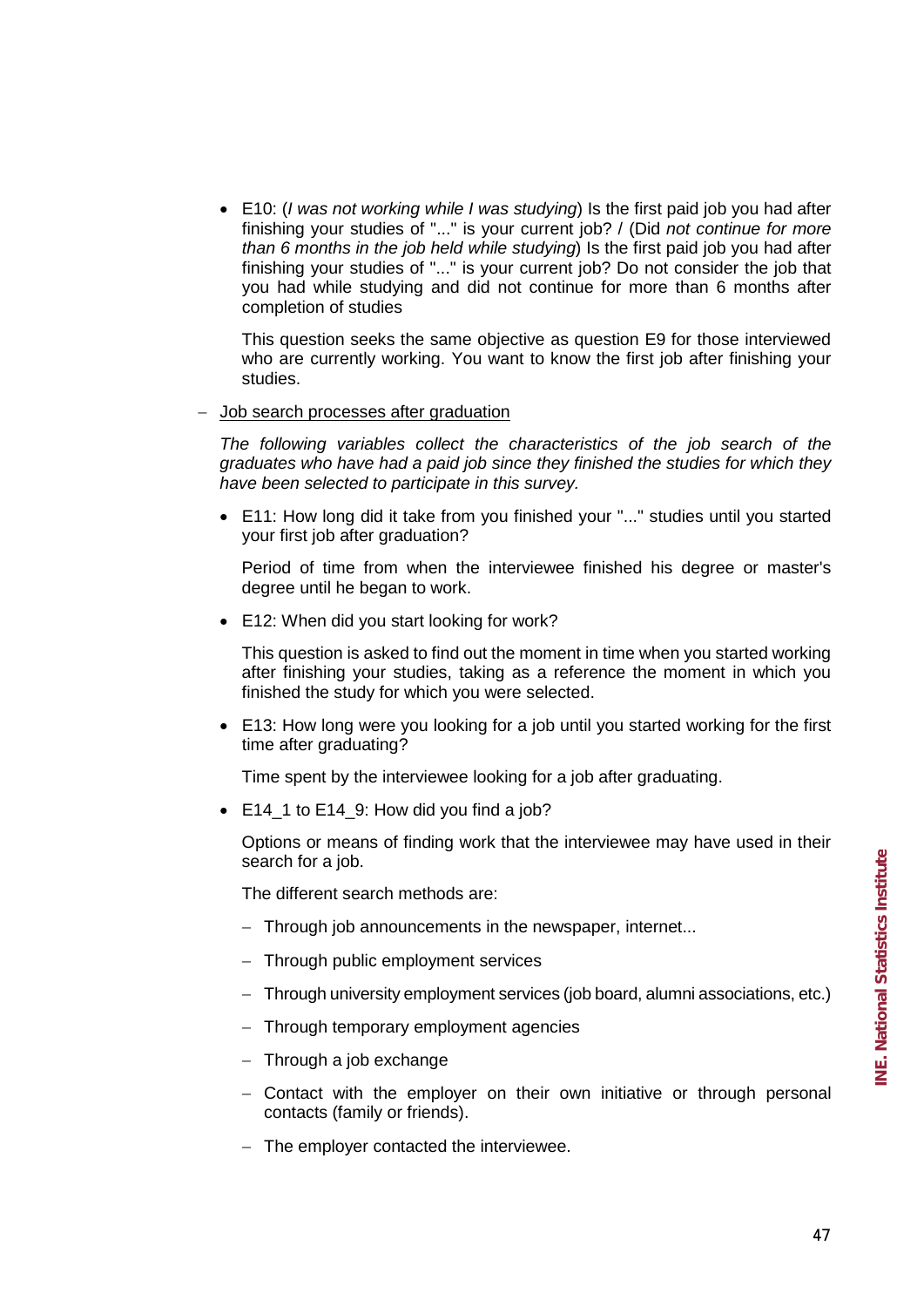- − Continuation of internships in companies / institutions carried out during the studies.
- − Preparation of oppositions.
- − Open your own business.
- − Otherwise.

*All graduates are asked if they have rejected a job as inappropriate* .

- E15: Since you graduated, have you rejected any work because you considered it to be unsuitable?
- E16\_1 to E16\_9: For which of the following reasons did you reject it?

For the interviewees who have rejected a job because they consider it unsuitable, the question is to find out why they rejected that job.

The response possibilities that are stored in these variables are:

- − Did not allow me to continue studying.
- − The work schedule was incompatible with personal or family obligations
- − Accepting it implied changing one's place of residence.
- − The journey between my home and the place of work was not of a reasonable distance
- − Not adequately remunerated.
- − The level of the job was not in line with my skills and knowledge
- − I had another job offer / I was already working.
- − Was preparing for oppositions.
- − Other reasons.
- First job after training

*The following variables refer to the situation in which the graduate was when he began to work after graduating. If you spent more than six months in the job you already had before finishing the degree, it refers to the situation you were in immediately after graduating.*

*Sporadic jobs are excluded and include work experience, training, scholarships, help in the family business...*

*The work placement contract can be concluded with those who have a university degree or professional training of a medium or higher degree or officially recognized equivalent degrees, in accordance with the regulatory laws of the current educational system, or a certificate of professionalism in accordance with with the provisions of Organic Law 5/2002, of June 19, on Qualifications and Vocational Training, which enable them to practice professionally.*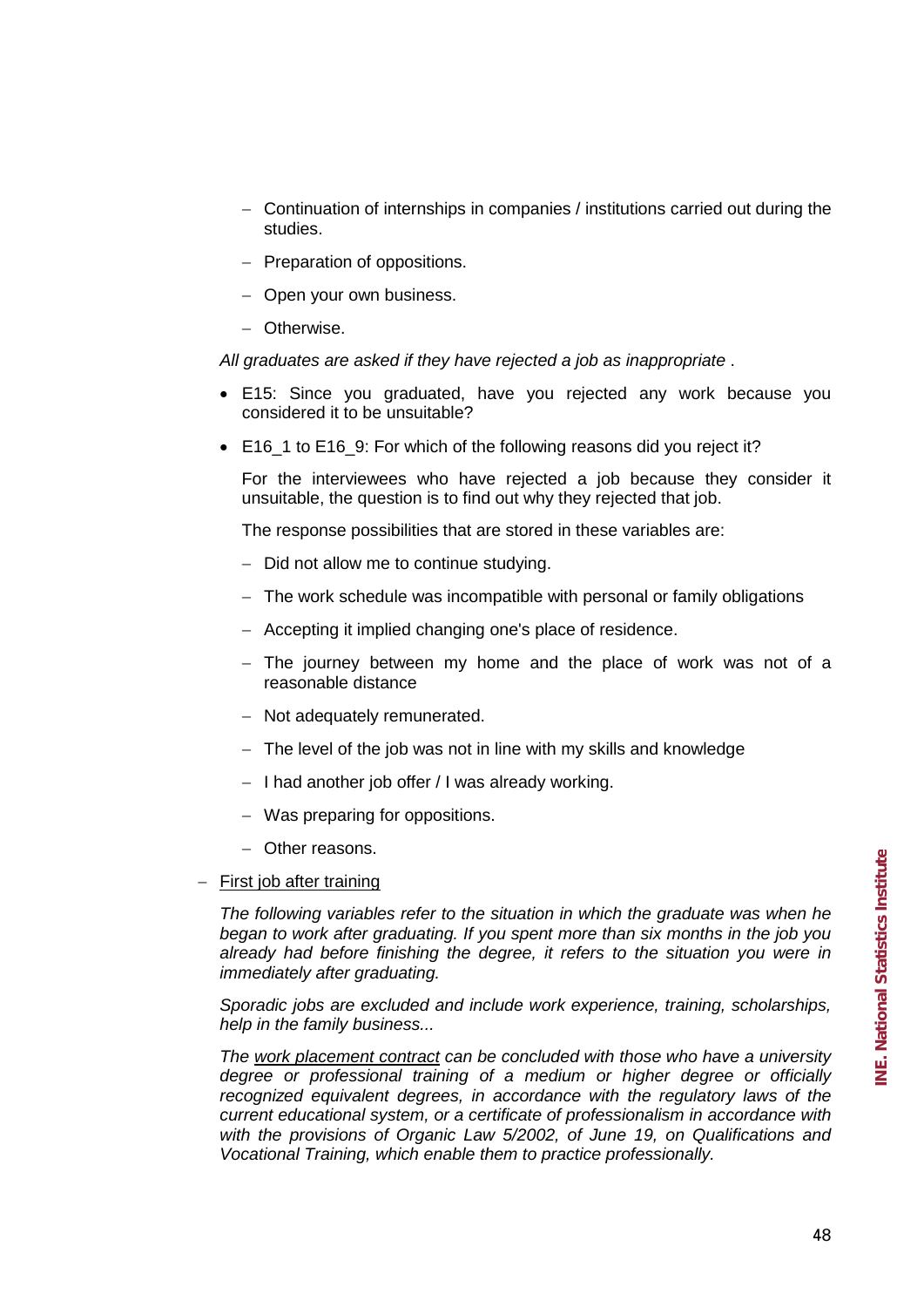*In addition, no more than five years must have elapsed, or seven years when the contract is concluded with a worker with a disability, since the completion of studies.*

*The contract for training and apprenticeship is a contractual modality that is configured as an instrument aimed at promoting job placement and training of young people in a regime of alternating paid work activity in a company with training activity received within the framework of the vocational training system for employment or the educational system.*

• E17: In what country did you do this first job?

You want to know if the interviewee had their first job in Spain or abroad.

• E17 OTRO: Please indicate the country where you worked this first job

You want to know the country or region in which the interviewee had his first job.

• E17 PROV: In which province did you have your first job?

When the interviewee indicated that his first job was in Spain, he wonders in which province he developed this first job.

• E18: Which of the following was your professional status?

The professional situation of the respondent is investigated in relation to their first job. Idem D13.

• E19: What was your working day like?

Time spent at work in your first job after graduation.

• E20: Please write down your first job occupation (examples: bus driver, construction worker, university professor, etc.)

Occupation of the respondent in relation to their first job. Idem D14.

• E21: What do you think was the most appropriate level of training to do that job?

According to the opinion of the interviewee, it determines the level of training that is most appropriate to the first job they occupied after graduating.

• E22: What area of study was most suited to this job?

Study area more in line with the first job that the interviewee occupied after graduating.

• E23: Did you use the knowledge and skills acquired in those studies in their work?

It is investigated whether the interviewee used the knowledge and skills acquired in the study for which he has been selected in his first job.

• E24: ( *If the first job does not correspond to the current job* ) Please indicate in which of the following intervals found your net monthly salary / *(If the first job corresponds to your current job* ) Please indicate in which of the following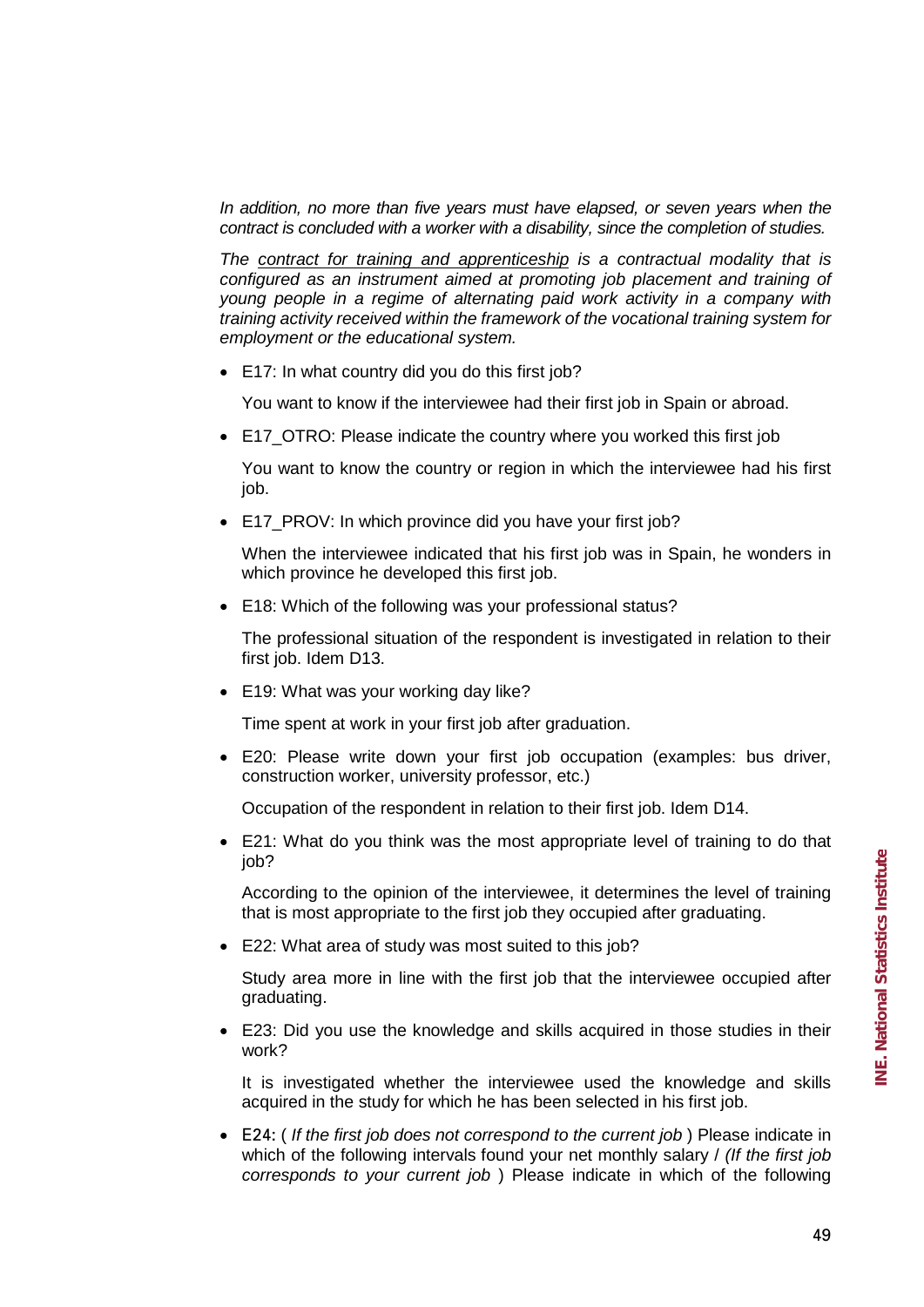NE. National Statistics Institute **INE. National Statistics Institute**

intervals your net monthly salary was at the time you started working in your current company.

Net monthly salary of the university graduate in his first job.

#### − Employment history

*The following variables have been designed to make a summary of the graduate's work experience since he finished the studies for which he has been selected to participate in the survey.*

• E25: Approximately how long have you been working in total since you obtained the ree in "?

Total time the interviewee has been working since the study for which they were selected ended.

• E26: How many different employers have you worked for since you obtained the degree in

Number of different employers for whom the graduate has worked since completing university studies for which he has been selected to participate in the survey.

• E27: Do you think your title of "..." has helped you to find a job?

It is investigated if the interviewee considers that the title for which we have selected him to find a job has served him.

#### *F. Household information*

*The purpose of the following set of basic social variables is to gather information on the size and composition of the private household to which the informant belongs, on the relationships between household members, and on the economic activity situation of household members of age to work. The social situation of a person reflects, at least in part, the composition of his household. Information on the dynamics of the household structure can be extremely useful.*

*Private households are classified by the total number of household members. The private household is defined as the person or group of people who jointly occupy a main family home or part of it, and consume and / or share food or other goods with the same budget. According to this definition it should be borne in mind that:*

- *1. A private household can be made up of a single person (one-person household) or several (multi-person household).*
- *2. The people who make up the household may or may not be linked by kinship ties. Indeed, the household may be formed exclusively by unrelated persons, by a family together with unrelated persons or exclusively by a family.*
- *3. A private multi-person household is one formed by a group of people who jointly occupy a main family home. Therefore, the group of people who live in a collective establishment (hospital, hotel, residence hall ...) does not constitute a private home. However, bear in mind that within the premises of a collective establishment there may be a home, as for example would be the case of the director of a prison who lives in it.*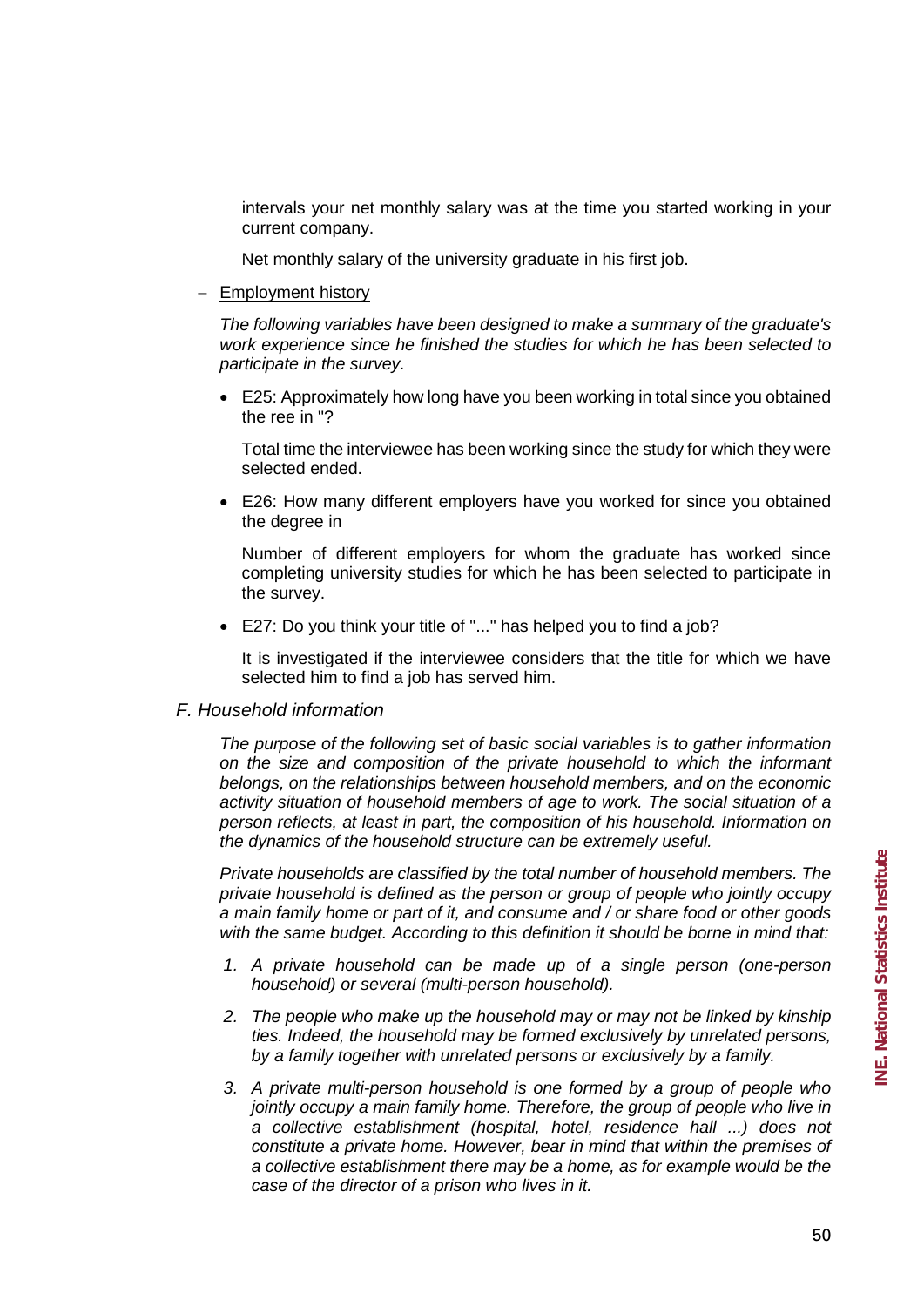*4. A private home is made up of a group of people who share expenses, that is, they have a common economy or budget. People who have a partially independent economy are not considered to form different households if they share most of the basic expenses (housing and / or food) with other people. It is generally understood that they have a common economy, both those who contribute resources to it by collaborating to defray common expenses, and those who do not contribute resources benefit from the expenses of the common economy.*

*So, the following people, if they share household expenses, should be considered members of it:*

- *1. people who habitually reside in that household,*
- *2. resident pensioners, tenants, tenants without a private address elsewhere, who plan to stay in the home for a year or more,*
- *3. Visitors without a private address elsewhere, who plan to stay in the home for a year or more,*
- *4. people who live in the home or intend to do so for a year or more; domestic service, au-pairs without a private address elsewhere, who plan to stay for a year or more,*
- *5. people who habitually reside, but are temporarily absent from the home (for reasons of vacation trips, work, education or similar) without a private address in other places, whose absence is less than a year,*
- *6. home-schooled children with no private address elsewhere, who continue to maintain close ties to home,*
- *7. people who are absent for long periods, but have close ties (for example, people who work outside the home, children or colleagues of other household members), without a private address elsewhere, who continue to maintain close ties with the home,*
- *8. people temporarily absent but who have close ties (hospital staff, domestic nurses, or other institutions) with clear financial ties to the home, whose actual or expected absence is less than one year.*
- F1: What is your marital status?

The interviewee is asked his marital status, understanding as such his legal situation even if it does not coincide with his de facto situation.

• F2: How many people live in the household (not including yourself)?

Number of people who make up the household, apart from the interviewee.

• F3: Of the people aged 16-64 who live in the household, please tell me how many currently work (not including yourself)

Number of people that make up the household in relation to their economic situation.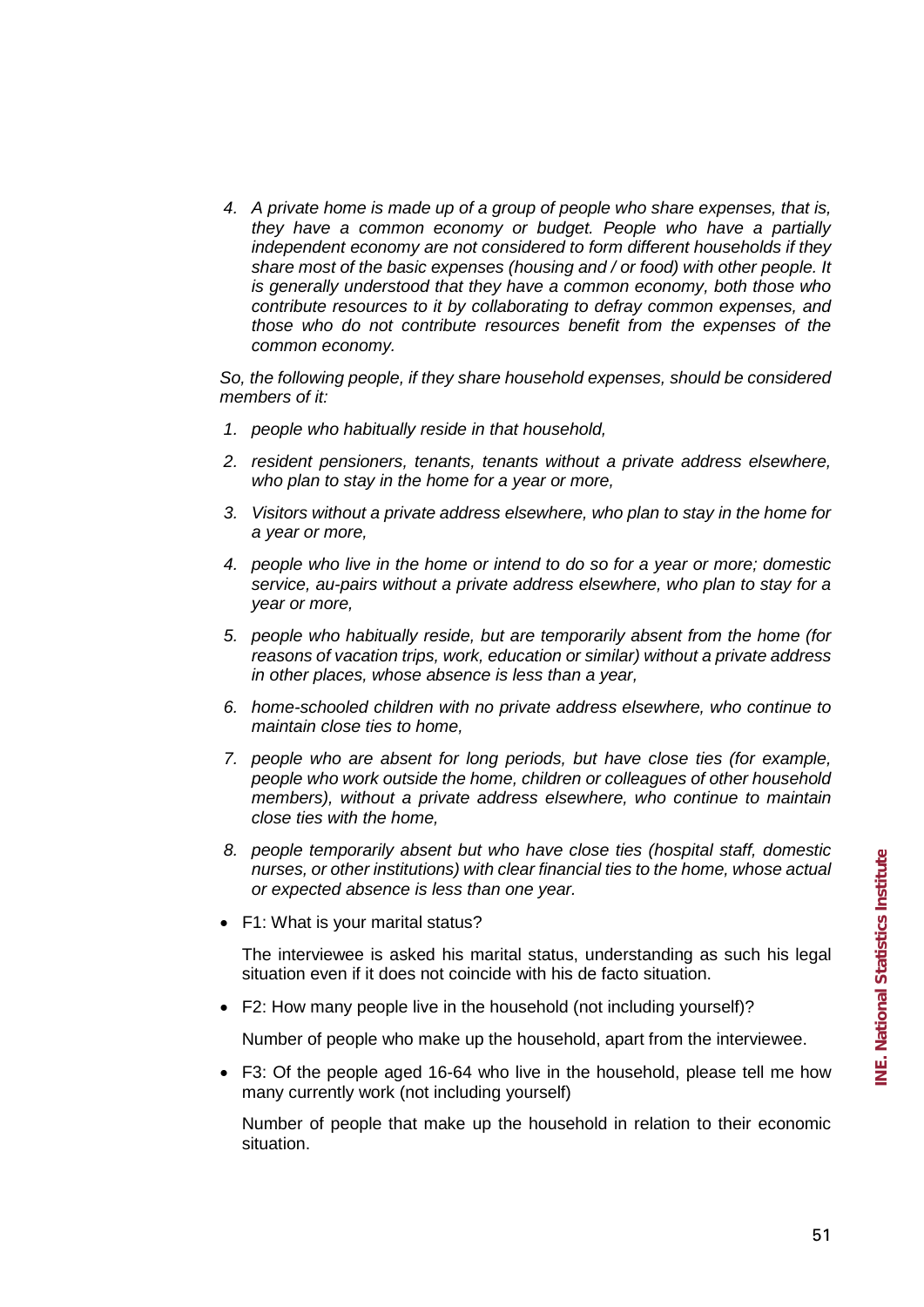People who live with the graduate and share expenses and / or income with him aged between 16 and 64 who are doing a job or have a job.

• F4 SEXO 1 to F4 SEXO 12 and F4 EDAD 1 to F4 EDAD 12: Indicate the sex and age of the people who you live with

The interviewee is asked about the sex and age of the people they live with, up to a maximum of 12.

• F5: What type is your home?

Type of household in which the university graduate resides. The options are:

- − Couple living without children
- − Couple living with children
- − Single father or mother living with a child
- − Couple, or a parent, living with children and other people
- − Other type of household

We refer to the type of household of the interviewee, classified according to the number of adults and the number of dependent children living in the household.

- − The term "couple" includes married couples, registered couples, and couples living in a consensual union (not married to each other but in a conjugal relationship).
- − The term "child" refers to blood children, stepchildren, or adopted children (regardless of age and marital status), biological or adopted children (regardless of age or marital status) who have their habitual residence in the home of at least one of their parents, and who do not have their own partner or children in the same household.
- F6: Do you live with a partner?

When the household consists of a couple with children or it is another type of household, the interviewee is asked if he / she lives as a couple.

#### 6.2 CLASSIFICATION VARIABLES

The analysis of the objective variables has been carried out according to the following main classification variables:

- − Sex
- − Age group
- − Country or region of residence
- − Nationality
- − AC of the study university.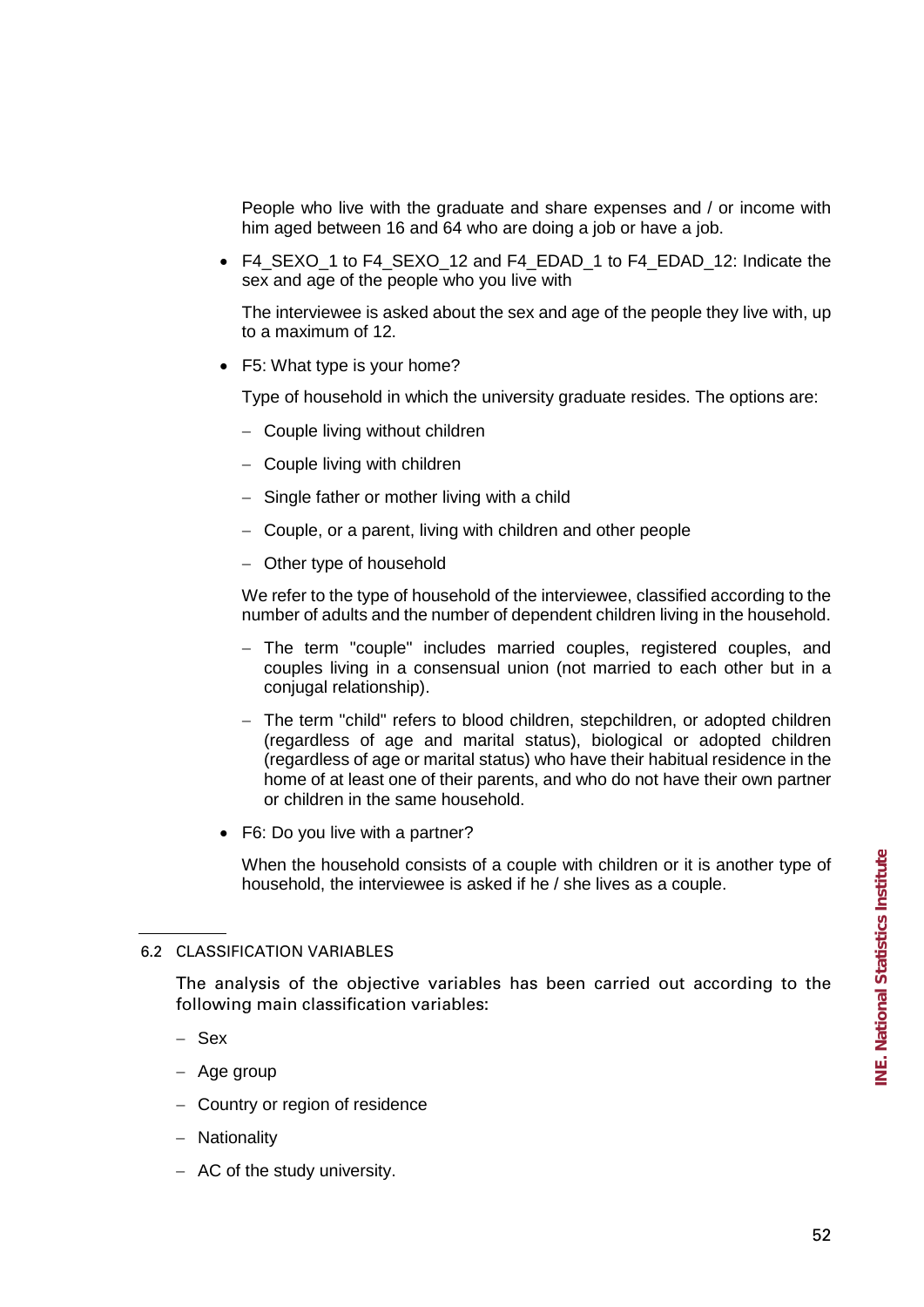- − University type
- − Branch of knowledge
- − Field or area of study in which the interviewee has graduated
- − Degree (according to grouping of the consensus catalog of degrees)

# **7. Information processing**

# 7.1 PURIFICATION AND VALIDATION

As the information is collected via CAWI and CAPI, the data is first cleaned using errors implemented in the application that allows inconsistencies to be detected and provides strange value warnings when responses are being entered. In this way, the correction/confirmation of the information is carried out at the same time as the interview.

Once the information corresponding to each batch has been collected, the information is downloaded periodically to the unit responsible for processing the information for centralized control and purification. This process is applied immediately at the closing of the first batch in order to check the quality of the collection and correct any systematic collection errors.

The defined validation controls are passed again, checking that there is no data out of range or inconsistencies between the responses defined in the application. We also proceed to review possible recording errors, outliers, and other anomalous values.

The control and purification treatment phases will be as follows:

- − *Coverage Phase:* It detects duplicates, compares the number of questionnaires theoretically collected (according to the computer application for monitoring fieldwork) and effectively received.
- − *Purification and imputation phase:* Defined validation checks are passed again verifying that there is no data out of range or inconsistencies between the responses defined in the collection application. Also included are warnings related to anomalous values such as possible recording errors, outliers, and mismatched values not included in the collection application. Marginal tables, variable analysis tables, etc. are also obtained. to improve debugging work. These controls are programmed prior to starting the collection. Correction of possible non-concordant values is carried out automatically and, exceptionally, manually (as in the case of outliers or / and extreme values).

<sup>7.2</sup> OBTAINING OF RESULTS

Once the information has been refined, we proceed to the factors calculation phases and obtaining results: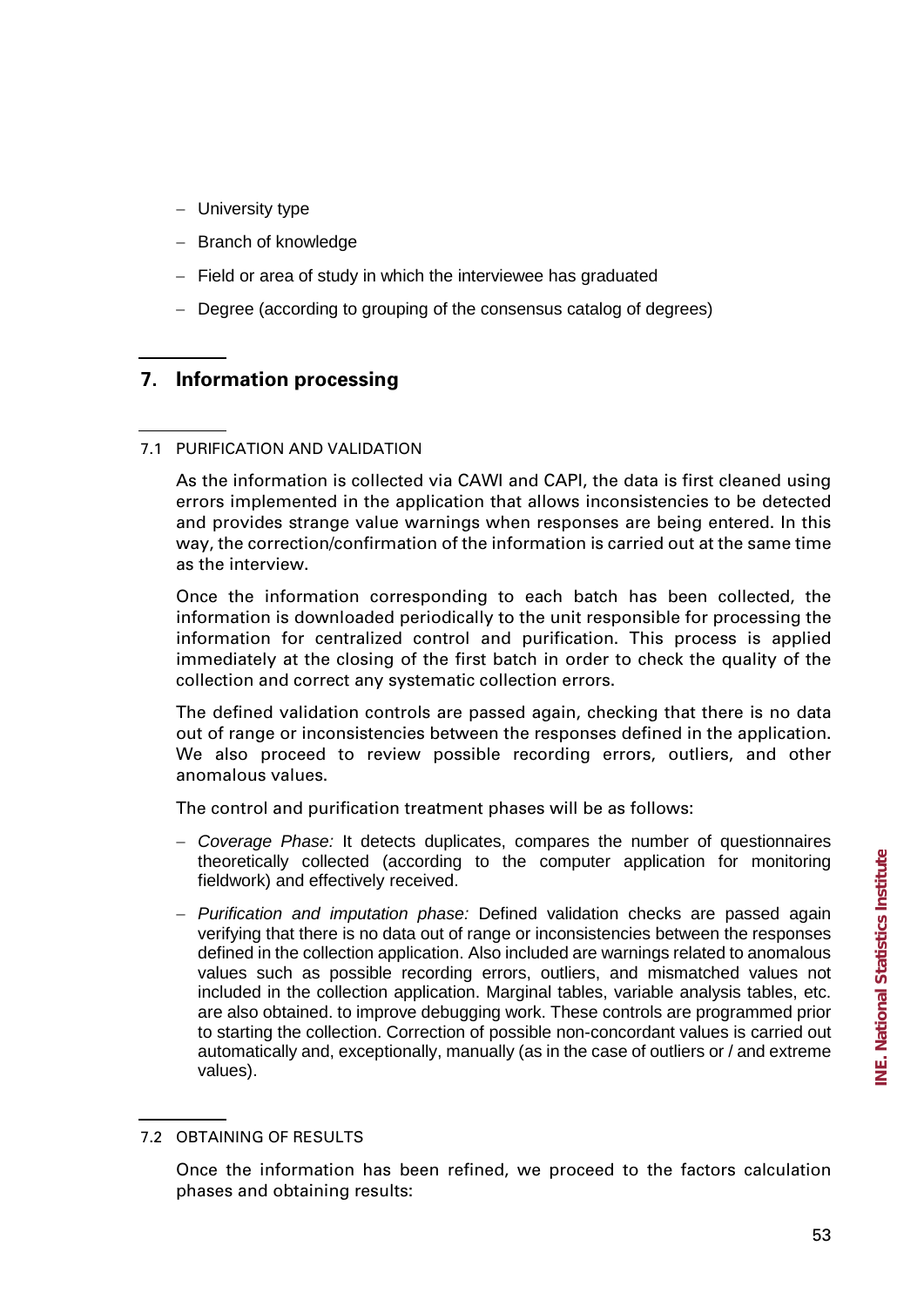- − *Calculation of raising factors and estimators:* Post-stratified estimators are used to estimate the characteristics of the sample, as detailed in section 5.3.
- − *Calculation of sampling errors* The *sampling* errors of the main tables are calculated using estimates of the variances as detailed in section 5.4.
- − *Analysis of non-response:* To analyse the lack of response to the Survey, information is obtained on the basic characteristics of the units that do not collaborate in the survey either directly from the reporting unit or from administrative records.

# **8. Dissemination plan**

#### 8.1 TABULATION PLAN

The tabulation plan is structured as follows:

1. Characteristics of university graduates / master's degree graduates from the 2013-2014 academic year.

2. Place of residence in 2019 of university graduates / master's degree graduates in 2013-2014.

3. Employment situation in 2019 of university graduates / master's degree graduates from the 2013-2014 academic year.

4. University graduates / master's degree graduates from the 2013-2014 academic year who were working in 2019.

5. University graduates / master's degree graduates from the 2013-2014 academic year who were unemployed in 2019.

6. University graduates / master's degree graduates from the 2013-2014 academic year who were inactive in 2019.

7. University graduates / master's degree graduates from the 2013-2014 academic year who have had a paid job since they finished their degree / master's degree. First job since graduation.

8. University graduates / master's degree graduates from the 2013-2014 academic year who have had a paid job since they finished their degree / master's degree.

9. University graduates / master's degree graduates from the 2013-2014 academic year who have had a paid job during their university education.

10. University graduates / master's degree graduates from the 2013-2014 academic year who have not had a paid job since they finished their degree / master's degree.

11. Training and learning of university graduates / master's degree graduates from the 2013-2014 academic year.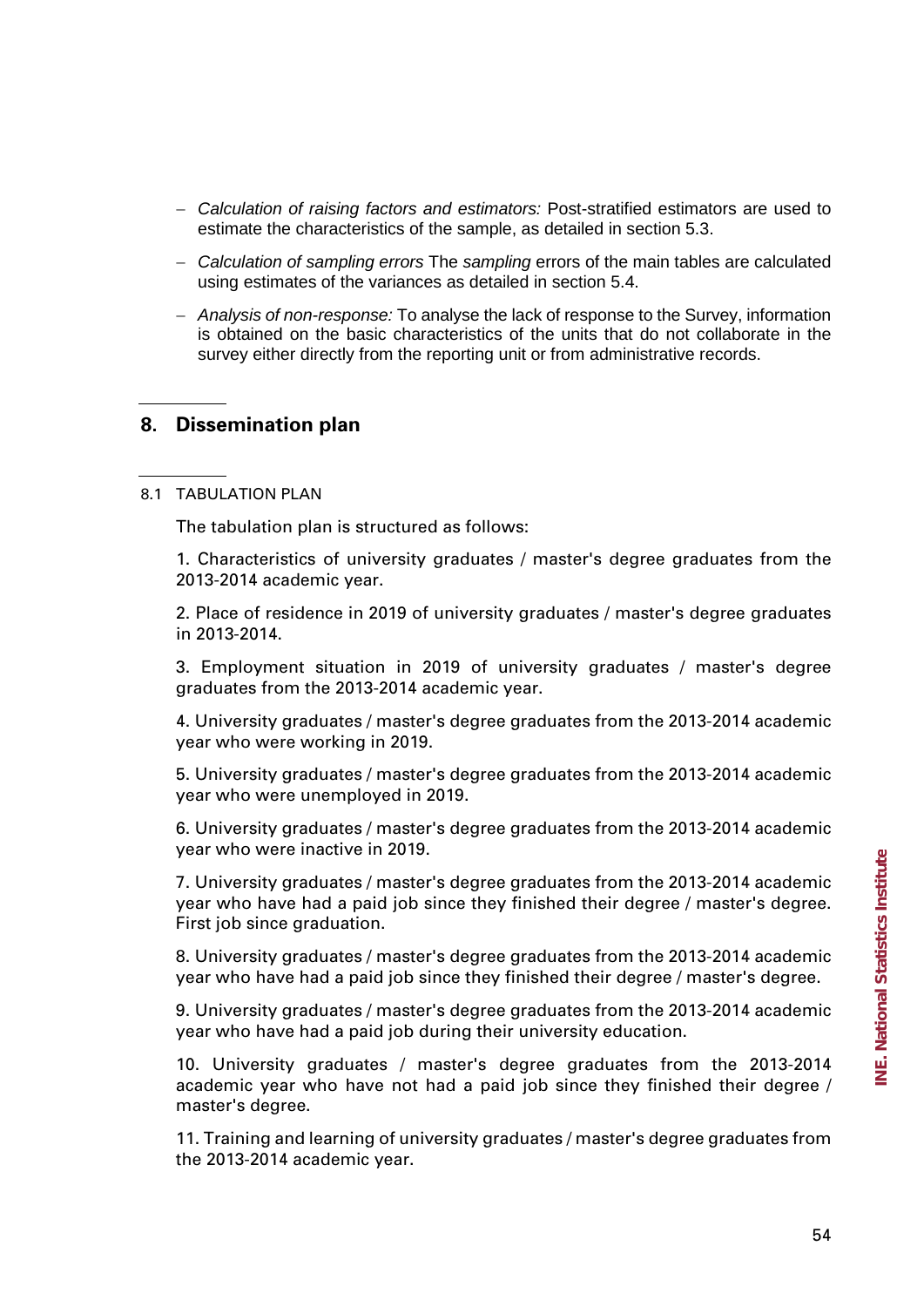12. Mobility of university graduates / master's degree graduates from the 2013- 2014 academic year within and outside of Spanish territory.

13. Social Security affiliation and contribution bases for university graduates / master's degree graduates from the 2013-2014 academic year.

#### 8.2 DIFFUSION

The results are published on the INE website.

The results of the Survey are published on the website of the National Statistics Institute (www.ine.es).

The following products are provided in addition to this methodological report:

1.- The main statistical tables that cover the investigated variables as indicated in point 8.1.

2.- The EILU questionnaire.

3.- The tables of sampling errors for the main variables are published, as well as a report on the analysis of the lack of response.

4.- The microdata file and the registration design are provided for both the group of university graduates and the group of master's degree graduates. In this section, only microdata files that do not collect variables from Autonomous Communities are available for download. For reasons of control and confidentiality, the microdata files in which these variables are included will only be provided free of charge under special conditions in the User Assistance Area.